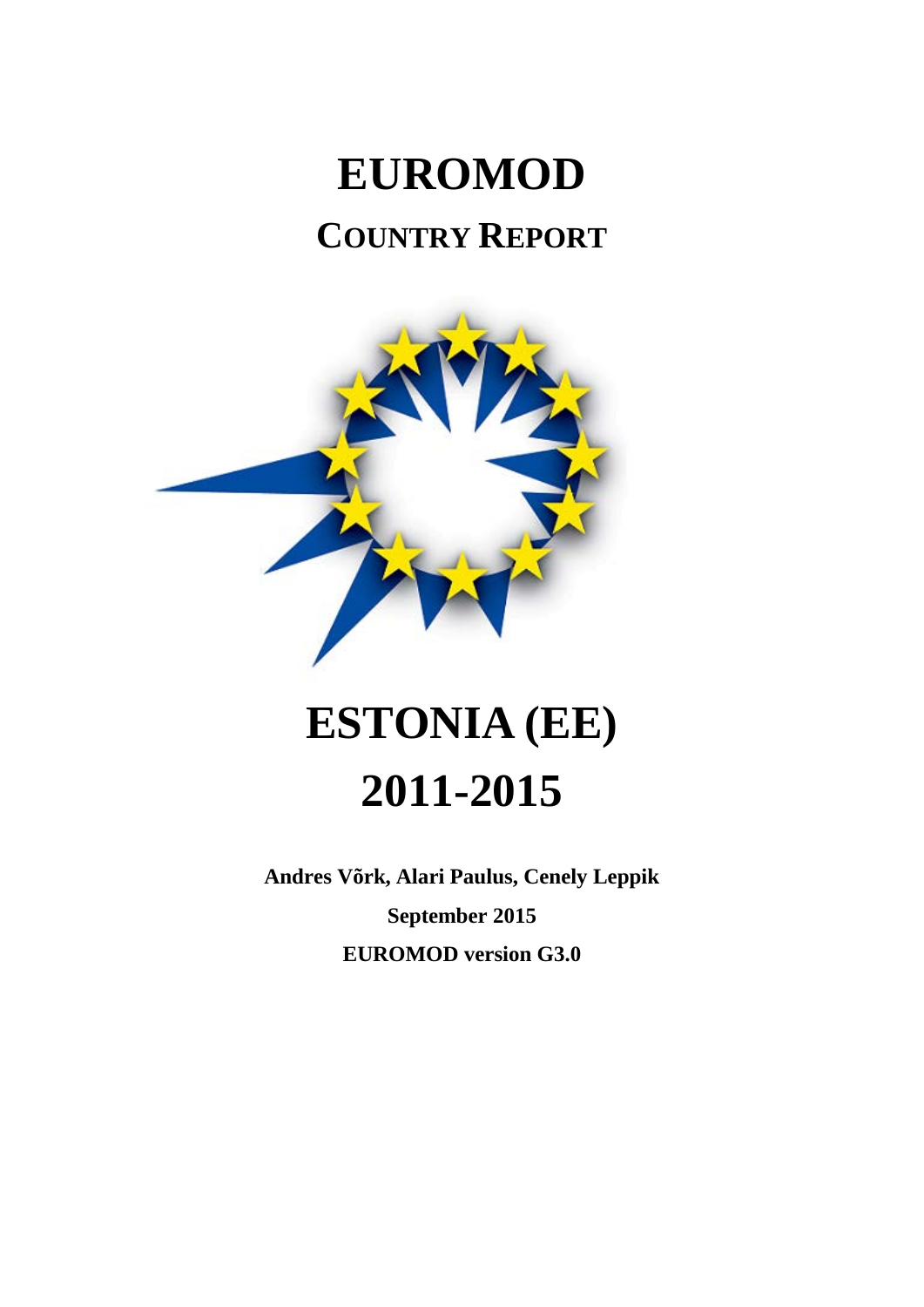





EUROMOD is a tax-benefit microsimulation model for the European Union (EU) that enables researchers and policy analysts to calculate, in a comparable manner, the effects of taxes and benefits on household incomes and work incentives for the population of each country and for the EU as a whole.

EUROMOD has been enlarged to cover 28 Member States and is updated to recent policy systems using data from the European Union Statistics on Income and Living Conditions (EU-SILC) as the input database, supported by DG-EMPL of the European Commission.

This report documents the work done in one annual update for Estonia. This work was carried out by the EUROMOD core developer team, based mainly in ISER at the University of Essex, in collaboration with a national team.

EUROMOD director: Holly Sutherland EUROMOD executive director: Jack Kneeshaw EUROMOD coordination assistant: Cara McGenn EUROMOD developer responsible for Estonia: Alari Paulus National team for Estonia: Andres Võrk, Cenely Leppik.

The results presented in this report are derived using EUROMOD version G3.0. EUROMOD is continually being improved and the results presented here may not match those that would be obtained with later versions of EUROMOD. For more information, see: https://www.euromod.ac.uk

This document is supported by the European Union Programme for Employment and Social Solidarity – PROGRESS (2007-2013).

This programme is managed by the Directorate-General for Employment, Social Affairs and Inclusion of the European Commission. It was established to finally support the implementation of the objectives of the European Union in the employment and social affairs area, as set out in the Social Agenda, and thereby contribute to the achievement of the Lisbon Strategy goals in these fields.

The seven-year Programme targets all stakeholders who can help shape the development of appropriate and effective employment and social legislation and policies, across the EU-28, EFTA-EEA and EU candidate and pre-candidate countries.

PROGRESS mission is to strengthen the EU contribution in support of Member States' commitment. PROGRESS is instrumental in providing analysis and policy advice on PROGRESS policy areas; monitoring and reporting on the implementation of EU legislation and policies in PROGRESS policy areas; promoting policy transfer, learning and support among Member States on EU objectives and priorities; and relaying the views of the stakeholders and society at large.

For more information see:<http://ec.europa.eu/progress>

The information contained in this publication does not necessarily reflect the position or opinion of the European Commission.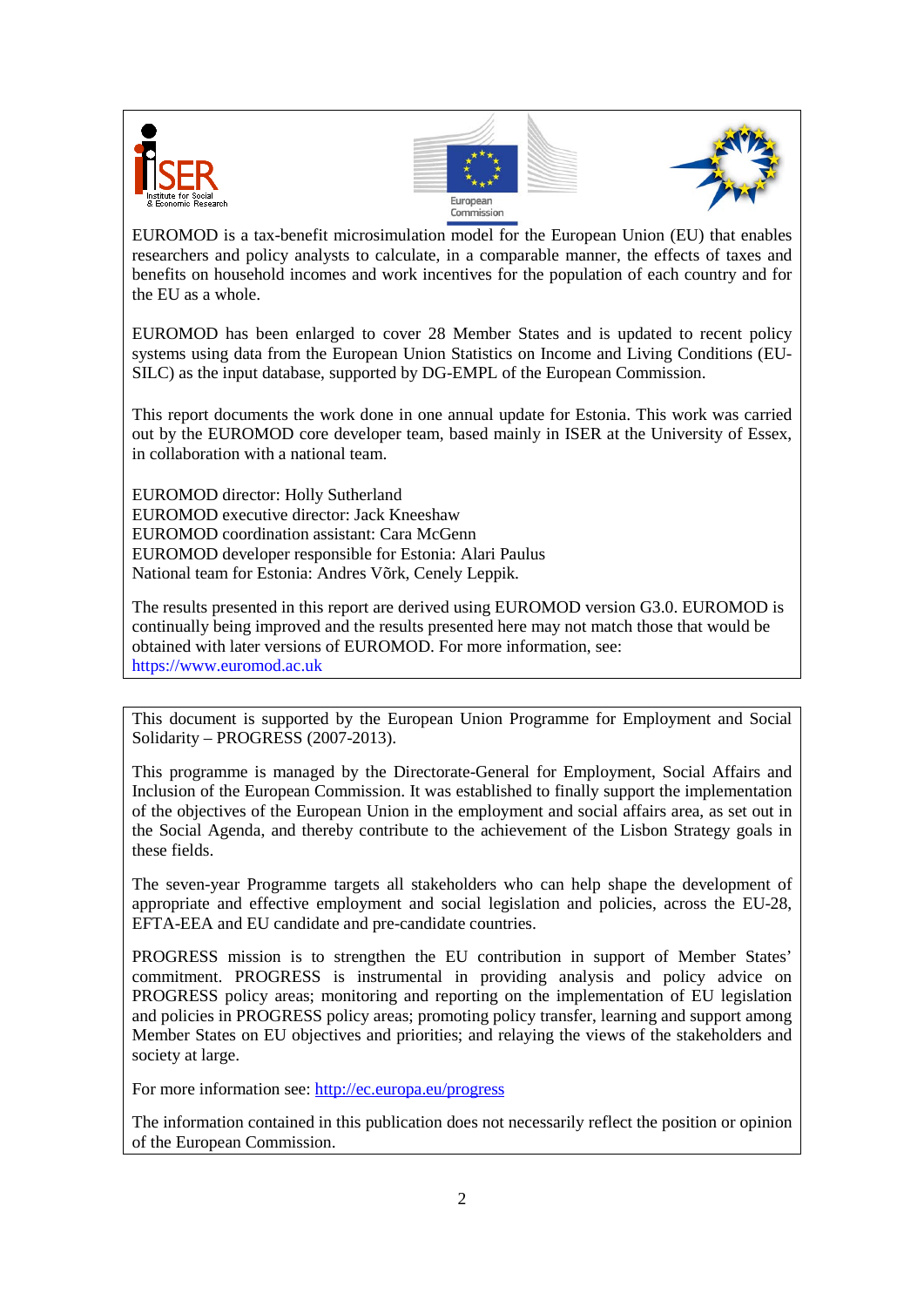#### **CONTENTS**

| 1.     |                                                                                             |    |
|--------|---------------------------------------------------------------------------------------------|----|
| 1.1    | Basic information about the tax-benefit system_________________________________5            |    |
| 1.2    |                                                                                             |    |
| 1.2.1  |                                                                                             |    |
| 1.2.2  |                                                                                             |    |
| 1.2.3  | Unemployment benefits and social assistance benefits ______________________________9        |    |
| 1.2.4  |                                                                                             |    |
| 1.2.5  |                                                                                             |    |
| 1.2.6  |                                                                                             |    |
| 1.3    |                                                                                             |    |
| 1.4    |                                                                                             |    |
| 2.     | SIMULATION OF TAXES AND BENEFITS IN EUROMOD<br>13                                           |    |
| 2.1    |                                                                                             |    |
| 2.2    |                                                                                             |    |
| 2.3    | Policy constants 19                                                                         |    |
| 2.4    |                                                                                             |    |
| 2.5    |                                                                                             |    |
| 2.5.1  |                                                                                             |    |
| 2.5.2  |                                                                                             |    |
| 2.5.3  |                                                                                             |    |
| 2.5.4  |                                                                                             |    |
| 2.5.5  |                                                                                             |    |
| 2.5.6  |                                                                                             |    |
| 2.5.7  |                                                                                             |    |
| 2.5.8  | Parental allowance for families with 7 or more children (bcclg_ee) ______________________27 |    |
| 2.5.9  |                                                                                             | 27 |
| 2.5.10 |                                                                                             |    |
| 2.6    |                                                                                             |    |
| 2.6.1  |                                                                                             |    |
| 2.6.2  |                                                                                             |    |
| 2.6.3  |                                                                                             |    |
| 2.6.4  |                                                                                             |    |
| 2.7    |                                                                                             |    |
| 2.7.1  |                                                                                             |    |
| 2.7.2  |                                                                                             | 34 |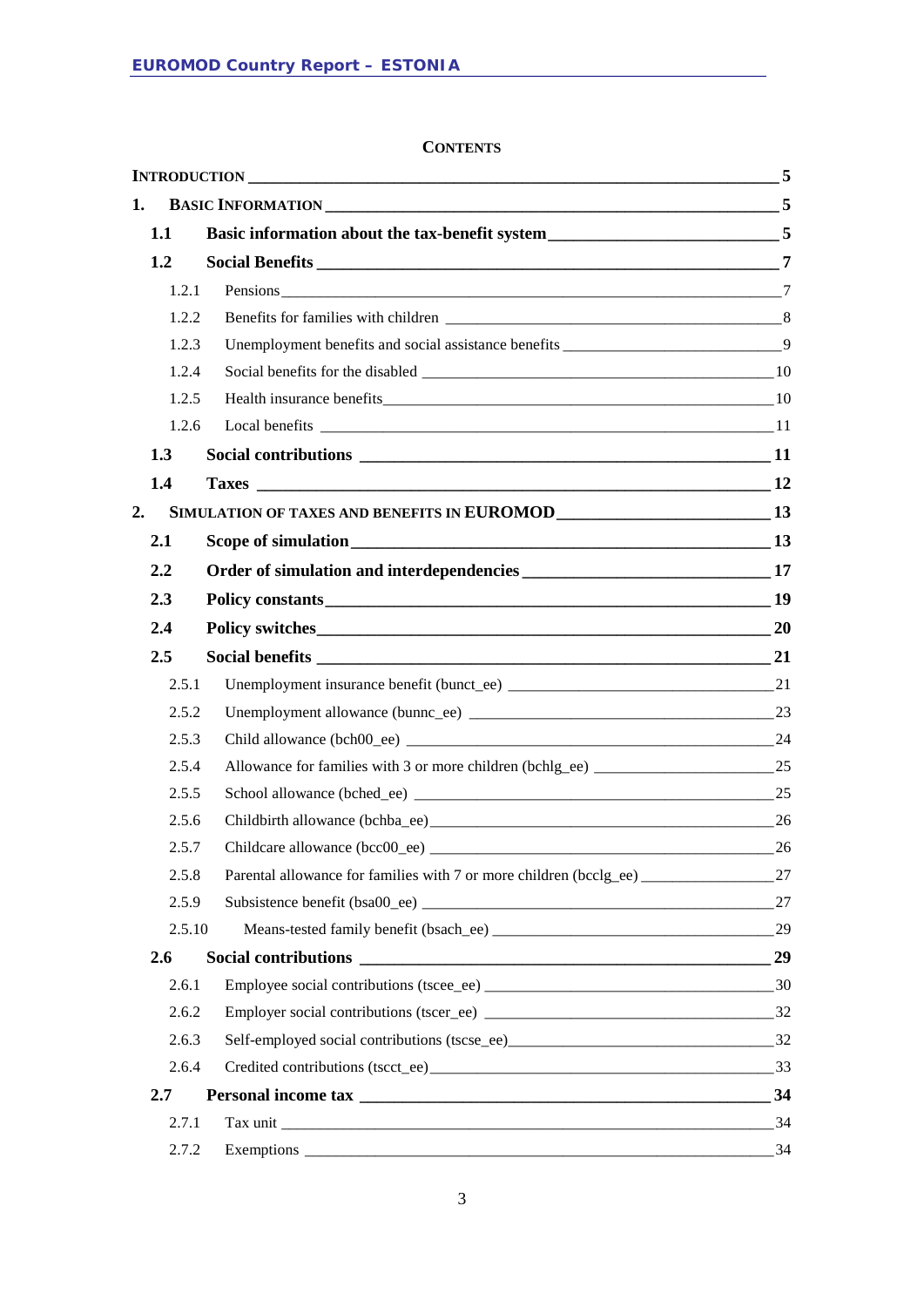|    | 2.7.3 |                                                                                                                                                                                                                                | 34 |
|----|-------|--------------------------------------------------------------------------------------------------------------------------------------------------------------------------------------------------------------------------------|----|
|    | 2.7.4 |                                                                                                                                                                                                                                |    |
|    | 2.7.5 |                                                                                                                                                                                                                                |    |
|    | 2.8   |                                                                                                                                                                                                                                |    |
| 3. |       | $DATA$ 37                                                                                                                                                                                                                      |    |
|    | 3.1   |                                                                                                                                                                                                                                |    |
|    | 3.2   |                                                                                                                                                                                                                                |    |
|    | 3.3   |                                                                                                                                                                                                                                |    |
|    | 3.3.1 |                                                                                                                                                                                                                                |    |
|    | 3.3.2 |                                                                                                                                                                                                                                |    |
|    | 3.3.3 |                                                                                                                                                                                                                                |    |
|    | 3.3.4 | Additional imputations and net-to-gross conversions by country team________________________39                                                                                                                                  |    |
|    | 3.4   |                                                                                                                                                                                                                                |    |
| 4. |       | VALIDATION 41                                                                                                                                                                                                                  |    |
|    | 4.1   |                                                                                                                                                                                                                                |    |
|    | 4.1.1 |                                                                                                                                                                                                                                |    |
|    | 4.1.2 | Validation of incomes inputted into the simulation________________________________42                                                                                                                                           |    |
|    | 4.1.3 |                                                                                                                                                                                                                                |    |
|    | 4.2   |                                                                                                                                                                                                                                |    |
|    | 4.2.1 |                                                                                                                                                                                                                                |    |
|    | 4.2.2 |                                                                                                                                                                                                                                |    |
|    | 4.3   | Validation of minimum wage example and the set of the set of the set of the set of the set of the set of the set of the set of the set of the set of the set of the set of the set of the set of the set of the set of the set |    |
|    | 4.4   |                                                                                                                                                                                                                                |    |
| 5. |       | REFERENCES 45                                                                                                                                                                                                                  |    |
|    |       |                                                                                                                                                                                                                                | 47 |
|    |       | ANNEX 2: POLICY EFFECTS IN 2013-14 AND 2014-15                                                                                                                                                                                 | 50 |
|    |       | <b>ANNEX 3: VALIDATION STATISTICS</b>                                                                                                                                                                                          | 53 |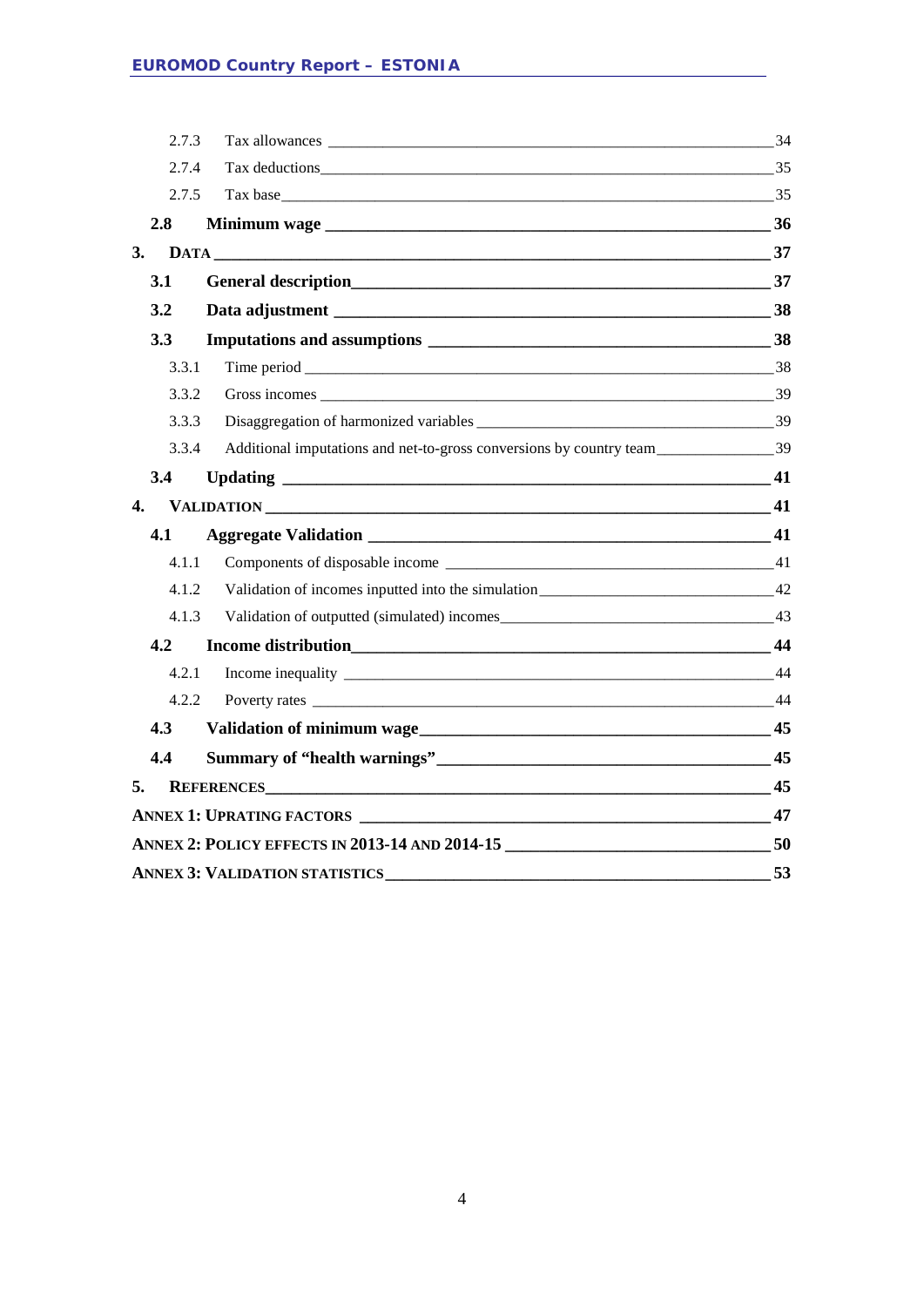#### <span id="page-4-0"></span>**INTRODUCTION**

This country report gives an overview of the Estonian country component of EUROMOD. The report presents the basic information on the Estonian tax-benefit system valid in 2009-15 (as of 30<sup>th</sup> June in corresponding year), it explains which taxes and benefits are simulated in EUROMOD, together with the key aspects of implementation, and how well the model represents actual income distribution and monetary aggregates.

The current Estonian country model uses European Union Survey of Income and Living Conditions 2012 (EU-SILC), complemented with a few extra variables from the Estonian Social Survey (Eesti Sotsiaaluuring, EE-SILC) 2012, which is a more detailed national version of the SILC survey from where the EU-SILC variables are derived.

The report adds to and builds on the six earlier reports:

- i. Lüpsik, Paulus and Võrk (2008), which covered the 2005 policies based on the Estonian Household Budget Survey 2005.
- ii. Võrk, Paulus and Lüpsik (2010), which covered policy years 2005-2008 based on three datasets (besides HBS 2005 also EU-SILC 2006 and EE-SILC 2006).
- iii. Võrk and Paulus (2011), which covered policy years 2006-2009 based on two datasets (EU-SILC 2007 and EE-SILC 2007).
- iv. Võrk and Paulus (2012), which covered policy years 2007-2011 based on two datasets (EU-SILC 2008 and EE-SILC 2008).
- v. Võrk and Paulus (2013), which covered policy years 2008-2012 based on two datasets (EU-SILC 2008 and EE-SILC 2008).
- vi. Võrk and Paulus (2014), which covered policy years 2009-2013 based on one combined dataset (EU-SILC 2010 with some merged variables from EE-SILC 2010).

The current report provides information on the new dataset that uses EU-SILC 2012 combined with national version of the SILC data (EE-SILC 2012) and it updates information on policy rules as well as validation results. No changes have been made in the structure of the report compared to the Võrk and Paulus (2014).

#### <span id="page-4-1"></span>**1. BASIC INFORMATION**

#### <span id="page-4-2"></span>**1.1 Basic information about the tax-benefit system**

- The tax system is largely a unified, national system consisting of income tax, value added tax, excise taxes, social tax and social insurance contributions. There are a few taxes set by local governments, such as land tax*,* motor vehicle tax*,* sales tax, but the share of these taxes in overall tax revenues is negligible.
- The benefit system is also a unified, national system. Municipalities provide a few local benefits, such as additional family and child benefits, and additional social assistance benefits*,* but the share in overall social expenditures is small. Social benefits and pensions are usually assessed and delivered on a monthly basis. Amounts are referred to in monthly terms.
- The fiscal year is  $1<sup>st</sup>$  January  $31<sup>st</sup>$  December. Taxes and benefits are not indexed, with the exception of state pensions, which are indexed to the weighted average of inflation and social tax revenues, though further ad hoc pension increases are also common. Indexation takes place on  $1<sup>st</sup>$  April every year. The tax system and other benefits are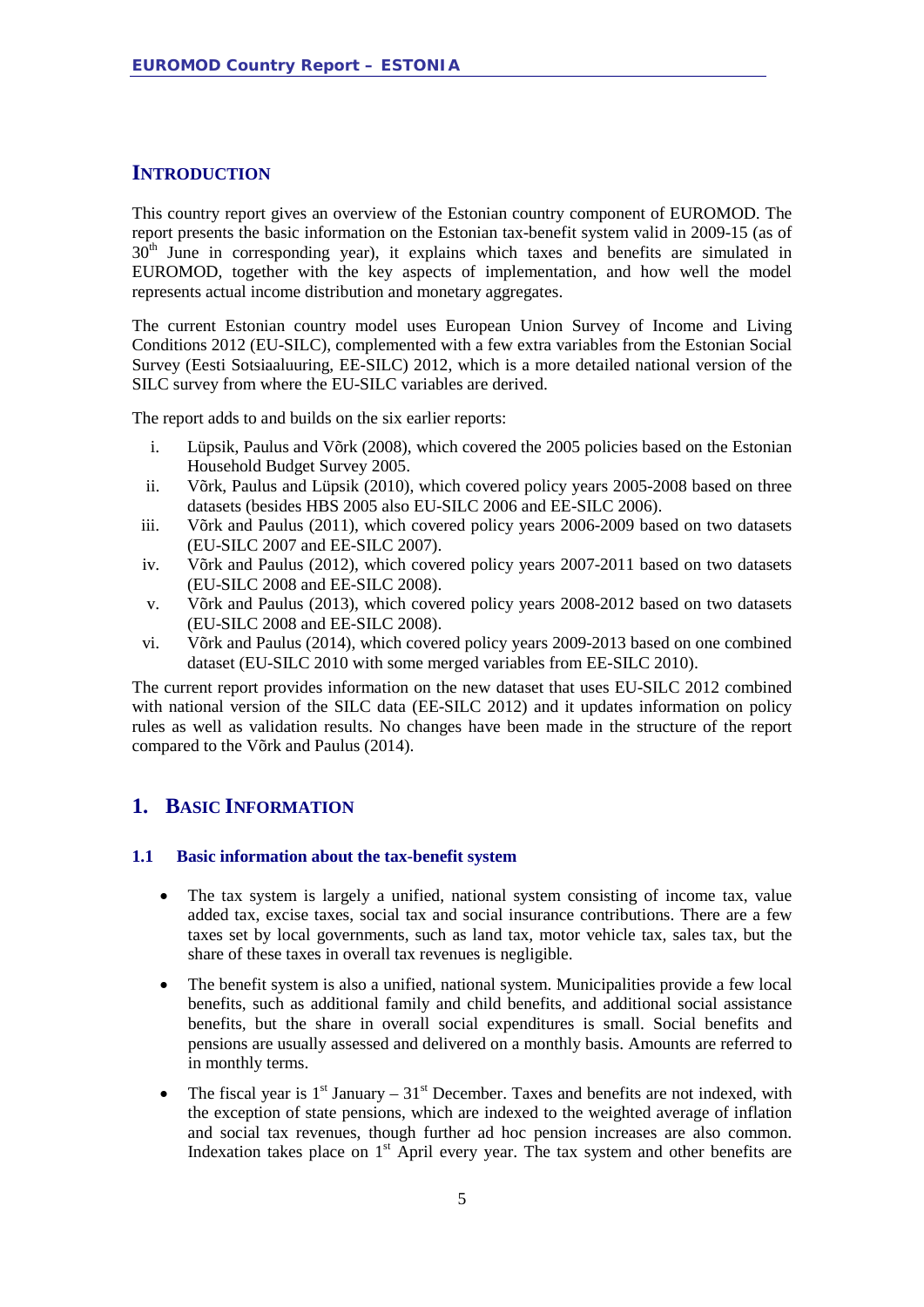changed only in ad hoc manner, usually in the beginning of the year, though there have been also some occasional exceptions (e.g. changes in family benefits taking effect in July and September). Changes in indirect taxes have taken place more frequently, often within a year. Some thresholds of benefits (i.e. minimum or maximum levels) are linked to the minimum wage or average contribution base in the previous year.

- In 2014 and 2015, the statutory pension age is 63 for men and 62.5 for women (rounded to 63 in EUROMOD). For women it will increase to 63 in 2016. Furthermore, in 2010, this was further extended to raise the pension age to 65 by 2026 for both sexes by 3 month steps. For those younger than 50 in 2010, the retirement age will be 65; those who are between 50 and 56 the retirement age will depend on birth year and month; the retirement age will remain 63 for those currently older than 57.
- Children are obliged to attend school from age 7 and until they acquire basic education or reach the age of 17.
	- o Dependent children for family benefits are defined as aged under 16, or under 19 and enrolled in basic school, upper secondary school or vocational school in daytime study or another form of study for medical reasons.
	- o In the case of subsistence benefit, dependent children are defined as aged under 18.
	- o For taxation purposes, dependent children are aged under 18. One of the parents may deduct an additional tax allowance from his or her income in the period of taxation depending on the number of children.
- For family benefit purposes single parents are the parents of resident dependent children whose birth registration certificate does not have an entry concerning the father. For social assistance purposes, single adult household is a household with a single adult and dependents aged under 18.
- The income tax system is an individual system, though a married couple may also file a joint tax report if they wish (which is beneficial if one has unused tax allowances which they could share then). Income tax liability is based on annual income and allowances are referred to in annual terms, although 1/12 of the annual basic, pension and sickness allowance can be applied on a monthly basis to calculate withholding income tax. In order to make use of other allowances and deductions these have to be claimed in the following year (by  $31<sup>st</sup>$  March) when filing the tax report. The latter determines the final tax liability, taking into account tax already withheld. Overall, there are relatively few allowances and deductions in the system. Different income sources are taxed uniformly, except private pensions which have a lower income tax rate.
- The means-tested benefit system assesses entitlement according to household income. Household consists of persons living together and sharing their income and expenditures. Income is assessed either on a monthly basis (in the case of subsistence benefits) or based on the average income in the previous three months (in the case of means-tested family benefits). Nearly all income sources are taken into account.
- The social tax is a payroll tax and is paid by employers, although all tax payments are linked to individuals when calculating pensions, sickness benefits or maternity benefits. There are a few additional social contributions paid by employees: unemployment insurance contributions and contributions to the mandatory pension scheme.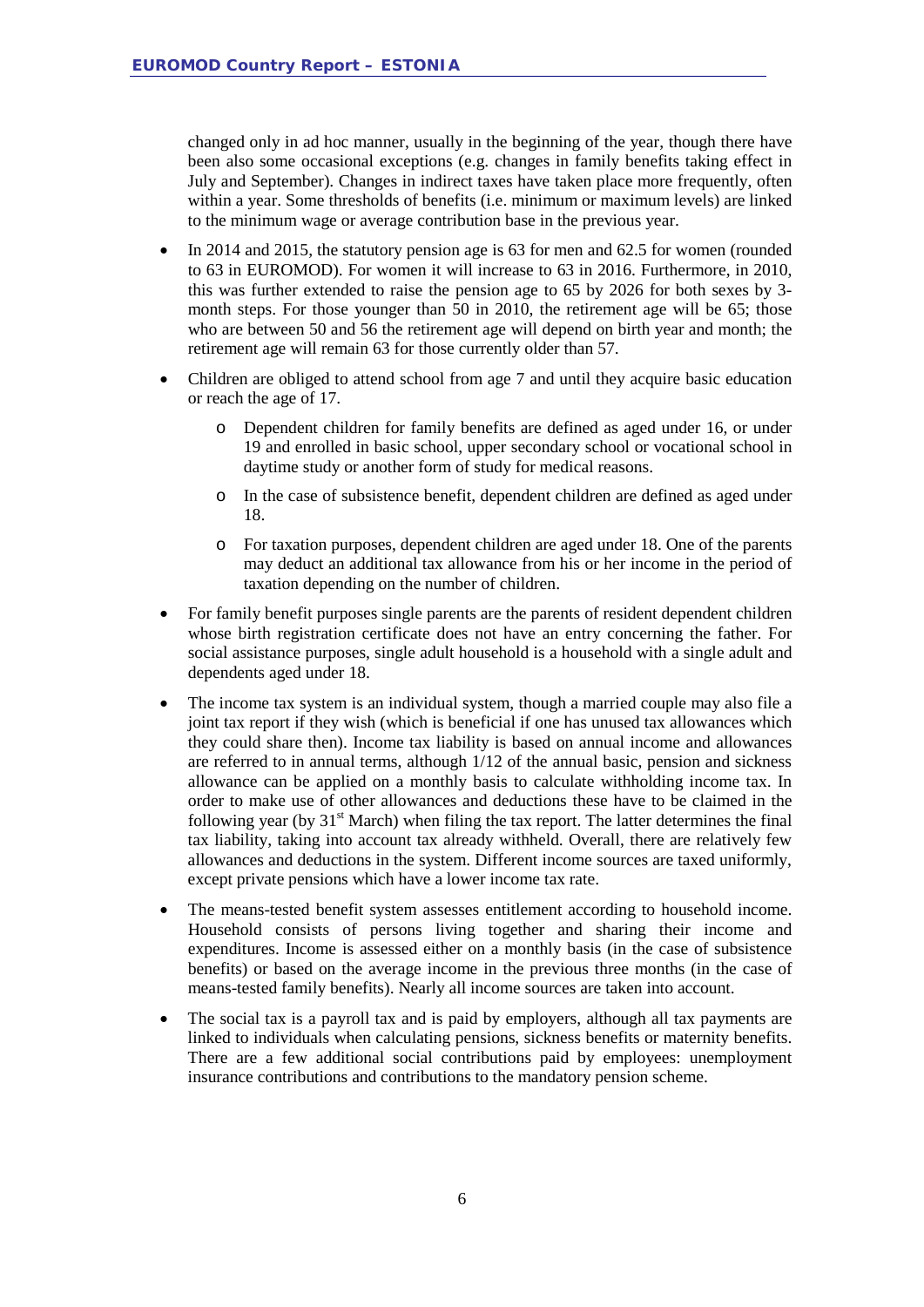#### <span id="page-6-0"></span>**1.2 Social Benefits**

#### <span id="page-6-1"></span>**1.2.1 Pensions**

The Estonian pension system is based on three pillars: state pension insurance (the  $1<sup>st</sup>$  pillar) – a pay-as-you-go scheme; a mandatory funded pension scheme (the  $2<sup>nd</sup>$  pillar); and a supplementary (voluntary) funded pension scheme (the  $3<sup>rd</sup>$  pillar). The first pillar provides protection against the risks of old age, disability and survivorship, and comprises two separate tiers: a) residence-based national pensions and b) employment-based old-age, work incapacity and survivors' pensions. The mandatory funded pension scheme covers the risks of old-age and survivorship, the voluntary funded pension scheme covers the risks of old-age, disability and survivorship. All pensions are taxable with income tax, but an additional tax-free pension allowance applies.

**The old-age pension** from the state pension system (*riiklik vanaduspension*) is calculated according to a formula, which consists of three additive elements: a flat-rate element; a lengthof-service element (applies only to pensionable service until  $31<sup>st</sup>$  December 1998); and an insurance element applying to periods after  $1<sup>st</sup>$  January 1999. The pension components are indexed annually by an arithmetic weighted average of annual increases of consumer prices and social tax revenues, ad hoc increases are also allowed.

Additional old-age pensions from the mandatory funded pension scheme (*kohustuslik kogumispension*) depend on total contributions over the working career and yields of pension funds. When people reach the pension age they can withdraw their accumulated assets. Currently, the accumulated assets are rather small as the scheme only started in 2002.

**National pension** (*rahvapension)* is a flat-rate minimum guaranteed pension for those persons who do not fulfil the minimum length of service requirement to be eligible for old-age pensions or pension for incapacity for work, or in the case of survivor's pension a provider did not fulfil the length of service requirement.

**Early retirement pension** (*ennetähtaegne vanaduspension*) is available up to three years before the legal pension age. The amount of pension is calculated on the basis of old-age pension formula, but permanently reduced by 0.4% for every month of earlier retirement. Pensions are suspended when the person returns to work before the pension age. Working while receiving retirement pensions is allowed after the person has reached the statutory pension age.

**Deferred old-age pension** (*edasilükatud vanaduspension*): A type of state old-age pension. Pension is increased by 0.9 per cent for every month that exceeds the statutory pension age.

**Old age pension under favourable conditions (***soodustingimustel vanaduspension***):** Under the *State Pension Insurance Act (Riikliku pensionikindlustuse seadus)*, one of the parents who has raised three or more children or a disabled child has the right to retire up to five years earlier before the legal pension age and there is no reduction in pension amount. *Old-age Pensions Under Favourable Conditions Act (Soodustingimustel vanaduspensionide seadus)* states that persons who have worked under hazardous or hard working conditions (defined by categories of professions) for a certain period of time have the right to retire up to ten years before the legal pension age. The value of a year of pensionable service is also increased, the size depending on the profession.

**Superannuated pension (***väljateenitud aastate pension***):** For specific professions (e.g. police officers, pilots, seamen, artists etc.) pension is available before normal retirement age, given that they have the required length of service. The amount of the pension depends on the profession. Upon attaining the general pensionable age, the person may switch to the old-age pension.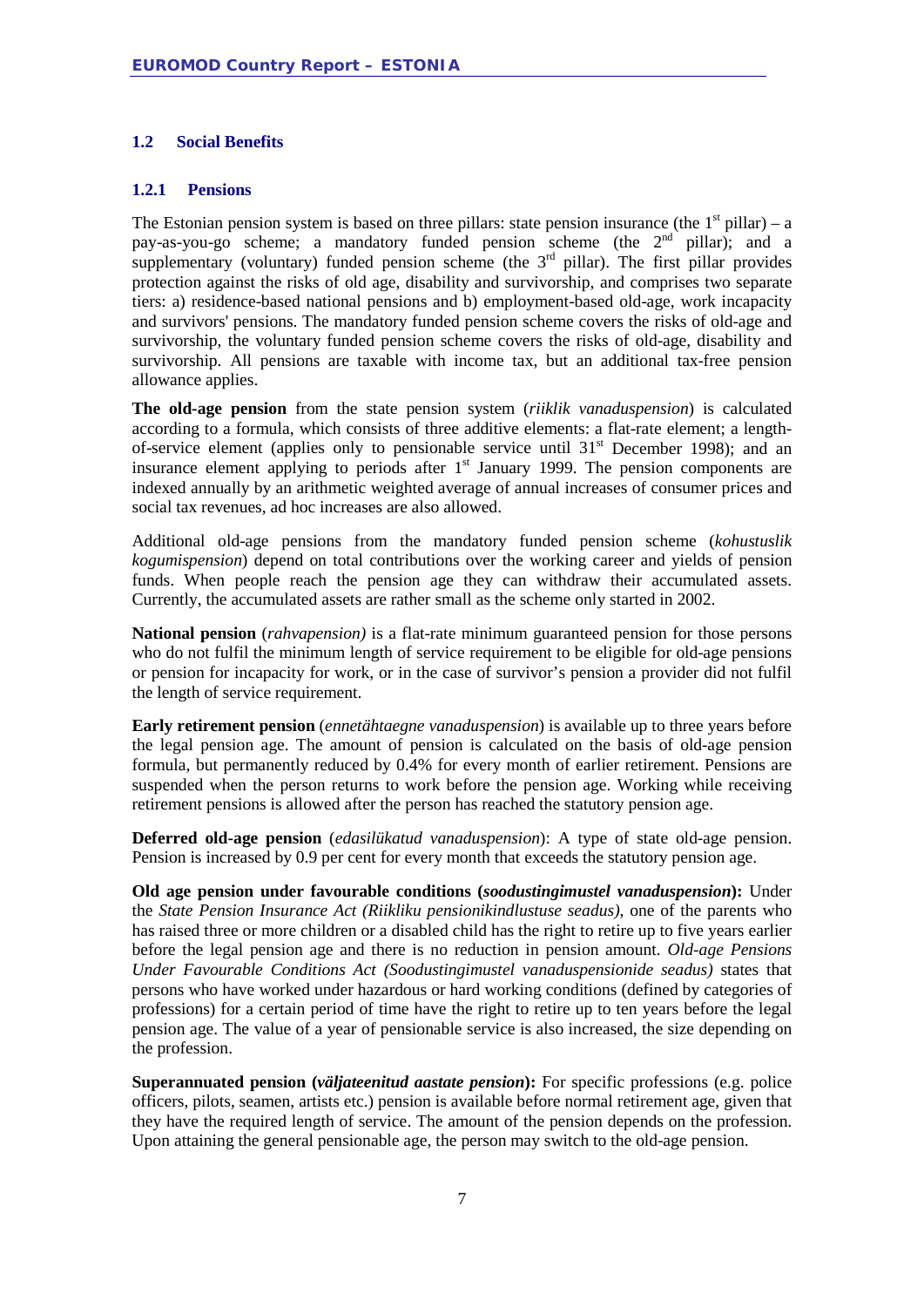**Pension for incapacity to work** *(töövõimetuspension)* or disability pension: is granted to people aged 16 and above who are declared permanently incapacitated for work with the 40 to 100 per cent loss of the capacity for work, and who have the required length of service, which depends on the age of the person. The pension depends on the same three components as the state old-age pension, but also on the extent of person's work incapacity. There is no restriction on work and full accumulation with earnings is possible. Upon attaining the pension age, the person is transferred to old-age pension.

**Survivor's pension** *(toitjakaotuspension)***:** Upon the death of a provider, family members who were maintained by him or her have the right to receive a survivor's pension. The pension depends on rights to the old-age pension earned by the provider and the number of family members. There are lower limits to pensions.

#### <span id="page-7-0"></span>**1.2.2 Benefits for families with children**

There are various forms of support for families with children.

- 1) Universal family benefits that mainly depend on the age and number of children.
- 2) A means-tested family benefit (*vajaduspõhine peretoetus*) that depends both on the household income and the number of children.
- 3) Benefits that compensate periods when a parent is out of the labour market and which depend on the parent's previous earnings – maternity benefit (*sünnitushüvitis*), parental benefit (*vanemahüvitis*), care benefit for nursing a child under 12 years of age who is ill (*hooldushüvitis*), etc.
- 4) Tax allowances and deductions depending on the number of children or expenditures on children. These are described in detail below where we discuss income taxation.
- 5) Benefits and services provided by local municipalities additional birth grants, additional social assistance benefits, child's school allowance (at the beginning of the school year), etc.
- 6) Special benefits for disabled children.
- 7) Free or subsidised services for children (e.g. subsidised school meals; free health care, including dental care; subsidised childcare in kindergarten, etc) – these in-kind services are not discussed in detail as they are not simulated in EUROMOD.

#### **State family benefits**

The types and extent of state family benefits and the conditions under which they are granted are regulated by the *State Family Benefits Act (Riiklike peretoetuste seadus)*. If a person is entitled to several types of family benefits, these benefits are usually determined and disbursed simultaneously. Dependent children for family benefits are defined as aged under 16, or under 19 and enrolled in basic school, upper secondary school or vocational school in daytime study or another form of study for medical reasons. All benefits paid under the State Family Benefits Act are non-taxable with income tax and non means-tested.

**Child allowance (***lapsetoetus***):** a non means-tested benefit per dependent child per month. The amount depends on the number of children in the family.

**Single parent child allowance (***üksikvanema lapse toetus***):** a non means-tested benefit, paid as a supplement to the child allowance. Single parents are the parents of resident dependent children whose birth registration certificate does not have an entry concerning the father.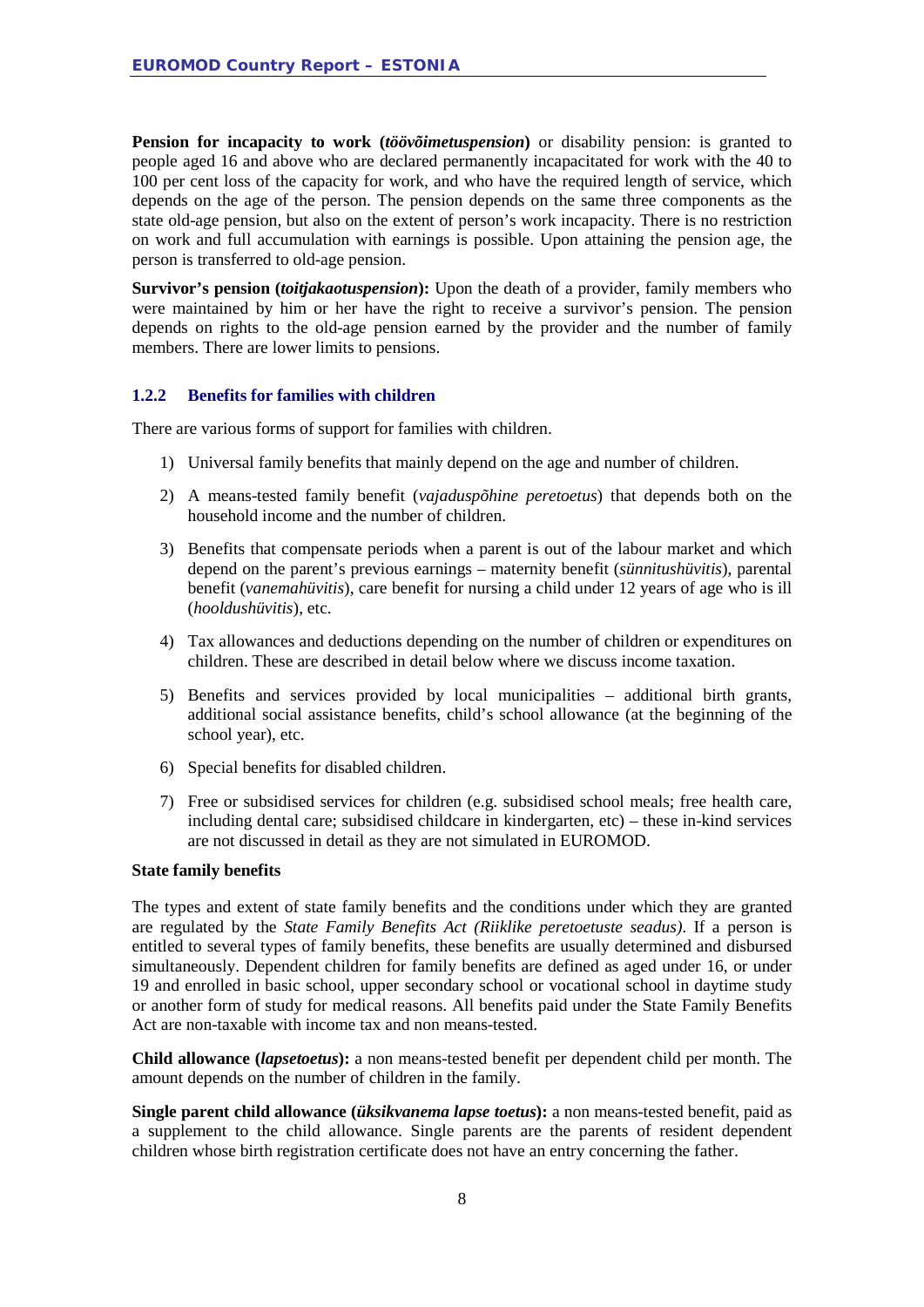**Childcare allowance (***lapsehooldustasu***):** a non means-tested monthly benefit paid to one of the parents in respect of children under 3 years of age and in respect of children from 3 to 8 years of age if there are 3 or more children or children under 3 years of age in the family. Since  $1<sup>st</sup>$  January 2009 if a parent receives parental benefits then the parent cannot receive the child care allowance also for any other children.

**Allowance for a parent raising 7 or more children (***7 ja enamalapselise pere vanema toetus*): It is a special monthly allowance for the parent of seven or more children.

**Conscript's child allowance (***ajateenija lapse toetus***)** is a monthly allowance applicable to the child whose parent serves in the Estonian Defence Forces in case the child receives child allowance.

**Foster care allowance (***eestkostel või perekonnas hooldamisel oleva lapse toetus***)** is paid for a child who is raised by foster parents, and who receives child allowance payments.

**Childbirth allowance** (*sünnitoetus***).** One of the parents has the right to receive childbirth allowance. An adoptive parent, guardian or caregiver has the right to receive childbirth allowance, if childbirth allowance has not been paid for the same child earlier.

**Adoption allowance (***lapsendamistoetus***)***.* An adoptive parent has the right to receive adoption allowance, if childbirth allowance has not been paid to the family for the same child earlier.

**Start in independent life allowance (***elluastumistoetus***)** is a benefit paid to the person without parental care who has been raised in a social welfare institution or a school for children with special needs in case the person starts living independently in a new residence.

**Means-tested family benefit (***vajaduspõhine peretoetus***)** is a monthly benefit that is paid to households with children whose average income during previous three months is below a certain threshold.

#### **Benefits compensating the periods out of the labour market**

**Maternity benefit (***sünnitushüvitis***)** is one of the benefits for temporary incapacity for work, regulated by the *Health Insurance Act (Ravikindlustuse seadus)*. It is paid to an insured person in the event of pregnancy and maternity leave. A pregnant woman has the right to receive maternity benefit for 140 calendar days (or in the case of a multiple birth or a delivery with complications, for 154 calendar days) if the pregnancy and maternity leave of the woman commences at least 30 calendar days before the estimated date of delivery. The entitlement is based on her average gross income taxed with social tax (i.e. earnings) in the previous calendar year. It is subject to the income tax.

**Parental benefit** *(vanemahüvitis***)** compensates for labour income not received by stay-at-home parent after a child birth. The size of the benefit is calculated according to the applicant's average gross income taxed with social tax (i.e. earnings) in the previous calendar year. Partial accumulation with labour earnings allowed. Duration is up to 18 months. The parental benefit is subject to income tax.

#### <span id="page-8-0"></span>**1.2.3 Unemployment benefits and social assistance benefits**

**Unemployment insurance benefit (***töötuskindlustushüvitis***)** is a benefit financed from the unemployment insurance contributions. The level of the UI benefit depends on the previous average gross earnings with an upper ceiling and a floor. The maximum duration of benefits ranges from 180 to 360 days, depending on the length of contribution period. In order to receive an unemployment insurance benefit, additional requirements have to be met, such as being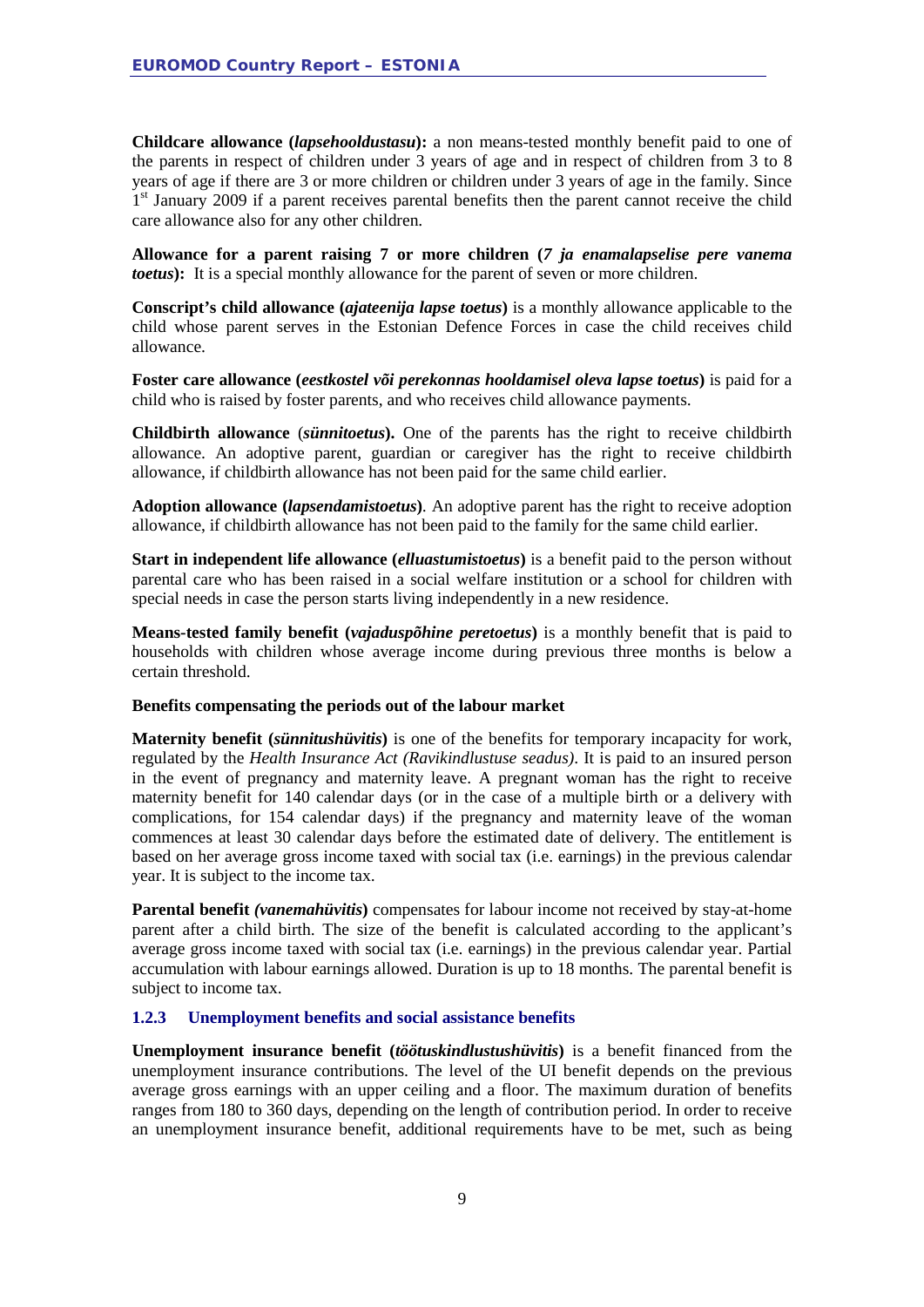involuntarily unemployed, being registered as unemployed and looking actively for a job. UI benefit is subject to income tax.

**Unemployment allowance (töötutoetus)** is a flat rate benefit for those who do not fulfil the eligibility criteria for UI benefit (e.g. students, persons who terminated their previous employment voluntarily) or who have exhausted their UI benefits. The person must have been employed or engaged in activity equal to work (e.g. studying) for at least 180 days during the 12 months prior to filing an application in order to receive UA benefits. Additional activity criteria must be fulfilled. The UA benefits are not subject to income tax. UA benefit is formally income tested: only the unemployed whose income is below the unemployment assistance are entitled to the benefits. Maximum duration is generally 270 days.

**Severance payments** *(koondamishüvitised):* According to the *Employment Contract Act (Töölepingu seadus)* the employees are entitled to severance payments if the reason for dismissal was liquidation of enterprise, bankruptcy of the employer, lay-off or age. The entitlement depends on previous work record and ranges from 1 to 3 months' salary.

There are also **training allowances** (*stipendium*) and **transport and accommodation allowances** (*sõidu- ja majutustoetus*) for the unemployed that are meant to cover actual costs of participation in active labour market measures (training, work practice). These are not strictly benefits and therefore not included in EUROMOD.

**Subsistence benefit (***toimetulekutoetus***)** is a means-tested benefit guaranteeing a minimum income to all residents. Households whose income after payment for housing expenses, calculated according to certain general criteria and specific rules set by municipalities, is below the subsistence level are entitled to these benefits. Duration is unlimited, but granted and renewed on a monthly basis.

#### <span id="page-9-0"></span>**1.2.4 Social benefits for the disabled**

The **social benefits paid to people with disabilities (***puuetega inimeste sotsiaaltoetused***)** depend on the extent of their disability, divided into three categories: moderate, severe and profound. The degree of severity of disability and the necessity for additional expenses due to the disability of a person is established taking into account restrictions on participation in daily activity and social life and the need for personal assistance, guidance or supervision. There are several different benefits: **disabled child allowance, the disability allowance for a person of working age, the disability allowance for a person of retirement age, disabled parent's allowance, a rehabilitation allowance, an education allowance, an in-service training allowance,** and **a work allowance.** The benefits are calculated on the basis of the rate of social benefits for disabled persons. Benefits are non-taxable. It often accumulates with pension for incapacity to work (*töövõimetuspension*) and old-age pension (*vanaduspension*).

The state also compensates a part of the cost of the device to disabled people, the elderly and children, who need prostheses, orthopaedic and other aids. Local municipalities may pay additional allowances for caregivers.

#### <span id="page-9-1"></span>**1.2.5 Health insurance benefits**

**Health insurance benefits (***ravikindlustushüvitis***)** are regulated by the *Health Insurance Act*  (*Ravikindlustuse seadus*) and compensate the insured persons for the cost of disease prevention and treatment, the cost of medicines and medical appliances and provide benefits for temporary incapacity for work and other benefits. Insured persons are residents for whom the social tax is paid by their employer, the state or by themselves if self-employed (this is discussed in detail in section 1.4), as well as equivalent persons under the Health Insurance Act for whom social tax is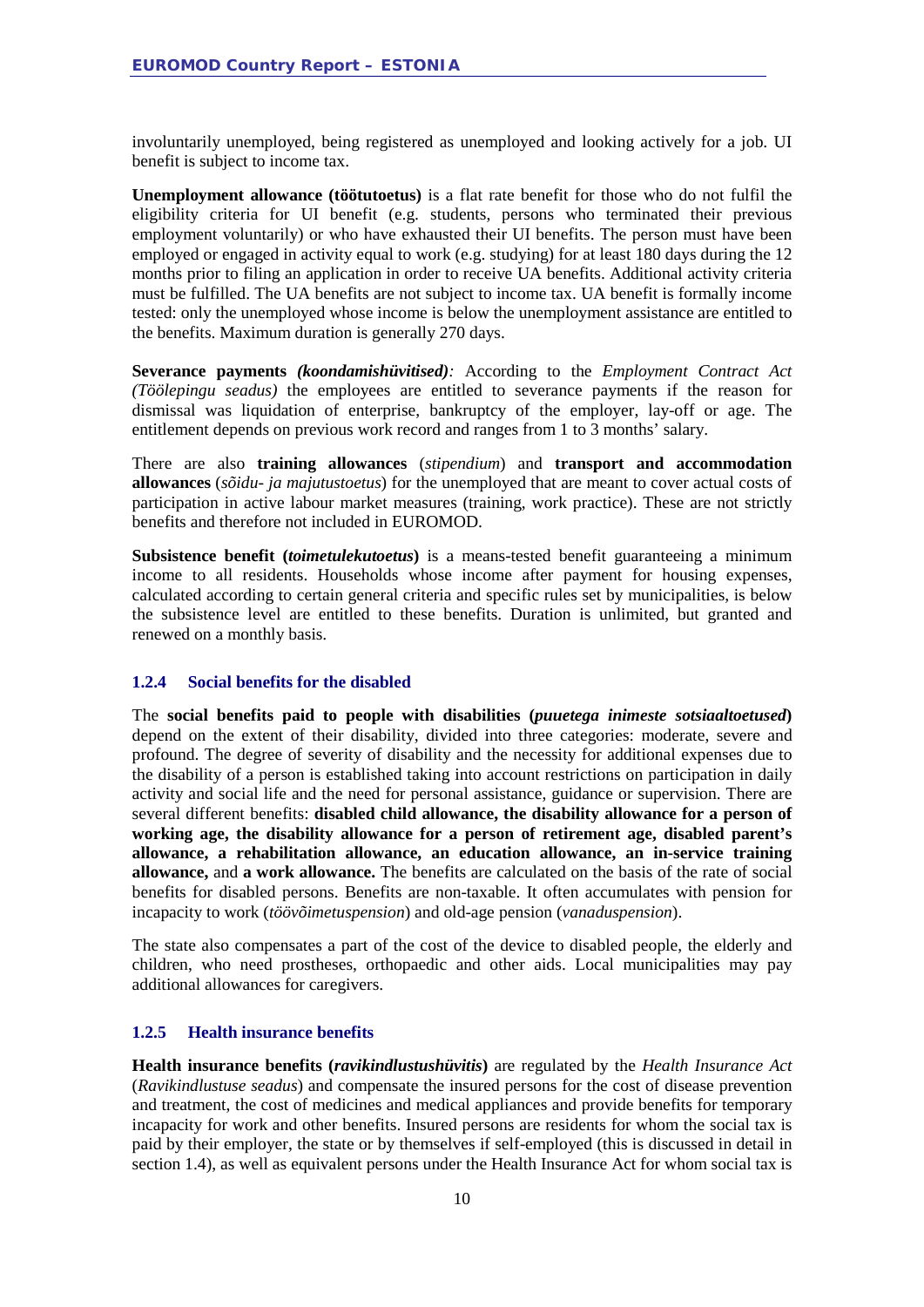not paid. Health insurance benefit is either in kind (health service, necessary medicinal products or medical device), or in cash. Health insurance benefits in cash are the following.

**Benefits for temporary incapacity for work (***ajutise töövõimetuse hüvitis***)** provide an earnings-related benefit for periods of absence from work due to illness or for caring for another person. The types of benefit for temporary incapacity for work are: **sickness benefit**; **maternity benefit** (see above); **adoption benefit** and **care benefit**. The benefits for incapacity for work are calculated on the basis of the insured person's income (on which the social tax was paid during the previous year). The replacement rate and duration of benefits varies.

**Adult dental care benefit (***täiskasvanute hambaraviteenuse hüvitis***)** compensates for some groups (such as old-age pensioners, work incapacity pensioners, pregnant women and mothers of children up to 1 year of age and those having greater need for dental treatment because of sickness) a certain amount of their dental treatment and dentures.

**Supplementary benefit for pharmaceuticals (***täiendav ravimihüvitis***)** is for those people who have high expenditures on medical products.

#### <span id="page-10-0"></span>**1.2.6 Local benefits**

According to the *Local Government Organisation Act (Kohaliku omavalitsuse korralduse seadus)* local municipalities can provide local benefits to their residents. Local benefits vary largely across municipalities, differing by type, amounts, application conditions etc. Ainsaar *et al* (2004) showed that the majority of the municipalities give family and child support related local benefits. The most common are benefits for birth support, in addition emergency support, large family benefits etc are present in many municipalities.

#### <span id="page-10-1"></span>**1.3 Social contributions**

Social insurance contributions finance pensions, health care, and unemployment insurance benefits. Previous contributions determine the eligibility and amount of contributory benefits (unemployment insurance benefits, maternity benefits, incapacity to work benefits, pensions).

**Social tax** (*sotsiaalmaks*) is paid by employers and self-employed and funds state pension insurance and health insurance. Tax rate is 33% and the tax base is gross wage. 13/33 of tax revenues are transferred into the Estonian Health Insurance Fund and 20/33 transferred into pension insurance schemes. In case the person participates in the funded pension insurance scheme (the so-called  $2<sup>nd</sup>$  pillar of the pension scheme),  $4/33$  of the social tax is shifted from the state pension insurance scheme to the private pension scheme and additional 2% contribution of gross wage will be paid by the employee into the pension scheme  $2<sup>nd</sup>$  pillar (see Figure 1) below). Employee may also contribute to the voluntary pension schemes  $(\hat{3}^{rd}$  pillar) which can be deducted from the income tax base up to a certain limit. There were temporary changes in funded pension contributions in 2009-2010 and 2014-2017.

There is a minimum monthly base for social tax calculation, set by the *State Budget Act (Riigieelarve seadus)*. There is no upper ceiling of social contributions, except for selfemployed. For certain inactive groups of people (e.g. parents on maternity leave, unemployed, military service, etc.) the state pays the social tax, based on the minimum social tax base in most cases, i.e. credited contributions. In addition, the state pays additional contributions to the funded pension scheme (second pillar) on parental benefits. Some of the categories (recipients of unemployment benefits and family benefits) are also included in EUROMOD.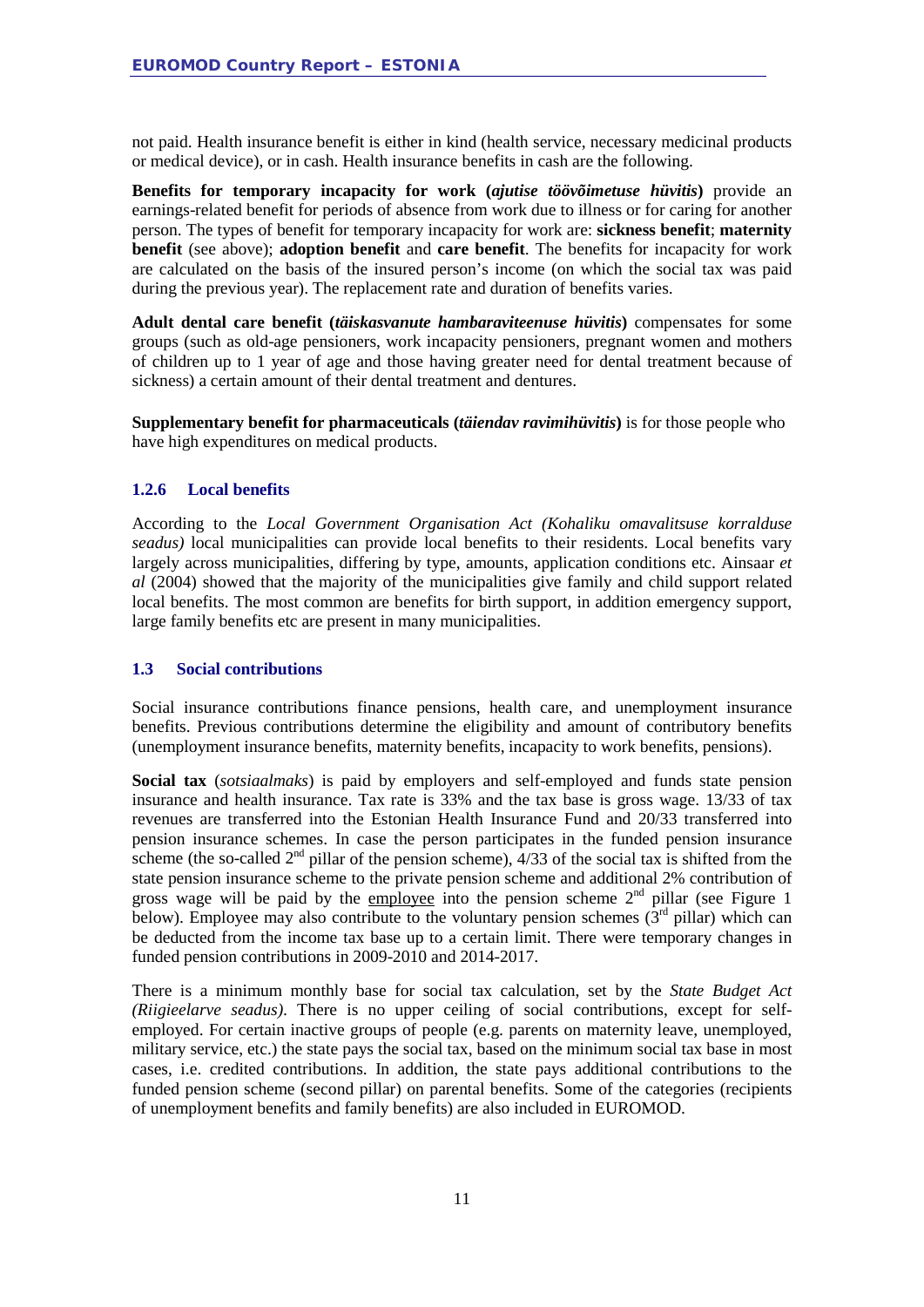

Figure 1. Social tax and contributions to pension schemes

**Voluntary private pension contributions**  $(3<sup>rd</sup> pillar)$  may be in two different forms: a) pension insurance policies offered by licensed private insurance companies; b) units of voluntary pension funds, which are managed by private fund managers. The third pillar pension market is dominated by insurance companies, partly due to more preferential tax treatment compared to voluntary pension funds.

**Unemployment insurance contributions** *(töötuskindlustusmakse)* form a compulsory insurance scheme that covers an employee in case of becoming unemployed, collective closing or insolvency of the employer, and an employer in case of collective redundancies. Unemployment insurance contributions are paid by employees and employers. The unemployment contribution payment base matches the social tax base. Generally the employee's share is withheld from the gross wage and the employer pays the contribution in addition to the social tax. Self-employed and the members of the management or controlling bodies of legal persons are not applicable for insurance. Also persons who receive compensation when leaving their position (ministers, parliament members etc) do not hold the unemployment insurance contribution payment obligation. The unemployment insurance contribution rates are set annually.

#### <span id="page-11-0"></span>**1.4 Taxes**

**Personal income tax** (*füüsilise isiku tulumaks*) is paid on personal income. The base of the income tax is relatively broad. The main exceptions are various child benefits and social assistance benefits. Different income sources are taxed uniformly (with a few exceptions). The personal income tax system is an individual system, though married couples may also file a joint tax report if they wish (to share tax allowances). There are several allowances and deductions, which are discussed in detail in Section 2.7. The main tax allowances apply to the withholding tax as well, the rest can be claimed in the following year when filing the tax report. Therefore, there is often a difference between taxes withheld and taxes paid after filing a tax report. Taxable income from **self-employment** is equal to gross income from self-employment less related costs minus special allowances for the agricultural income, and minus social insurance contributions, except contributions to the funded pension scheme. The latter can be deducted from total income. Taxable business income is derived on individual basis.

**Land tax** *(maamaks):* a state tax received in full amount by local municipalities. The amount of land tax is calculated by multiplying the taxable price of the land by the land tax rate. The rate of land tax is established by the local government council annually in the range of 0.1-2.5%. Land tax is paid by the owner of the land, in certain cases also by the user of the land. There are several allowances (e.g. for homeowners, pensioners).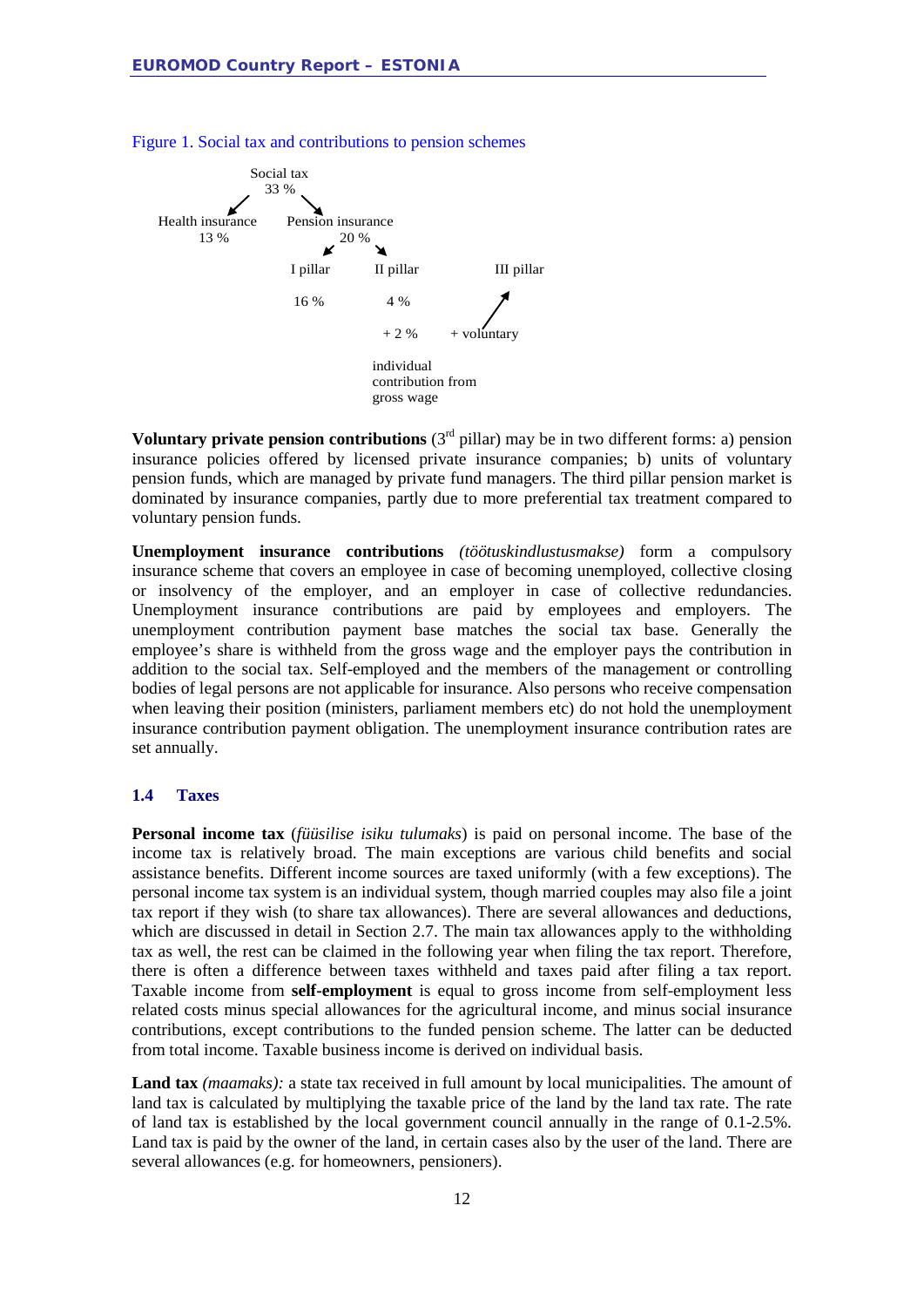**Value Added Tax** *(käibemaks):* the standard rate in Estonia is 20% of the taxable value of a good or service, and reduced rates (9%, 5% and 0%) apply to specific services and goods.

**Excise taxes** *(aktsiisimaksud):* excise duties are set for alcohol, tobacco, electricity, fuel and non-alcoholic beverage packages. In recent years several excise tax rates have been raised, both to raise tax revenues and to meet the EU requirements.

There are a few other minor taxes (tax on gambling, tax on heavy vehicles, customs duties, local taxes), which provide a relatively small share of revenue and do not affect household budgets considerably.

#### <span id="page-12-0"></span>**2. SIMULATION OF TAXES AND BENEFITS IN EUROMOD**

#### <span id="page-12-1"></span>**2.1 Scope of simulation**

Not all the taxes and benefits mentioned in the previous section are simulated in EUROMOD. Some are beyond its scope entirely and are neither included in the EUROMOD database nor in its output income variables (e.g. indirect taxes). Others are not possible to simulate accurately with the available data. They are included in the database and may be chosen as components of output variables, but the rules governing them may not be changed by the model. Tables 2.1 and 2.2 classify each of the main tax-benefit instruments (and some minor ones introduced above) into one of these three groups and provide a brief explanation as to why the instrument is not fully simulated if this is the case. In the following tables we present information on EUROMOD using the most recent dataset of combined EU-SILC and national SILC data. Information on earlier input datasets for the Estonian model can be found in earlier country reports.

Most of the benefits that are simulated in EUROMOD are universal family benefits that depend on the number of children and their age. Also, the subsistence benefit and the means-tested family benefit, as a support of last resort, are simulated, although using several simplifications. With the exception of unemployment benefits, other benefits that depend on contribution history, like various pensions and health insurance benefits, are not simulated, because the contribution history is not available in the dataset. Although the same is true for unemployment benefits these are simulated using common assumptions across countries.

All labour taxes and social insurance contributions are simulated. As social contributions (social tax, unemployment insurance contributions) are proportional to gross labour earnings, except in a few cases, they can be easily calculated.

For the income tax, both final tax liabilities and withheld tax amounts are calculated. The final tax liability takes into account additional deductions that can be only applied in the annual tax declaration.

Other taxes, such as capital income tax, land tax, or indirect taxes, are not simulated in the current version of the model as there are little or no data for that purpose or these instruments remain outside the scope of EUROMOD altogether.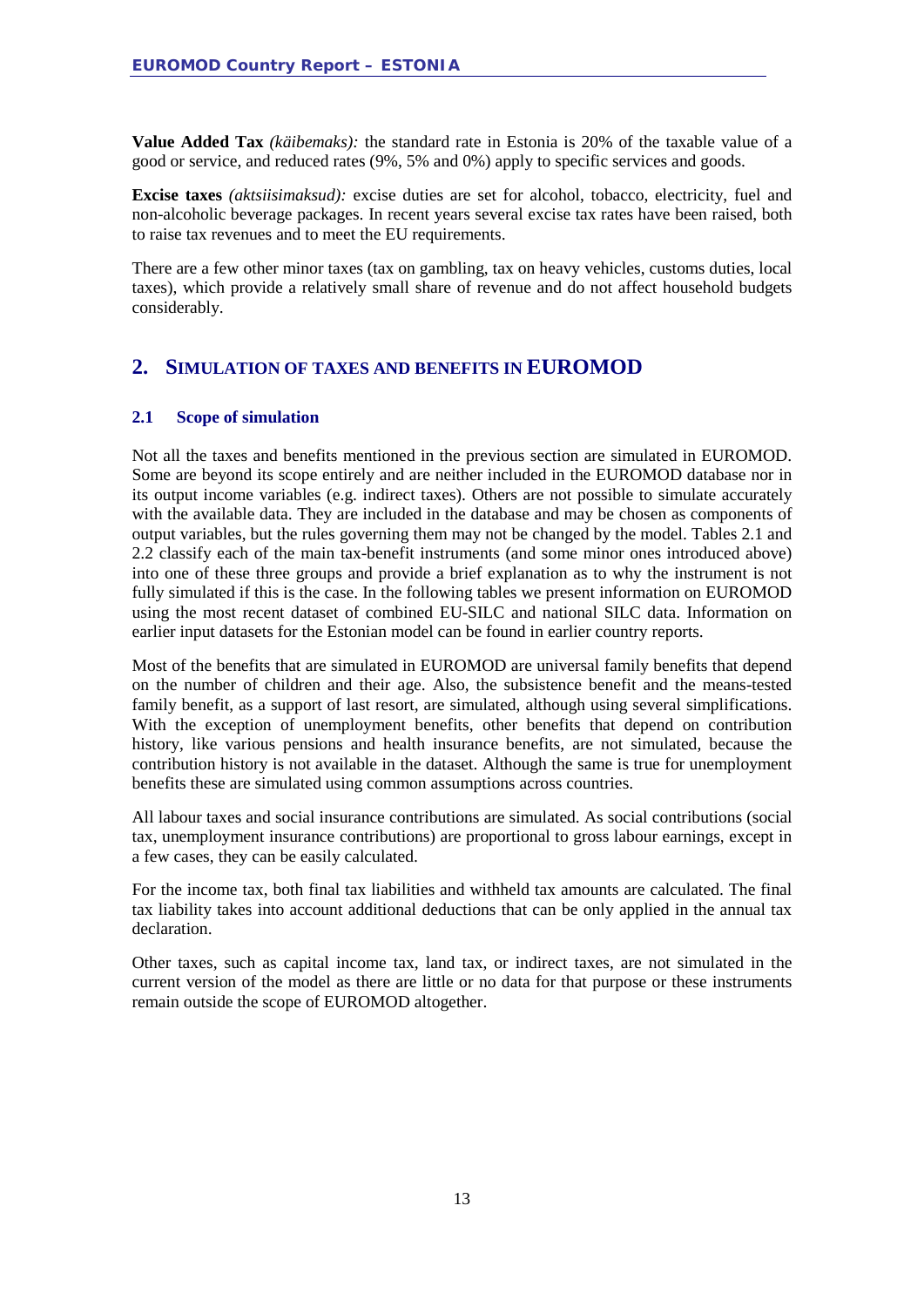| <b>Benefit</b>                                                 | <b>Model</b><br>variable | 2009        |             |             |             | 2010 2011 2012 2013 2014 |             | 2015        | <b>Comments</b>                                                                                                                 |
|----------------------------------------------------------------|--------------------------|-------------|-------------|-------------|-------------|--------------------------|-------------|-------------|---------------------------------------------------------------------------------------------------------------------------------|
| Unemployment<br>insurance benefit<br>(töötuskindlustushüvitis) | bunct_s                  | <b>PS</b>   | PS          | <b>PS</b>   | PS          | PS                       | <b>PS</b>   | <b>PS</b>   | Eligibility<br>from data                                                                                                        |
| Unemployment<br>allowance (töötutoetus)                        | $b$ unnc_s               | PS          | PS          | PS          | PS          | PS                       | <b>PS</b>   | <b>PS</b>   | Eligibility<br>from data                                                                                                        |
| Severance payments<br>(koondamishüvitised)                     | yunsv                    | I           | $\bf I$     | I           | $\bf I$     | $\mathbf I$              | I           | I           | No data on full<br>contribution<br>history                                                                                      |
| Paid sick leave                                                | bhl                      | I           | I           | $\bf I$     | I           | $\mathbf I$              | I           | $\mathbf I$ | No data on<br>contribution<br>history and<br>health                                                                             |
| Disability pension<br>(töövõimetuspension)                     | pdi                      | I           | $\bf I$     | I           | $\bf I$     | I                        | I           | $\mathbf I$ | No data on<br>contribution<br>history, no<br>exact data on<br>health status                                                     |
| Social benefits paid to<br>people with disabilities            |                          | IA          | IA          | IA          | IA          | IA                       | IA          | IA          | No exact data<br>on health<br>status. Income<br>is part of<br>"other<br>benefits"<br>(bsals) or<br>disability<br>pension (pdi). |
| Old age pension<br>(vanaduspension)                            | poa00                    | $\mathbf I$ | $\mathbf I$ | $\bf I$     | $\bf I$     | $\bf I$                  | I           | $\mathbf I$ | No data on<br>contribution<br>history                                                                                           |
| National pension<br>(minimum old age<br>pension, rahvapension) |                          | IA          | IA          | IA          | IA          | IA                       | IA          | IA          | No data, part<br>of other<br>pensions                                                                                           |
| Survivors' pension                                             | psu                      | I           | $\bf{I}$    | I           | I           | I                        | T           | I           | No data on<br>contribution<br>history                                                                                           |
| Maternity benefit<br>(sünnitushüvitis)                         | bmapr                    | I           | $\mathbf I$ | $\mathbf I$ | $\mathbf I$ | $\bf{I}$                 | $\bf I$     | $\mathbf I$ | No data on<br>contribution<br>history                                                                                           |
| Parental benefit<br>(vanemahüvitis)                            | bmact                    | $\mathbf I$ | $\bf I$     | $\mathbf I$ | $\bf I$     | I                        | $\mathbf I$ | $\mathbf I$ | No data on<br>contribution<br>history. No<br>data which<br>parent receives<br>benefits                                          |
| Childcare allowance<br>(lapsehooldustasu)                      | $bcc00$ <sub>s</sub>     | ${\bf S}$   | ${\bf S}$   | ${\bf S}$   | ${\bf S}$   | S                        | ${\bf S}$   | ${\bf S}$   |                                                                                                                                 |
| Child allowance<br>(lapsetoetus)                               | $beh00_s$                | S           | ${\bf S}$   | ${\bf S}$   | ${\bf S}$   | S                        | ${\bf S}$   | ${\bf S}$   |                                                                                                                                 |

#### Table 2.1 Simulation of benefits in EUROMOD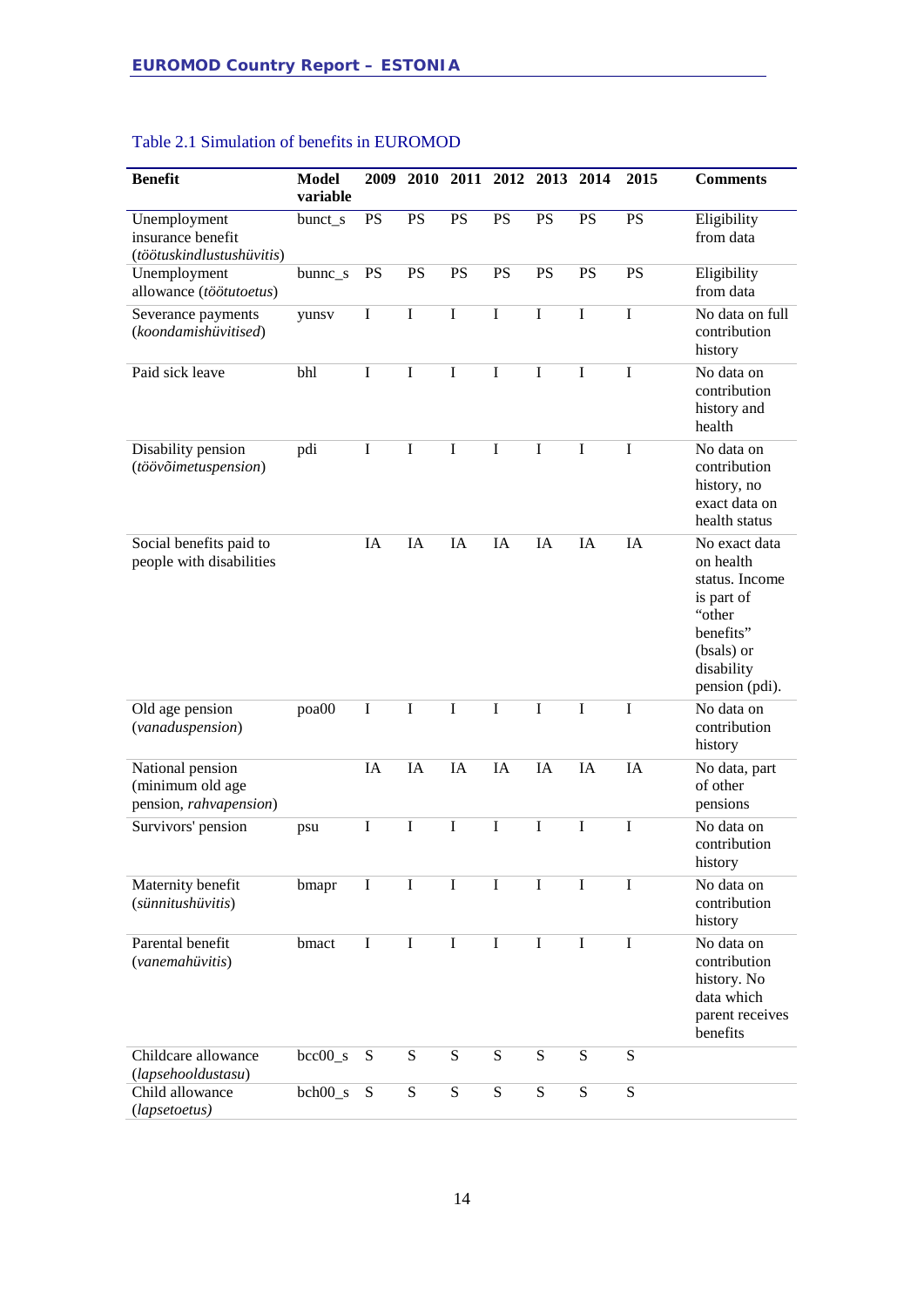| <b>Benefit</b>                                                                         | <b>Model</b><br>variable | 2009 | <b>2010</b> |    | 2011 2012 2013 2014 |           |           | 2015 | <b>Comments</b>                                                                                                                                                        |
|----------------------------------------------------------------------------------------|--------------------------|------|-------------|----|---------------------|-----------|-----------|------|------------------------------------------------------------------------------------------------------------------------------------------------------------------------|
| Single parent child<br>allowance (üksikvanema<br>lapsetoetus)                          | bchlp                    | IA   | IA          | IA | IA                  | IA        | <b>IA</b> | IA   | No data on the<br>birth certificate<br>of the child, or<br>not included<br>separately                                                                                  |
| Childbirth allowance<br>(sünnitoetus)                                                  | bchba_s                  | S    | S           | S  | ${\bf S}$           | ${\bf S}$ | S         | S    |                                                                                                                                                                        |
| Large family parent<br>allowance (seitsme- ja<br>enamalapselise pere<br>vanema toetus) | $bcclg_s$                | S    | S           | S  | ${\bf S}$           | S         | S         | S    |                                                                                                                                                                        |
| Means-tested family<br>benefit (vajaduspõhine<br>peretoetus)                           | bsach_s                  |      |             |    |                     | ${\bf S}$ | S         | S    |                                                                                                                                                                        |
| Subsistence benefit<br>(toimetulekutoetus)                                             | $bsa00_s$                | S    | S           | S  | S                   | S         | S         | S    |                                                                                                                                                                        |
| Scholarships and grants<br>(õppetoetused ja<br>stipendiumid)                           | bed                      | I    | I           | I  | $\mathbf I$         | I         | I         | I    | No data on<br>grades                                                                                                                                                   |
| Other benefits (not<br>explicitly stated in the<br>data set)                           | bsals                    | IA   | IA          | IA | IA                  | IA        | IA        | IA   | Various small<br>benefits are not<br>directly<br>simulated, as<br>there is no<br>information in<br>the data; they<br>are aggregated<br>in "other social<br>assistance" |

Notes: "-": policy did not exist in that year; "E": *excluded* from the model as it is neither included in the micro-data nor simulated; "I": *included* in the micro-data but not simulated; "IA": *included* in the microdata (in an *aggregate* income variable) but not simulated; "PS" *partially simulated* as some of its relevant rules are not simulated; "S" *simulated* although some minor or very specific rules may not be simulated.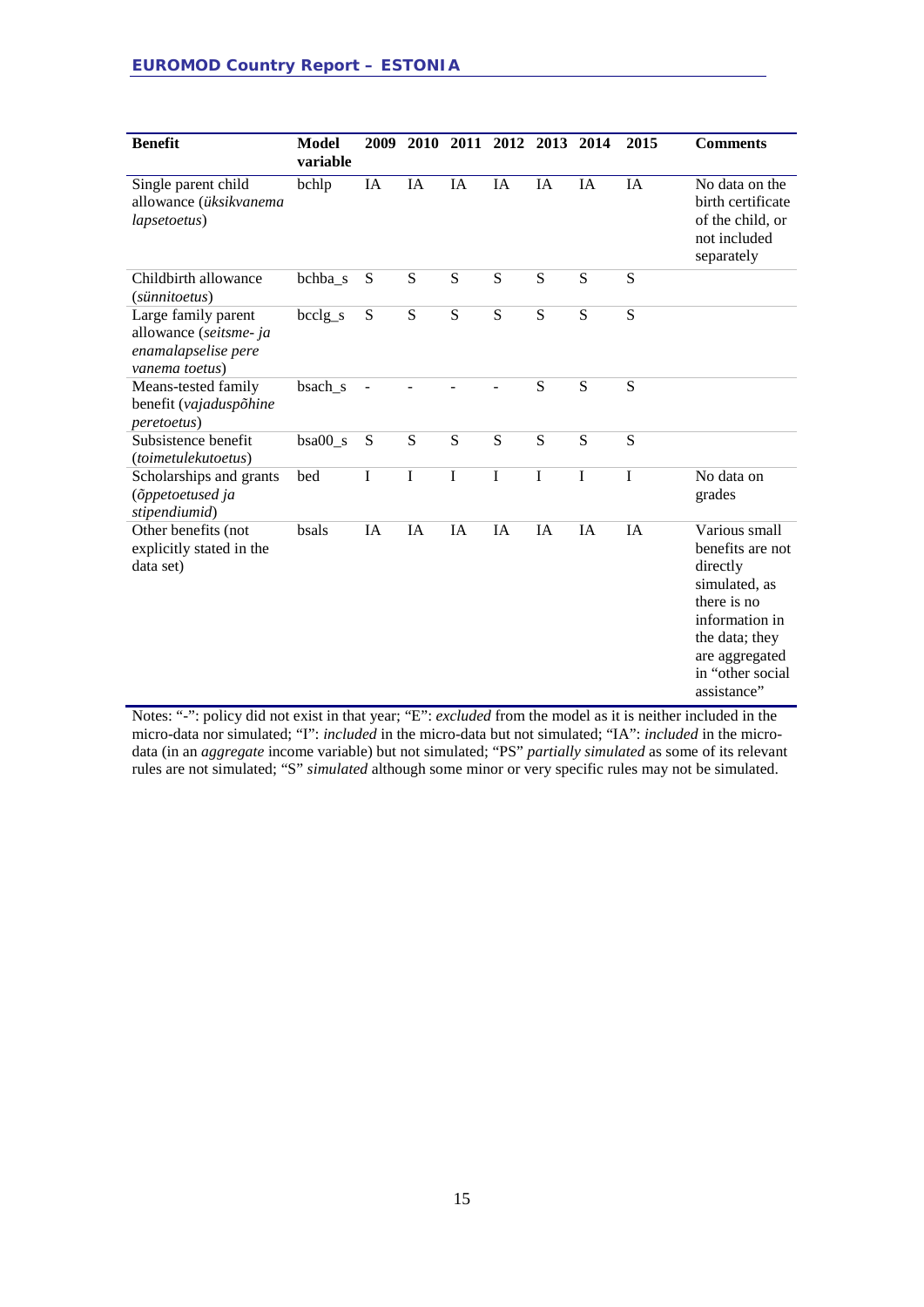|                                                                                                                                                                            | <b>Treatment in EUROMOD</b> |           |           |           |           |           |           |                                    |  |  |  |  |
|----------------------------------------------------------------------------------------------------------------------------------------------------------------------------|-----------------------------|-----------|-----------|-----------|-----------|-----------|-----------|------------------------------------|--|--|--|--|
| <b>Taxes and social</b><br>contributions                                                                                                                                   | 2009                        | 2010      | 2011 2012 |           | 2013      | 2014      | 2015      |                                    |  |  |  |  |
| <b>Employer's social</b><br>insurance contributions                                                                                                                        |                             |           |           |           |           |           |           |                                    |  |  |  |  |
| Unemployment insurance<br>contributions                                                                                                                                    | S                           | S         | ${\bf S}$ | ${\bf S}$ | S         | S         | S         |                                    |  |  |  |  |
| III pension pillar                                                                                                                                                         | I                           | $\bf{I}$  | $\bf{I}$  | I         | I         | I         | $\bf{I}$  | Voluntary size<br>of contributions |  |  |  |  |
| Pension insurance<br>contributions (1st pillar<br>and the transfer to the<br>2nd)                                                                                          | S                           | S         | S         | ${\bf S}$ | S         | S         | S         |                                    |  |  |  |  |
| Health insurance<br>contributions                                                                                                                                          | S                           | S         | S         | ${\bf S}$ | S         | S         | S         |                                    |  |  |  |  |
| <b>Employee social insurance</b><br>contributions                                                                                                                          |                             |           |           |           |           |           |           |                                    |  |  |  |  |
| Unemployment insurance<br>contributions                                                                                                                                    | S                           | S         | S         | S         | S         | S         | S         |                                    |  |  |  |  |
| Funded pension<br>insurance contributions<br>(2nd pillar)                                                                                                                  | S                           | S         | S         | ${\bf S}$ | S         | ${\bf S}$ | S         |                                    |  |  |  |  |
| Self-employed social<br>insurance contributions                                                                                                                            |                             |           |           |           |           |           |           |                                    |  |  |  |  |
| Health insurance<br>contributions                                                                                                                                          | S                           | S         | S         | S         | S         | S         | S         |                                    |  |  |  |  |
| Pension insurance<br>contributions (1st pillar<br>and the transfer to the<br>2nd)                                                                                          | S                           | S         | S         | ${\bf S}$ | S         | S         | S         |                                    |  |  |  |  |
| Funded pension<br>insurance contributions<br>(2nd pillar)                                                                                                                  | S                           | S         | S         | S         | S         | S         | S         |                                    |  |  |  |  |
| <b>Contributions paid on</b><br>social benefits by the<br>central government                                                                                               |                             |           |           |           |           |           |           |                                    |  |  |  |  |
| Health insurance<br>contributions for those<br>receiving unemployed<br>benefits                                                                                            | S                           | S         | S         | ${\bf S}$ | S         | ${\bf S}$ | S         |                                    |  |  |  |  |
| Health and pension<br>insurance contributions<br>(the 1st pillar) for those<br>receiving parental benefit,<br>childcare allowance or<br>large family parental<br>allowance | ${\bf S}$                   | ${\bf S}$ | S         | ${\bf S}$ | ${\bf S}$ | ${\bf S}$ | ${\bf S}$ |                                    |  |  |  |  |

#### Table 2.2 Simulation of taxes and social contributions in EUROMOD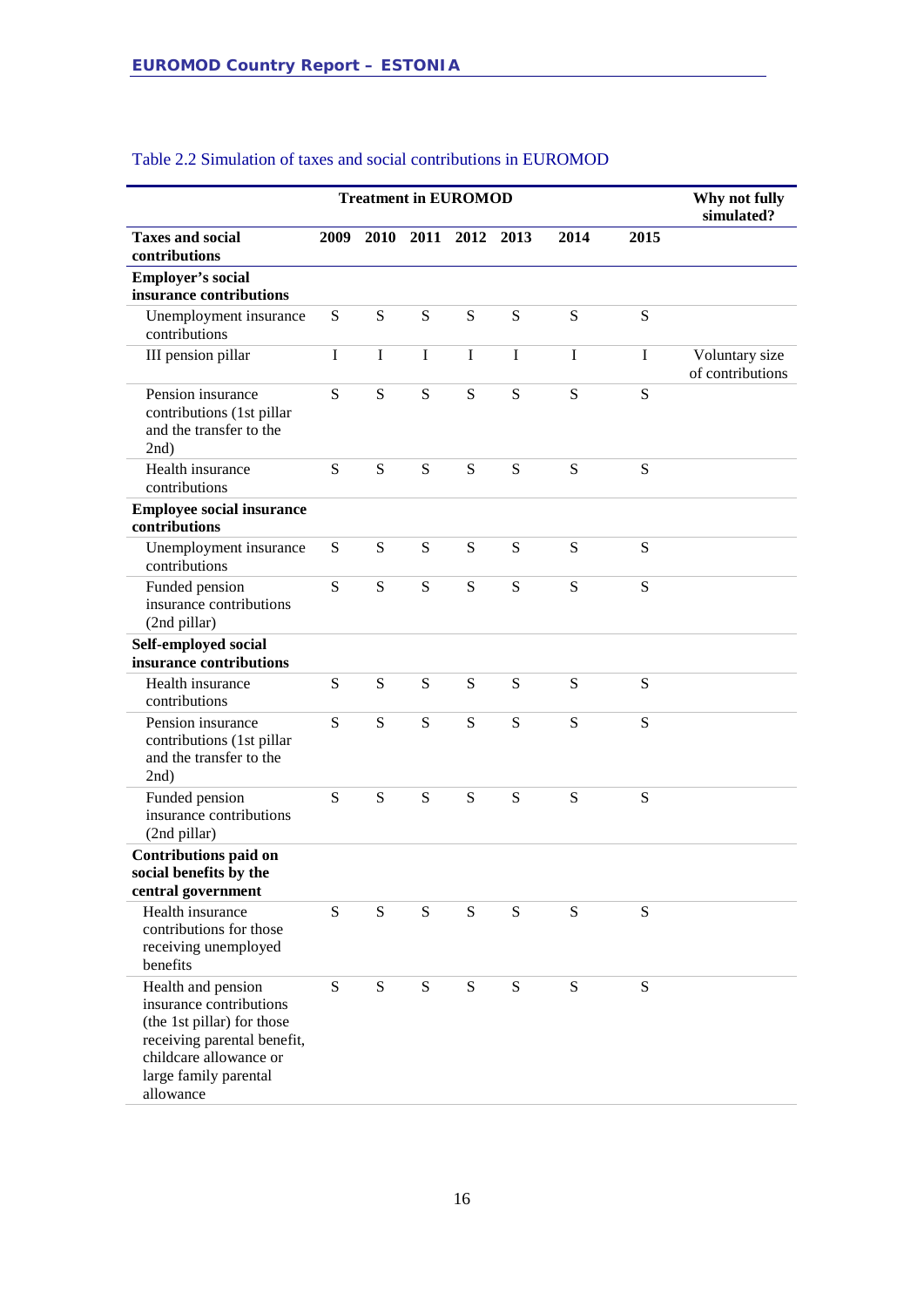| Pension insurance<br>contributions (the 2nd<br>pillar) for those receiving<br>parental benefit | S | S | S | S | S | S | S |                                                    |
|------------------------------------------------------------------------------------------------|---|---|---|---|---|---|---|----------------------------------------------------|
| Income Tax (final)                                                                             | S | S | S | S | S | S | S |                                                    |
| Withholding income tax                                                                         | S | S | S | S | S | S | S |                                                    |
| Land tax                                                                                       |   |   |   |   |   |   |   | No information<br>on value of land<br>or tax rates |
| Other local taxes                                                                              | E | E | E | E | E | E | E |                                                    |
| Indirect taxes                                                                                 | Е | E | E | E | E | E | E | No information<br>on consumption<br>expenditures   |

Notes: "-": policy did not exist in that year; "E": *excluded* from the model as it is neither included in the micro-data nor simulated; "I": *included* in the micro-data but not simulated; "PS" *partially simulated* as some of its relevant rules are not simulated; "S" *simulated* although some minor or very specific rules may not be simulated

The only structural changes in the period 2009-2015 were the introduction of the means-tested family benefit in 2013, a minor change in its eligibility criteria in 2014 (all households that receive the subsistence benefit are also eligible for needs-based family benefits), a temporary reduction of employee funded pension contribution rates in 2009-11 and an increase in 2014- 2017. Other changes were parametric, such as changes in tax allowances, benefit amounts, and tax and contribution rates.

#### <span id="page-16-0"></span>**2.2 Order of simulation and interdependencies**

Table 2.3 shows the order in which the main elements of the Estonian system in 2009-2015 are simulated. Policies, which are included into the model, but not used in the EUROMOD baseline simulations are marked as "*off*". Policies, which are not applicable in a specific year are marked as "n/a". The spine structure is largely the same for all seven years.

The Estonian policy simulations start with the minimum wage (switched off in the baseline). Family benefits and unemployment benefits are simulated next, as credited social contributions depend on these and some benefits are taxable. After the benefits, we simulate employee and employer social insurance contributions. The contributions are deducted from the income tax base and therefore need to be simulated before the personal income tax.

More specifically, there are the following dependencies between the instruments:

- Minimum wage (if switched on) affects employment earnings which is the basis for employer and employee SIC, income tax and subsistence benefit.
- Unemployment insurance benefit is subject to income tax (unlike all other simulated benefits).
- The duration of unemployment allowance is dependent on the duration of unemployment insurance benefit.
- On behalf of the recipients of unemployment benefits and family benefits (child care benefits, parental benefits) social insurance contributions are paid by the government (either for health care or pensions or both).
- An income tax allowance for self-employment income from agriculture also applies to the tax base for self-employed social insurance contributions.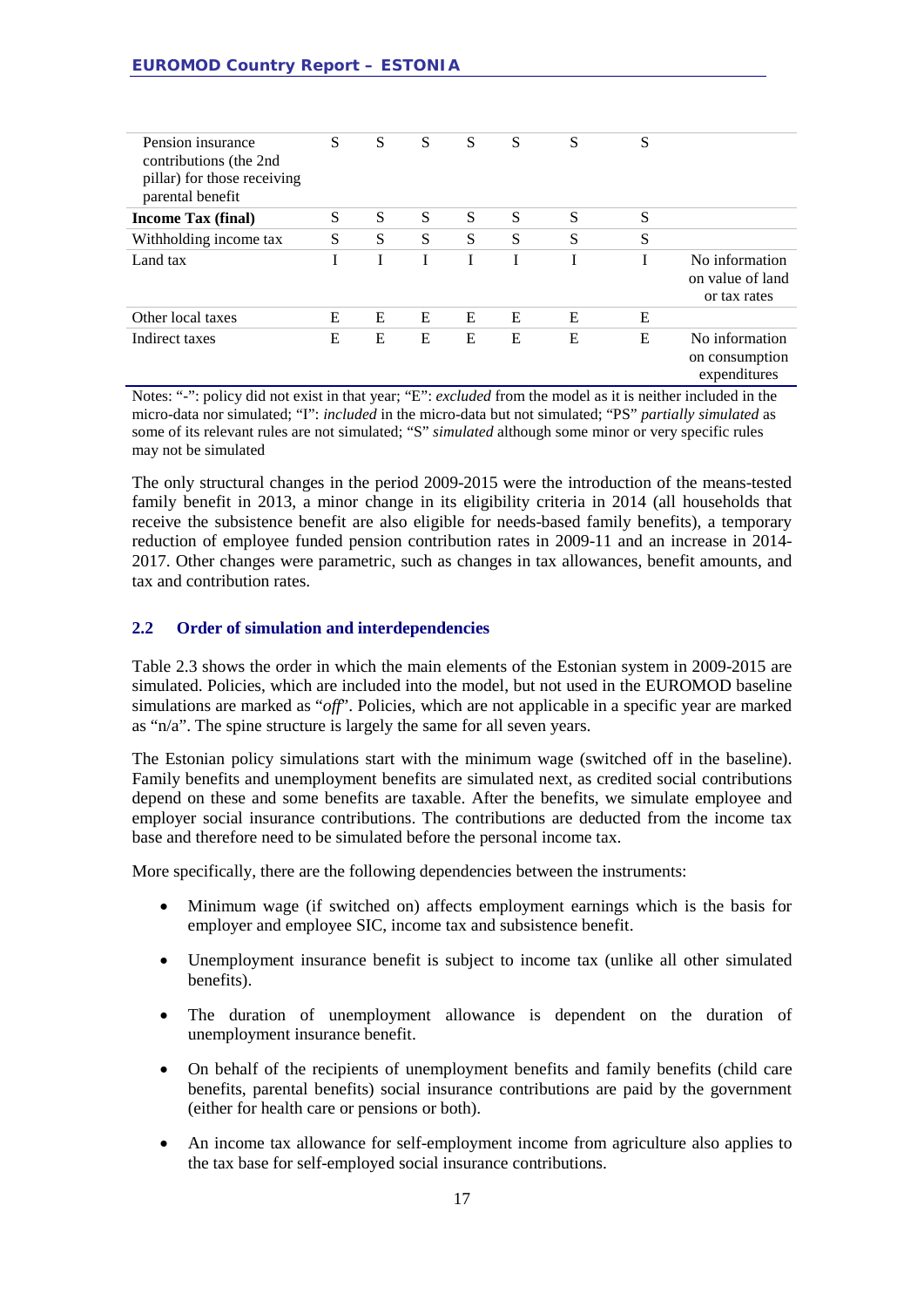- Employee and self-employed social insurance contributions are deductible from the income tax base. Employee SIC both from the tax base for withholding and final income tax, self-employed SIC only from the latter.
- The subsistence benefit and the means-tested family benefit depend on income net of employee SIC and withholding income tax. Most of benefits are also included in the means-test.

| <b>Policy</b> | 200<br>9 | 201<br>$\bf{0}$ | 201<br>1 | 201<br>2 | 201<br>3 | 201<br>4 | 201<br>5 | <b>Description</b>                                                                                  |
|---------------|----------|-----------------|----------|----------|----------|----------|----------|-----------------------------------------------------------------------------------------------------|
| SetDefa       | on       | on              | on       | on       | on       | on       | on       | DEF: default values for variables                                                                   |
| ult_ee        |          |                 |          |          |          |          |          |                                                                                                     |
| UAA_e         | swi      | swi             | swi      | swi      | swi      | swi      | swi      | SWITCH: Uprating by Average Adjustment (ON=uprating by                                              |
| e             | tch      | tch             | tch      | tch      | tch      | tch      | tch      | averages; OFF=uprating by statutory indexation)                                                     |
| Uprate_<br>ee | on       | on              | on       | on       | on       | on       | on       | DEF: uprating factors                                                                               |
| ConstD        | on       | on              | on       | on       | on       | on       | on       | DEF: constants                                                                                      |
| ef_ee         |          |                 |          |          |          |          |          |                                                                                                     |
| ILDef_e       | on       | on              | on       | on       | on       | on       | on       | DEF: income concepts                                                                                |
| e             |          |                 |          |          |          |          |          |                                                                                                     |
| TUDef         | on       | on              | on       | on       | on       | on       | on       | DEF: assessment units                                                                               |
| ee            |          |                 |          |          |          |          |          |                                                                                                     |
| BTA_ee        | swi      | swi             | swi      | swi      | swi      | swi      | swi      | SWITCH: Benefit Take-up Adjustments (ON=non take-up;                                                |
|               | tch      | tch             | tch      | tch      | tch      | tch      | tch      | OFF=full take up)                                                                                   |
| FYA_ee        | swi      | n/a             | n/a      | n/a      | swi      | n/a      | n/a      | SWITCH: Full Year Adjustments, i.e. model annual policies instead                                   |
|               | tch      |                 |          |          | tch      |          |          | of 30th June (switch on/off to apply)                                                               |
| yem_ee        | off      | off             | off      | off      | off      | off      | off      | DEF: minimum wage                                                                                   |
| *.            |          |                 |          |          |          |          |          |                                                                                                     |
| neg_ee        | on       | on              | on       | on       | on       | on       | on       | DEF: recode negative incomes (e.g. self-employment income) to                                       |
|               |          |                 |          |          |          |          |          | zero                                                                                                |
| bch00 e       | on       | on              | on       | on       | on       | on       | on       | BEN: child allowance (lapsetoetus)                                                                  |
| $\rm e$       |          |                 |          |          |          |          |          |                                                                                                     |
| bchlg_e       | n/a      | n/a             | n/a      | n/a      | n/a      | n/a      | n/a      | BEN: allowance for families with 3+ children (kolme- ja                                             |
| $e^{**}$      |          |                 |          |          |          |          |          | enamalapselise pere toetus)                                                                         |
| bched_e       | n/a      | n/a             | n/a      | n/a      | n/a      | n/a      | n/a      | BEN: school allowance (koolitoetus)                                                                 |
| $e^{***}$     |          |                 |          |          |          |          |          |                                                                                                     |
| bchba_e       | on       | on              | on       | on       | on       | on       | on       | BEN: childbirth allowance (sünnitoetus)                                                             |
| e             |          |                 |          |          |          |          |          |                                                                                                     |
| $bcc00_e$     | on       | on              | on       | on       | on       | on       | on       | BEN: childcare allowance (lapsehooldustasu)                                                         |
| e             |          |                 |          |          |          |          |          |                                                                                                     |
| bcclg_e       | on       | on              | on       | on       | on       | on       | on       | BEN: parental allowance for families with 7+ children (seitsme- ja                                  |
| e<br>bunct_e  | on       | on              | on       | on       | on       | on       | on       | enamalapselise pere vanema toetus)<br>BEN: unemployment insurance benefit (töötuskindlustushüvitis) |
| e             |          |                 |          |          |          |          |          |                                                                                                     |
| bunnc_e       | on       | on              | on       | on       | on       | on       | on       | BEN: unemployment assistance benefit (töötu abiraha)                                                |
| e             |          |                 |          |          |          |          |          |                                                                                                     |
| tscer_ee      | on       | on              | on       | on       | on       | on       | on       | SIC: employer social insurance contributions                                                        |
|               |          |                 |          |          |          |          |          |                                                                                                     |
| tscct_ee      | on       | on              | on       | on       | on       | on       | on       | SIC: credited social insurance contributions                                                        |
| tscee_ee      | on       | on              | on       | on       | on       | on       | on       | SIC: employee social insurance contributions                                                        |
| tintaag       | on       | on              | on       | on       | on       | on       | on       | TAX: allowance for self-employment income from agriculture                                          |
| ee            |          |                 |          |          |          |          |          | (applicable to income tax and self-employed SIC)                                                    |
| tscse_ee      | on       | on              | on       | on       | on       | on       | on       | SIC: self-employed social insurance contributions                                                   |
|               |          |                 |          |          |          |          |          |                                                                                                     |
| tinwh e<br>e  | on       | on              | on       | on       | on       | on       | on       | TAX: withholding income tax (jooksvalt kinnipeetud tulumaks,<br>current liability)                  |
| tin_ee        | on       | on              | on       | on       | on       | on       | on       | TAX: income tax (deklaratsioonijärgne ehk lõplik maksukohustus,                                     |
|               |          |                 |          |          |          |          |          | final liability)<br>subsistence<br>benefit<br>BEN:                                                  |
| bsa00_e       | on       | on              | on       | on       | on       | on       | on       | (incl.<br>housing<br>component)<br>(toimetulekutoetus)                                              |
| e<br>bsach e  | n/a      | n/a             | n/a      | n/a      | on       | on       | on       | BEN: subsistence benefit for families with children (vajaduspõhine                                  |
| e             |          |                 |          |          |          |          |          | lapsetoetus)                                                                                        |
|               |          |                 |          |          |          |          |          |                                                                                                     |

#### Table 2.3 EUROMOD Spine: order of simulation

\* Simulated but switched off in the baseline.

\*\* Simulated for 2005-2007 in the model (was abolished from 1<sup>st</sup> July 2007).

\*\*\* Simulated for 2005-2008 in the model (was abolished from 2009).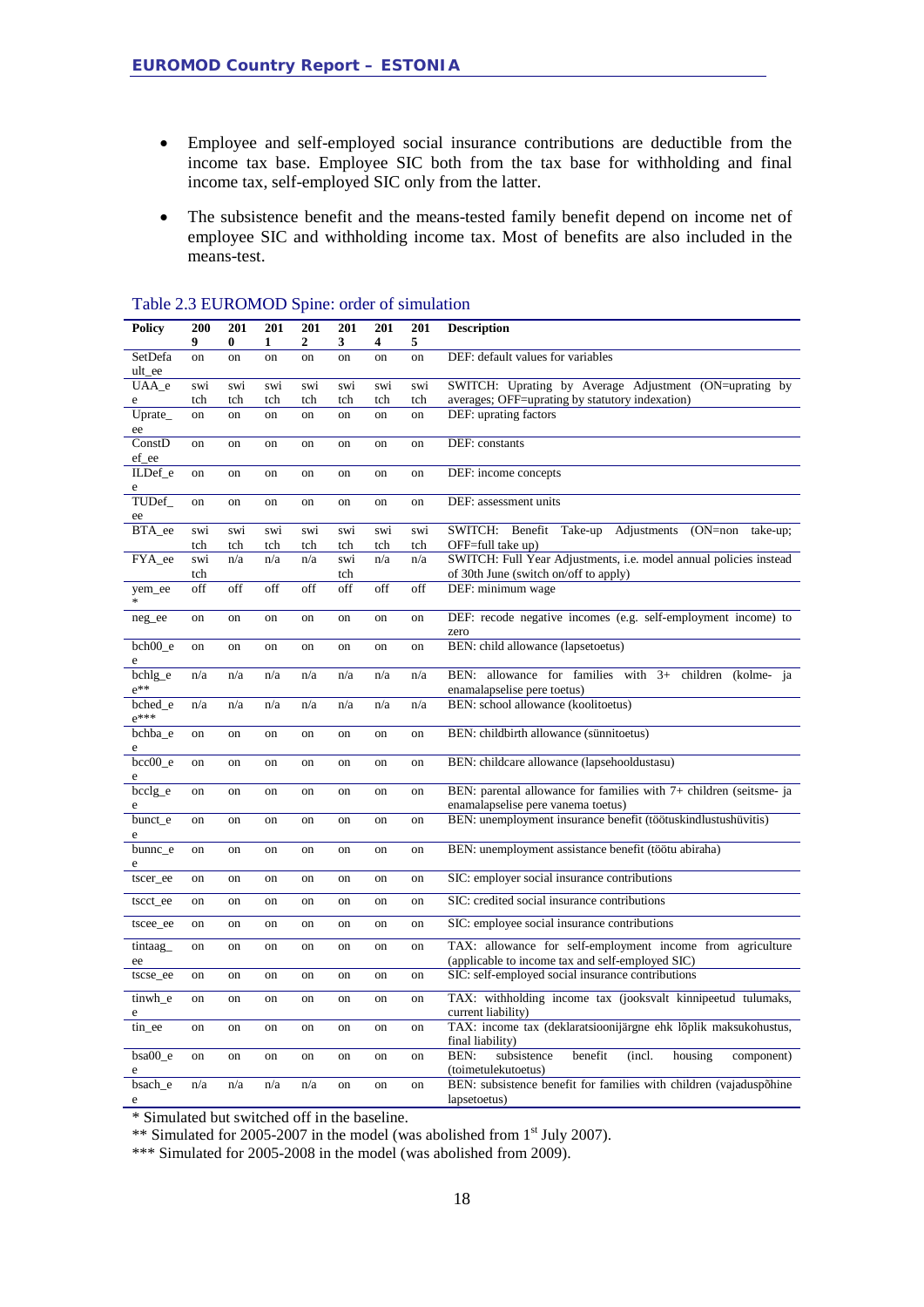#### <span id="page-18-0"></span>**2.3 Policy constants**

Main policy parameters are defined as constants in a separate module. These include benefit amounts, tax and contribution rates, tax allowances, various upper and lower thresholds, and pension age. Their values usually vary over time. Some of them are specified on a monthly and some on a yearly basis, corresponding to how they are defined in legislation. In addition, there are changes in the currency of monetary values as Estonia changed from kroon to euro on 1 January 2011.

| Table 2.4 Simulation of taxes and social contributions in EUROMOD |  |  |  |
|-------------------------------------------------------------------|--|--|--|
|-------------------------------------------------------------------|--|--|--|

| <b>Name</b>                                               | <b>Period</b>            | <b>Abbreviation</b> | Policies where used                              |
|-----------------------------------------------------------|--------------------------|---------------------|--------------------------------------------------|
| Qualifying period for UA: min                             |                          | \$UAB_QperMin       | unemployment assistance benefit                  |
| number of months in work                                  |                          |                     |                                                  |
| Qualifying period for UA: over                            | $\overline{\phantom{a}}$ | \$UAB_QperTot       | unemployment assistance benefit                  |
| last  months                                              |                          |                     |                                                  |
| Qualifying period for UI: min<br>number of months in work | $\overline{\phantom{0}}$ | \$UI_QperMin        | unemployment insurance benefit                   |
| Qualifying period for UI: over                            | $\overline{a}$           | \$UI_QperTot        | unemployment insurance benefit                   |
| last  months                                              |                          |                     |                                                  |
| Minimum wage                                              | m                        | <b>\$Minwage</b>    | minimum wage, social insurance                   |
|                                                           |                          |                     | contributions by self-employed,                  |
|                                                           |                          |                     | unemployment allowance                           |
| Lagged minimum wage                                       | m                        | \$MinWage_lag1      | unemployment insurance benefit                   |
| Amount of unemployment                                    | m/d                      | \$UAB_amount        | unemployment insurance benefits                  |
| allowance (UA)                                            |                          |                     | and unemployment allowance                       |
| Official pension age (males)                              | $\overline{\phantom{0}}$ | \$PensionAgeMale    | unemployment benefits and                        |
|                                                           |                          |                     | employee unemployment insurance                  |
|                                                           |                          |                     | contributions                                    |
| Official pension age (females)                            | $\qquad \qquad -$        | \$PensionAgeFemale  | unemployment benefits and                        |
|                                                           |                          |                     | employee unemployment insurance<br>contributions |
| Child Allowance Rate (CAR) -                              | m                        | \$CB_Base           | child allowances                                 |
| base amount for child benefits                            |                          |                     |                                                  |
| Childcare Allowance Rate                                  | m                        | \$CC_Base           | childcare benefits                               |
| (CCR) - base amount for                                   |                          |                     |                                                  |
| childcare benefits                                        |                          |                     |                                                  |
| Child allowance: first child                              | m                        | $$CB\_Ch1$          | child allowances, subsistence                    |
|                                                           |                          |                     | benefit for families with children               |
| Child allowance: second child                             | m                        | \$CB_Ch2            | child allowances                                 |
| Child allowance: third+ child                             | m                        | \$CB_Ch3plus        | child allowances                                 |
| Multiplier for parental                                   | $\overline{a}$           | \$BCCLG_Mult        | parental allowance for families                  |
| allowance for large families                              |                          |                     | with $7+$ children                               |
| Amount of birth allowance                                 | y                        | \$BA_amount         | birth allowance                                  |
| Average taxable wage in the                               | d                        | \$UI_AvEarn         | unemployment insurance benefit                   |
| previous calendar year                                    |                          |                     |                                                  |
| Minimum level of UI benefit                               |                          | \$UI_LowLim         | unemployment insurance benefit                   |
| Main amount of subsistence                                | m                        | \$SA_AmountMain     | subsistence benefit                              |
| benefit<br>Additional amount of                           |                          | \$SA_AmountExtra    | subsistence benefit                              |
| subsistence benefit                                       | m                        |                     |                                                  |
| Average housing costs                                     | m                        | \$SA_AvHhCost       | subsistence benefit                              |
| Take-up threshold for                                     | m                        | \$SA_TakeUpLim      | subsistence benefit                              |
| subsistence benefit                                       |                          |                     |                                                  |
| Means-test threshold of                                   | m                        | \$SACH_threshold    | subsistence benefit for families                 |
| subsistence benefit for families                          |                          |                     | with children                                    |
| with children                                             |                          |                     |                                                  |
| SIC minimum base                                          | m                        | \$SIC_MinBase       | social insurance contributions by                |
|                                                           |                          |                     | employer, self-employed and state                |
| SIC rate for the pension                                  | $\overline{\phantom{0}}$ | \$SIC_RatePension1  | social insurance contributions by                |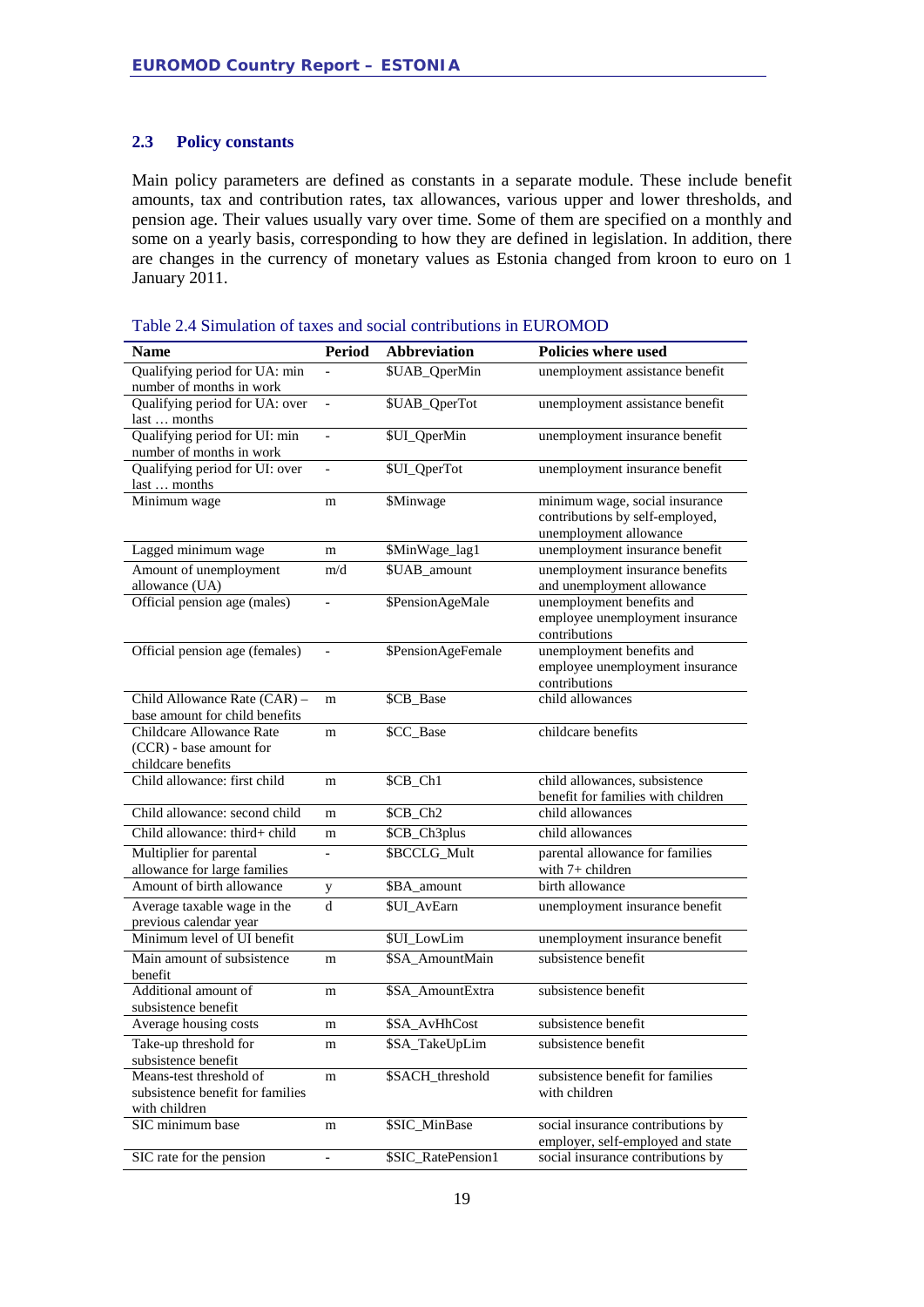| <b>Name</b>                                       | <b>Period</b>            | <b>Abbreviation</b>   | <b>Policies where used</b>                     |
|---------------------------------------------------|--------------------------|-----------------------|------------------------------------------------|
| contributions (the 1st pillar)                    |                          |                       | employer, self-employed and state              |
| SIC rate for the pension                          |                          | \$SIC_RatePension2    | social insurance contributions by              |
| contributions (the 2nd pillar)                    |                          |                       | employer, self-employed and state              |
| SIC rate for the pension                          |                          | \$SIC_RatePension1to2 | social insurance contributions by              |
| contributions (transferable                       |                          |                       | employer, self-employed and state              |
| from the 1st to the $2nd$ pillar)                 |                          |                       |                                                |
| SIC rate for the health                           | $\overline{a}$           | \$SIC_RateHealth      | social insurance contributions by              |
| contributions                                     |                          |                       | employer, self-employed and state              |
| SIC rate for the pension                          | $\overline{a}$           | \$SICCT_RateMatLeave  | social insurance contributions by              |
| contributions (the 2nd pillar)                    |                          |                       | state (credited contributions)                 |
| for those on maternity leave                      |                          |                       |                                                |
| Employer SIC rate for the                         | $\overline{\phantom{0}}$ | \$SICER_RateUI        | social insurance contributions by              |
| unemployment insurance                            |                          |                       | employer                                       |
| contributions                                     |                          |                       |                                                |
| Employee SIC rate for the                         | $\qquad \qquad -$        | \$SICEE_RateUI        | social insurance contributions by              |
| unemployment insurance                            |                          |                       | employee                                       |
| contributions                                     |                          |                       |                                                |
| Income tax rate                                   | $\overline{\phantom{a}}$ | \$IT_StdRate          | withholding income tax and final               |
|                                                   |                          |                       | income tax                                     |
| Reduced income tax rate for                       | $\overline{a}$           | \$IT_LowRate          | withholding income tax and final               |
| private pensions<br>Amount of basic allowance for |                          |                       | income tax                                     |
| income tax                                        | y                        | \$IT_BasicAlw         | withholding income tax and final<br>income tax |
| Child allowance for income                        | $\overline{a}$           | \$IT_ChildAlwMult     | final income tax                               |
| tax, for each child from Nth                      |                          |                       |                                                |
| Amount of pension allowance                       |                          | \$IT_PensionAlw       | withholding income tax and final               |
| for income tax                                    | y                        |                       | income tax                                     |
| Upper limit on voluntary                          | y                        | \$IT_PensUpLimAmoun   | final income tax                               |
| pension contributions for                         |                          | t                     |                                                |
| income tax, amount                                |                          |                       |                                                |
| Upper limit for voluntary                         |                          | \$IT_PensUpLimRate    | final income tax                               |
| pension contributions for                         |                          |                       |                                                |
| income tax, rate                                  |                          |                       |                                                |
| Upper limit on deductible                         | y                        | \$IT_ExpUpLimAmount   | final income tax                               |
| expenditure for income tax,                       |                          |                       |                                                |
| amount                                            |                          |                       |                                                |
| Upper limit on deductible                         | $\overline{a}$           | \$IT_ExpUpLimRate     | final income tax                               |
| expenditure for income tax,                       |                          |                       |                                                |
| rate                                              |                          |                       |                                                |
| Agriculture allowance for                         | y                        | \$IT_AgriAlw          | self-employed tax allowance, final             |
| income tax                                        |                          |                       | income tax                                     |
| Maternity pay: average taxable                    | m                        | \$MP_AvEarn           | extra pension insurance                        |
| earnings $(t-2)$                                  |                          |                       | contributions (2nd pillar) for those           |
|                                                   |                          |                       | receiving parental benefit                     |

Notes: "d": daily; "m": monthly; "y": yearly; "-":non applicable

#### <span id="page-19-0"></span>**2.4 Policy switches**

There are three switches used in the Estonian model.<sup>[1](#page-19-1)</sup> First, a switch for choosing between uprating (non-simulated) public pensions (UAA\_ee) according to changes in average amounts (switch set to *on*) or statutory indexation (switch set to *off*, the default). Second, a switch for controlling benefit take-up modelling (BTA\_ee). If the switch is set to *on* then partial take-up is applied (the default), otherwise full take-up is assumed. Another switch (FYA\_ee) allows one to choose between modelling policies as of 30th June (switch set to *off*, the default) and modelling annual policies (switch set to *on*), which takes into account within-year policy changes.

<span id="page-19-1"></span><sup>&</sup>lt;sup>1</sup> Policy switches are denoted with 'switch' in the policy spine (for a given policy year), while their default values (*on* or *off*) are set in a separate dialogue box in the model.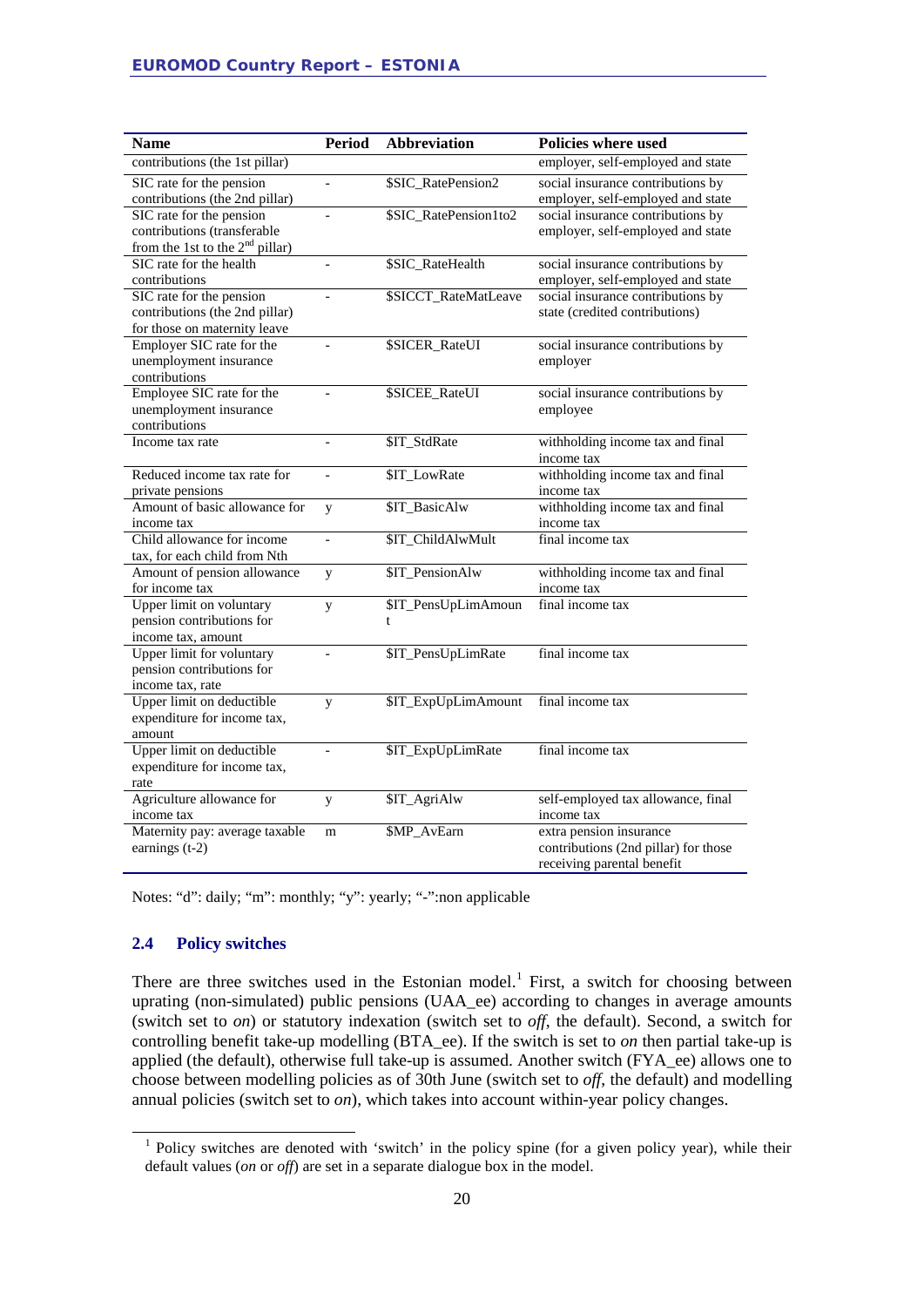#### <span id="page-20-0"></span>**2.5 Social benefits**

#### <span id="page-20-1"></span>**2.5.1 Unemployment insurance benefit (**bunct\_ee)

#### • *Brief description*

Unemployment insurance (UI) benefit (*töötuskindlustushüvitis*) is a benefit for the unemployed and it depends on previous earnings and contributions to the insurance scheme.

#### • *Definitions and eligibility conditions*

The unit of analysis is an individual person. To be considered eligible, a person must be involuntarily unemployed, aged from 16 to the retirement age and not receiving old age pension (which is possible in the case of early retirement), have worked and made contributions for at least 12 months during the previous 36 months, registered as unemployed and looking actively for a job. UI benefit is not paid to those who leave their job or service voluntarily or who lose their job because they do not perform as agreed, lost confidence of their employer or behaved in an indecent manner. These persons may still receive unemployment allowances. The UI benefit may be stopped if the person refuses an offer of suitable work or does not show up at the Public Employment Service (PES) at a fixed date. As persons receiving old-age pension or those older than the legal pension age are not allowed to be registered as unemployed in PES, they are also not eligible for unemployment insurance benefits or unemployment allowances.

#### • *Benefit amount*

During the first 100 calendar days of unemployment the replacement rate is 50% of the previous gross earnings and 40% afterwards. The gross earnings refer to the average daily gross earnings of the person in the previous calendar year, subject to an upper limit of three times average taxable wages in the previous calendar year. The daily amount received is calculated on the bases of the wages the person has received during the last twelve months of the insurance period. Of those twelve months, only the first nine are taken into account, while the last three months are disregarded. There was no lower limit for the benefit in 2005 and 2006; from  $1<sup>st</sup>$ January 2007 to  $31<sup>st</sup>$  June 2009 it was 1,000 EEK; since  $1<sup>st</sup>$  July 2009 it is 50% of the minimum wage of the previous year. UI benefits are subject to income tax and this is withheld when the benefits are paid out by the UI fund.

To discourage entry into unemployment, UI system involves a waiting period of 7 days before the benefit payment starts. The duration of the unemployment insurance benefit ranges from 180 days up to 360 days depending on the length of contribution payments. Until 2006, the insurance benefits were paid up to 180 days since the contribution period could not exceed five years as the accumulation only started from January 2002. Since 2007 it can be up to 270 days and since 2010 up to 360 days.

After expiry of the insurance benefit, the unemployed can apply for unemployment allowances for the remaining days and for social assistance thereafter.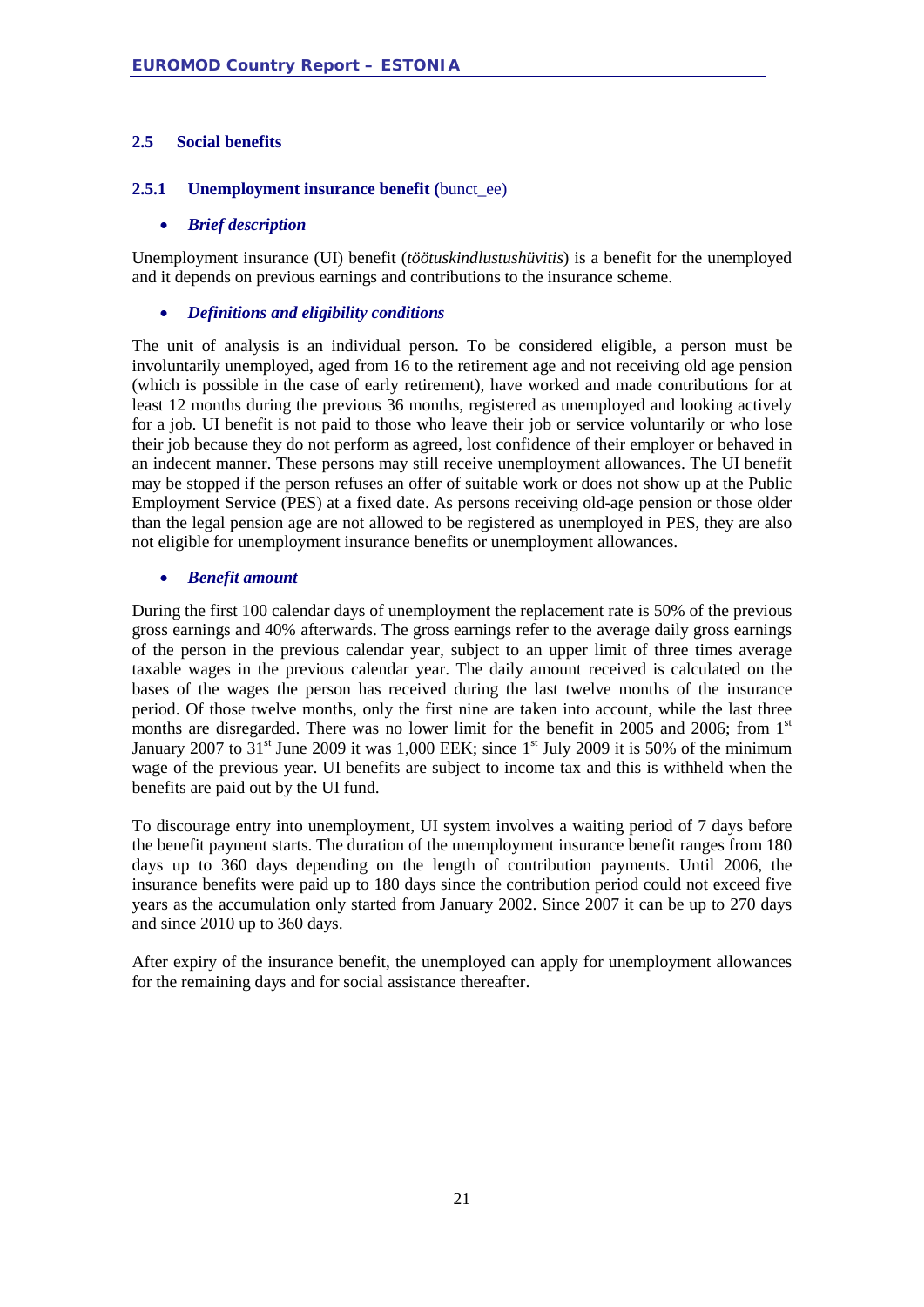#### Table 2.5 Overview of unemployment benefits; in 2005-2015

|                                                                                               | 2005                                                  | 2006               | 2007                                                                         | 2008                            | 2009                | 2010                    | 2011                | 2012                                                                           | 2013                | 2014                | 2015                        |  |
|-----------------------------------------------------------------------------------------------|-------------------------------------------------------|--------------------|------------------------------------------------------------------------------|---------------------------------|---------------------|-------------------------|---------------------|--------------------------------------------------------------------------------|---------------------|---------------------|-----------------------------|--|
| <b>Unemployment insurance benefits</b>                                                        |                                                       |                    |                                                                              |                                 |                     |                         |                     |                                                                                |                     |                     |                             |  |
| Maximum duration (days)                                                                       | 180                                                   | 180                | 270                                                                          | 270                             | 270                 | 360                     | 360                 | 360                                                                            | 360                 | 360                 | 360                         |  |
| Minimum contribution period for<br>eligibility                                                | 12 months during<br>last 24 months                    |                    |                                                                              | 12 months during last 36 months |                     |                         |                     |                                                                                |                     |                     |                             |  |
| Required<br>contribution period for<br>benefits                                               |                                                       |                    |                                                                              |                                 |                     |                         |                     |                                                                                |                     |                     | Less<br>than $60$<br>months |  |
| 180 days                                                                                      | Less than 5 years                                     |                    |                                                                              | Less than 55 months             |                     |                         |                     |                                                                                |                     |                     |                             |  |
| 270 days                                                                                      | $5-10$ years                                          |                    | 56-110 month                                                                 |                                 |                     |                         |                     |                                                                                |                     |                     | $60-120$<br>months          |  |
| 360 days                                                                                      | 10 or more years                                      |                    | 110 or more months                                                           |                                 |                     |                         |                     |                                                                                |                     | $120$ or<br>more    |                             |  |
|                                                                                               |                                                       |                    |                                                                              |                                 |                     |                         |                     |                                                                                |                     |                     | months                      |  |
| Basis for benefit entitlement                                                                 | Person's average<br>earnings in the<br>last 12 months |                    | Person's average earnings in the first 9 months over the preceding 12 months |                                 |                     |                         |                     |                                                                                |                     |                     |                             |  |
| Amount of the benefit                                                                         |                                                       |                    |                                                                              |                                 |                     |                         |                     | 50% of the base amount during first 100 days, 40% during the remaining periood |                     |                     |                             |  |
| Maximum daily benefit basis (3 times<br>the average of the taxable earnings<br>previous year) | 562<br><b>EEK</b>                                     | 630<br><b>EEK</b>  | 748<br><b>EEK</b>                                                            | 885<br><b>EEK</b>               | 1.015<br><b>EEK</b> | 894<br><b>EEK</b>       | 60.46<br><b>EUR</b> | 63.99<br><b>EUR</b>                                                            | 68.07<br><b>EUR</b> | 75.87<br><b>EUR</b> | 77.34<br><b>EUR</b>         |  |
| Minimum benefit                                                                               | None                                                  |                    | UA benefit                                                                   |                                 |                     | 50% MW of previous year |                     |                                                                                |                     |                     |                             |  |
| <b>Unemployment allowance</b>                                                                 |                                                       |                    |                                                                              |                                 |                     |                         |                     |                                                                                |                     |                     |                             |  |
| Maximum duration (days)                                                                       | 270                                                   | 270                | 270                                                                          | 270                             | 270                 | 270                     | 270                 | 270                                                                            | 270                 | 270                 | 270                         |  |
| Amount daily benefit (EUR)                                                                    | 14.3<br><b>EEK</b>                                    | 14.3<br><b>EEK</b> | 32.9<br><b>EEK</b>                                                           | 32.9<br><b>EEK</b>              | 32.9<br><b>EEK</b>  | 32.9<br><b>EEK</b>      | 2.11<br><b>EUR</b>  | 2.11<br><b>EUR</b>                                                             | 3.27<br><b>EUR</b>  | 3.62<br><b>EUR</b>  | 4.01<br><b>EUR</b>          |  |
| Required contribution period (days)                                                           | 180                                                   | 180                | 180                                                                          | 180                             | 180                 | 180                     | 180                 | 180                                                                            | 180                 | 180                 | 180                         |  |
| Eligible period for contribution<br>(months)                                                  | 12                                                    | 12                 | 12                                                                           | 12                              | 12                  | 12                      | 12                  | 12                                                                             | 12                  | 12                  | 12                          |  |

Source: Unemployment Insurance Fund; various legal acts.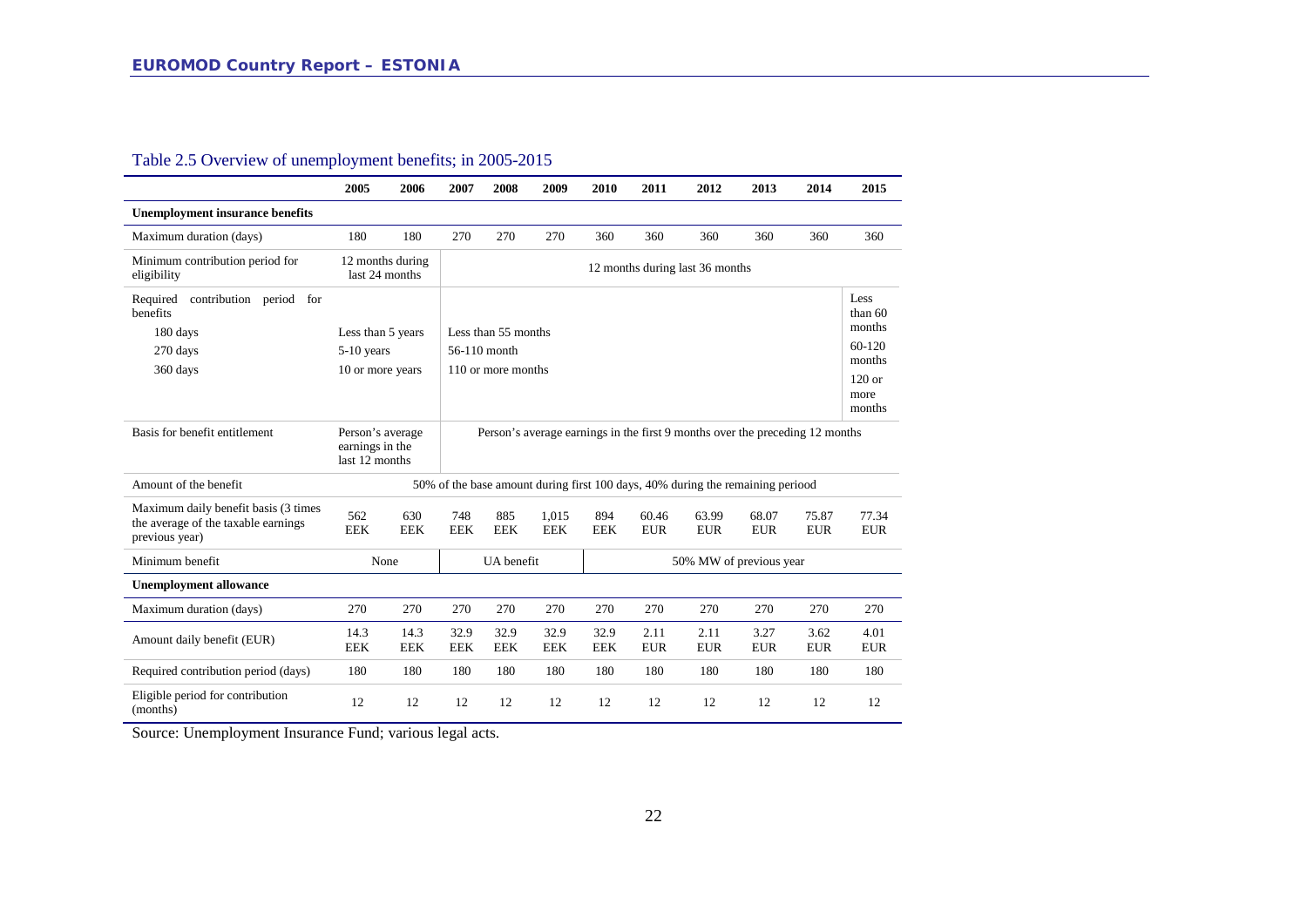#### • *EUROMOD notes*

Effectively, this benefit is only partly simulated using the information about actual receipt. But rather than simply using the observed receipt as part of the eligibility criteria, all eligibility rules in full detail are covered. However, as not all required information (e.g. work history) is available several assumptions are made and some rules are considered automatically fulfilled for those in receipt. This approach is chosen so that the benefit can be also modelled for those currently *employed* if needed (e.g. to simulate their entitlement if they become unemployed, e.g for replacement rates calculations).<sup>[2](#page-22-1)</sup>

Simulated unemployment duration (lunmy\_s) is set equal to the maximum of observed unemployment duration (lunmy) and observed benefit receipt (bunctmy). It is effectively assumed that unemployment spells start in the reference year. Simulated unemployment duration is also used for unemployment allowance calculations. With regards to the minimum qualifying contribution period, those currently unemployed and in receipt are assumed to satisfy it, while those currently unemployed and not in receipt are assumed to have not passed it.

At this point, working age people who are unemployed (lunmy\_s  $> 0$ ), have sufficient contribution history, do not receive old age pension and are not self-employed (i.e. have employment earnings or no self-employment status) are considered eligible. It is assumed that all of them are involuntary unemployed and capable and available for work (there is a variable in the SILC data identifying the latter but only filled in for those currently unemployed).

Benefit duration (bunctmy s) is determined according to the rules above, using modelled contribution history, while also controlling for the unemployment duration (lunmy\_s).

Benefit entitlement is calculated based on previous earnings (or alternatively on imputed wage) and benefit duration, subject to the lower and upper thresholds. For those currently unemployed and in receipt, previous earnings are used which have been imputed by reversing unemployment insurance benefit rules. For those currently unemployed and not in receipt, the entitlement is set to zero. Finally, benefit amount is adjusted with the number of months in receipt (bunctmy\_s).

#### <span id="page-22-0"></span>**2.5.2 Unemployment allowance (bunnc\_ee)**

#### • *Brief description*

Unemployment allowance (*töötu toetus*) is paid to those people who do not qualify for unemployment insurance benefit or the period of UI benefit has ended. In 2009, UI benefit could be received for 270 days and since 2010 for 360 days. UA benefits can be received until the end of the period of 270 days.

#### • *Definitions and eligibility conditions*

The unit of analysis is an individual person. To be considered eligible, a person must be unemployed, aged from 16 to the retirement age and not receiving old age pension, must have been employed or engaged in activity equivalent to working for at least 180 days during the 12 months prior to filing an application with an employment office. Benefit is suspended for 10 days if the person refuses an offer of suitable work or does not show up at the Public Employment Service (PES) at a fixed date for the first time. Benefit is stopped if the person refuses an offer of suitable work or does not show up at the PES at a fixed date for the second time. Unemployment allowance is formally income tested: only the unemployed whose income is below the unemployment allowance are entitled to the benefits.

<span id="page-22-1"></span><sup>&</sup>lt;sup>2</sup> Employment changes are modelled in combination with a specific add-on tool and are not part of the baseline simulations.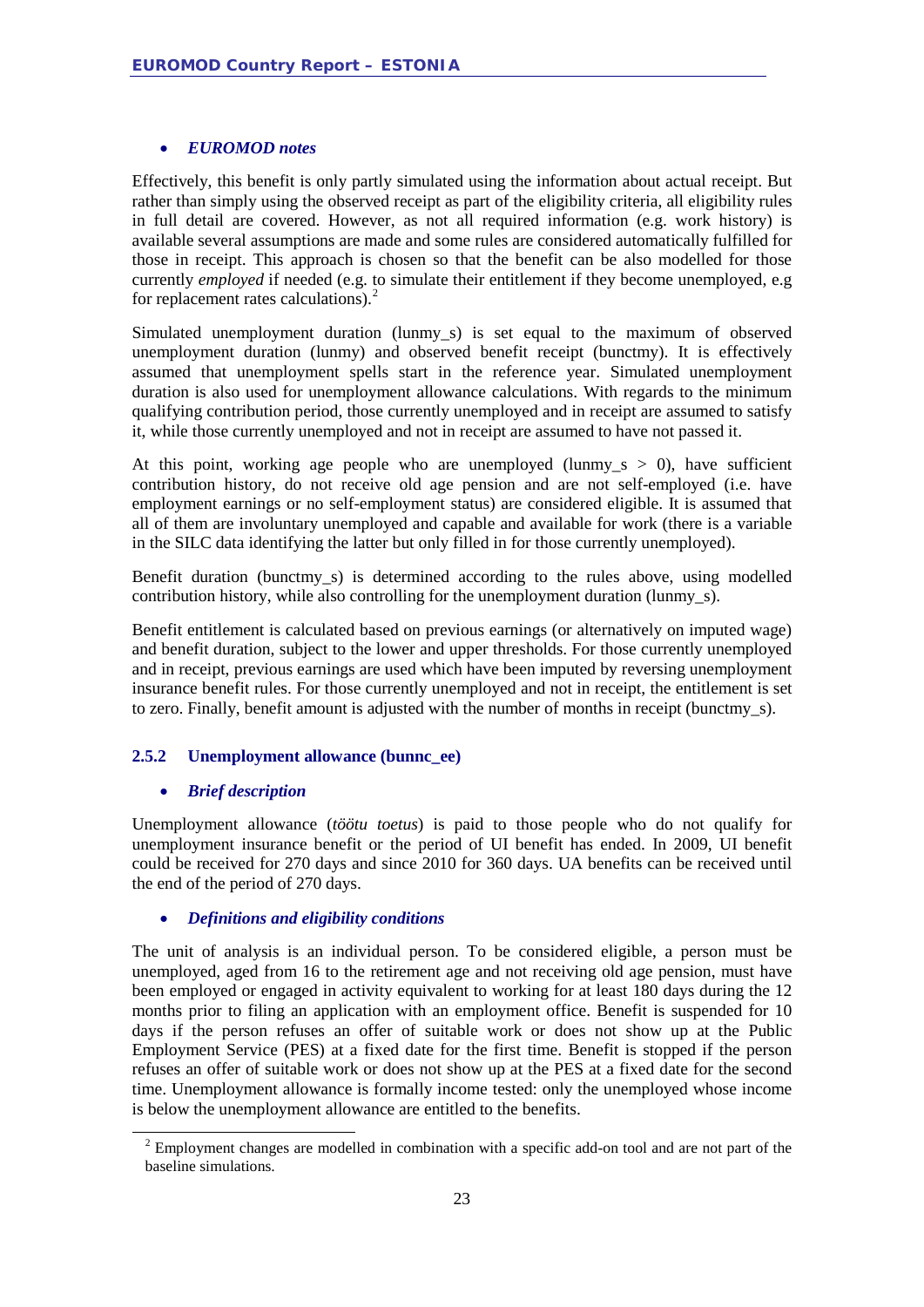#### • *Benefit amount*

Flat rate of 32.90 EEK per day in 2009-2010, 2.11 EUR per day in 2011-2012, 3.27 EUR per day in 2013, 3.62 EUR in 2014 and 4.01 EUR per day in 2015. It is non-taxable.

#### • *EUROMOD notes*

Similar to unemployment insurance benefit, unemployment allowance is effectively only partly simulated using the information about actual receipt but this is done indirectly by assuming those in receipt fulfil certain eligibility criteria.

Work history for simulating the eligibility of unemployment allowance is modelled in complete analogy to the unemployment insurance benefit. The eligibility rule differs as self-employed are not excluded from the UA benefit. Additionally there is also an income condition – income from other sources (market income, maternity benefit, parental allowance for families with 7+ children) must be below the UA benefit amount. As it is not known if and how this income test is followed in practice, it is not applied to those observed in receipt in the baseline simulations.

Benefit amount is simply based on a daily flat rate. However, the number of months in receipt is calculated as the difference between maximum duration (i.e. nine months) less simulated unemployment insurance benefit duration, taking overall unemployment duration also into account. Finally, benefit amount is adjusted with the number of months in receipt (bunncmy\_s).

#### <span id="page-23-0"></span>**2.5.3 Child allowance (bch00\_ee)**

#### • *Brief description*

Child allowance is a monthly universal non-means-tested non-taxable benefit paid to families with children below an age limit.

#### • *Definitions, eligibility conditions and income test*

The unit of analysis for all child and childcare benefits is the family consisting of the head, spouse or cohabitant partner and children under 16 years or under 19 years if studying at basic, upper secondary or vocational school. There is no income test. Eligible children living in the household, but without parents (i.e. so-called "loose children"), are also counted as dependent children.

#### • *Benefit amount*

The benefit is paid monthly to one of the parents, based on the number of eligible children. The amount per child was linked to the Child Allowance Rate (CAR) until 2014, which was equal to 150 EEK until 2010 and 9.59 EUR in 2011-2014. The benefit was two times CAR for the first and second child and 6 x CAR for the third and any consequent child in 2009-2013. Since 1 July 2013 the benefit was 8 x CAR for the third and any consequent. Note that this additional increase of 2 x CAR was not included in the means test of subsistence benefits or means tested family benefits. Since 2015 the child allowance is 45 EUR for the first and second child and 100 EUR for the third and any consequent child per month.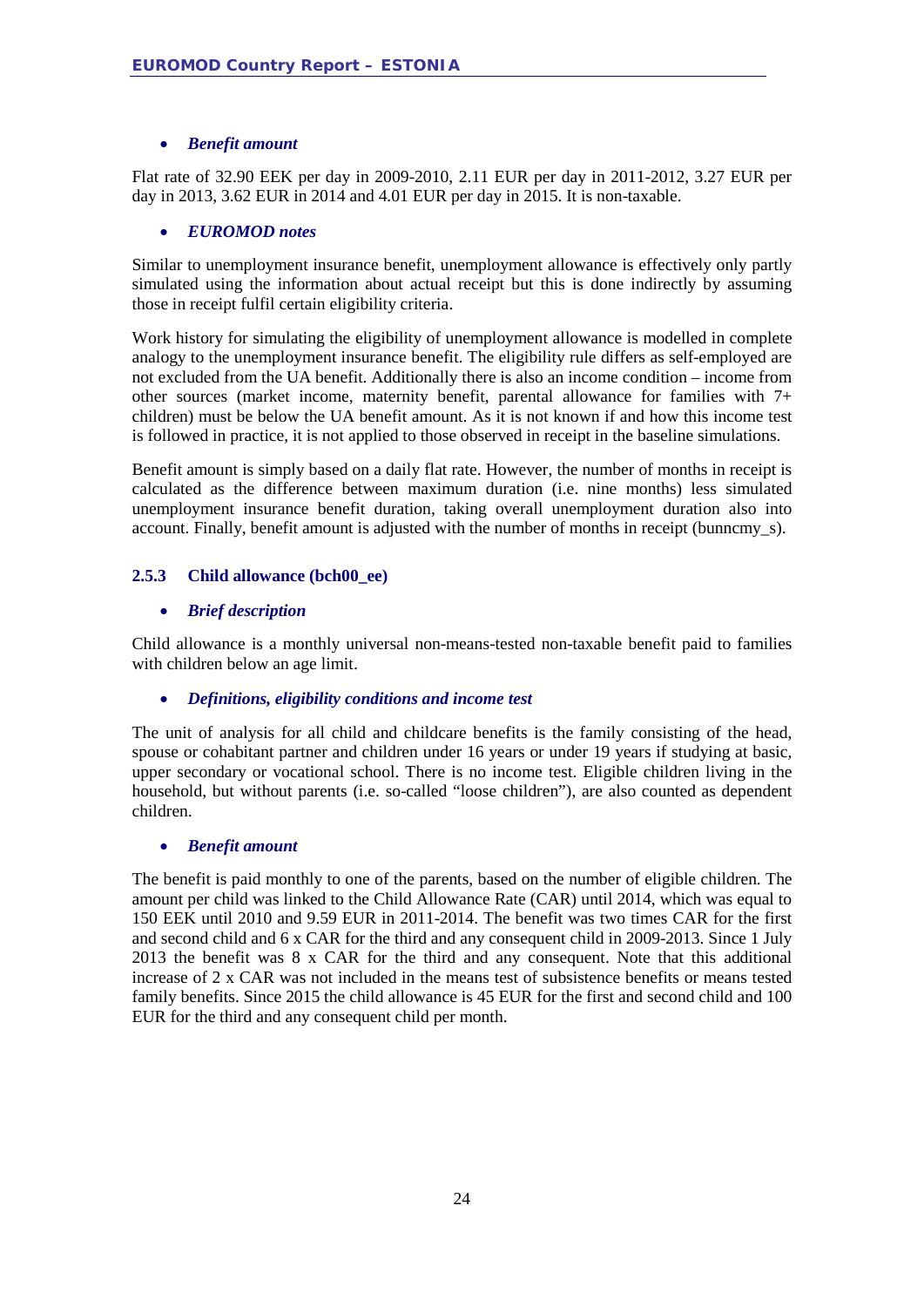| <b>Benefit</b>                                                      | <b>Frequency</b> | Unit      | Basic formula in $30th$ of June 2009 (and changes in<br>2009-2015)                                                                                                                                                    |
|---------------------------------------------------------------------|------------------|-----------|-----------------------------------------------------------------------------------------------------------------------------------------------------------------------------------------------------------------------|
| Childbirth allowance                                                | Lump sum         | Family    | 5,000 EEK (320 EUR since 2011)                                                                                                                                                                                        |
| Adoption benefit                                                    | Lump sum         | Family    | 5,000 EEK (320 EUR since 2011)                                                                                                                                                                                        |
| Child allowance                                                     | Monthly          | Per child | $1st$ and $2nd$ child 2 x CAR; $3rd$ and more 6 x CAR (8 x<br>CAR since 1 July 2013, since 2015 a flat rate benefit - 45<br>EUR for the first and second child and 100 EUR for the<br>third and any consequent child) |
| Childcare allowance                                                 | Monthly          | Per child | Under 3 years old: $1/2$ x CCR<br>3-8 years old: 1/4 x CCR. Additional 100 EEK (6.40)<br>EUR since 2011) for each child under 1 year old, if the<br>parent receives childcare allowance                               |
| Allowance for one parent of a<br>family with 7 and more<br>children | Monthly          | Family    | $2.2$ x CCR                                                                                                                                                                                                           |
| Single parent child allowance                                       | Monthly          | Per child | $2 \times CAR$                                                                                                                                                                                                        |
| Allowance for a child in<br>guardianship or in foster care          | Monthly          | Per child | $10 \times CAR$                                                                                                                                                                                                       |
| Conscript's child allowance                                         | Monthly          | Per child | 5 x CAR                                                                                                                                                                                                               |
| Start in independent life.<br>allowance                             | Lump sum         | Per child | $40x$ CAR                                                                                                                                                                                                             |

#### Table 2.6 Overview of state family benefits, in 2009-2015

Note: CAR – Child allowance rate (150 EEK in 2009-2010 and 9.59 EUR since 2011); CCR – Childcare allowance rate (1,200 EEK in 2009-2010 and 76.7 EUR since 2011).

#### • *EUROMOD notes*

Note that we have monthly family benefits, while the age variable is recorded as of at the end of income year, therefore, we do not know how many months exactly children are eligible for. We have chosen to oversimulate the benefit by assuming eligibility for the whole year when reaching the age limit, i.e. also including the age limits like 16 and 19 in the case of child allowance, instead of undersimulating (assuming no eligibility for the year when reaching the age limit) as this results in a better match with corresponding age profiles and the aggregate results from the register data.

#### <span id="page-24-0"></span>**2.5.4 Allowance for families with 3 or more children (bchlg\_ee)**

#### • *Brief description*

Allowance for families with 3 or more children (*kolme- ja enamalapselise pere toetus*) was a quarterly universal non-means-tested non-taxable benefit paid to families where there are three or more children below an age limit. This was abolished as a separate instrument on  $1<sup>st</sup>$  July 2007, when it was effectively incorporated in the main child allowance. Further details can be found in earlier country reports.

#### <span id="page-24-1"></span>**2.5.5 School allowance (bched\_ee)**

#### • *Brief description*

School allowance (*koolitoetus*) was an annual universal non-means-tested non-taxable benefit paid to families with children in the compulsory schooling age to help them with the start of the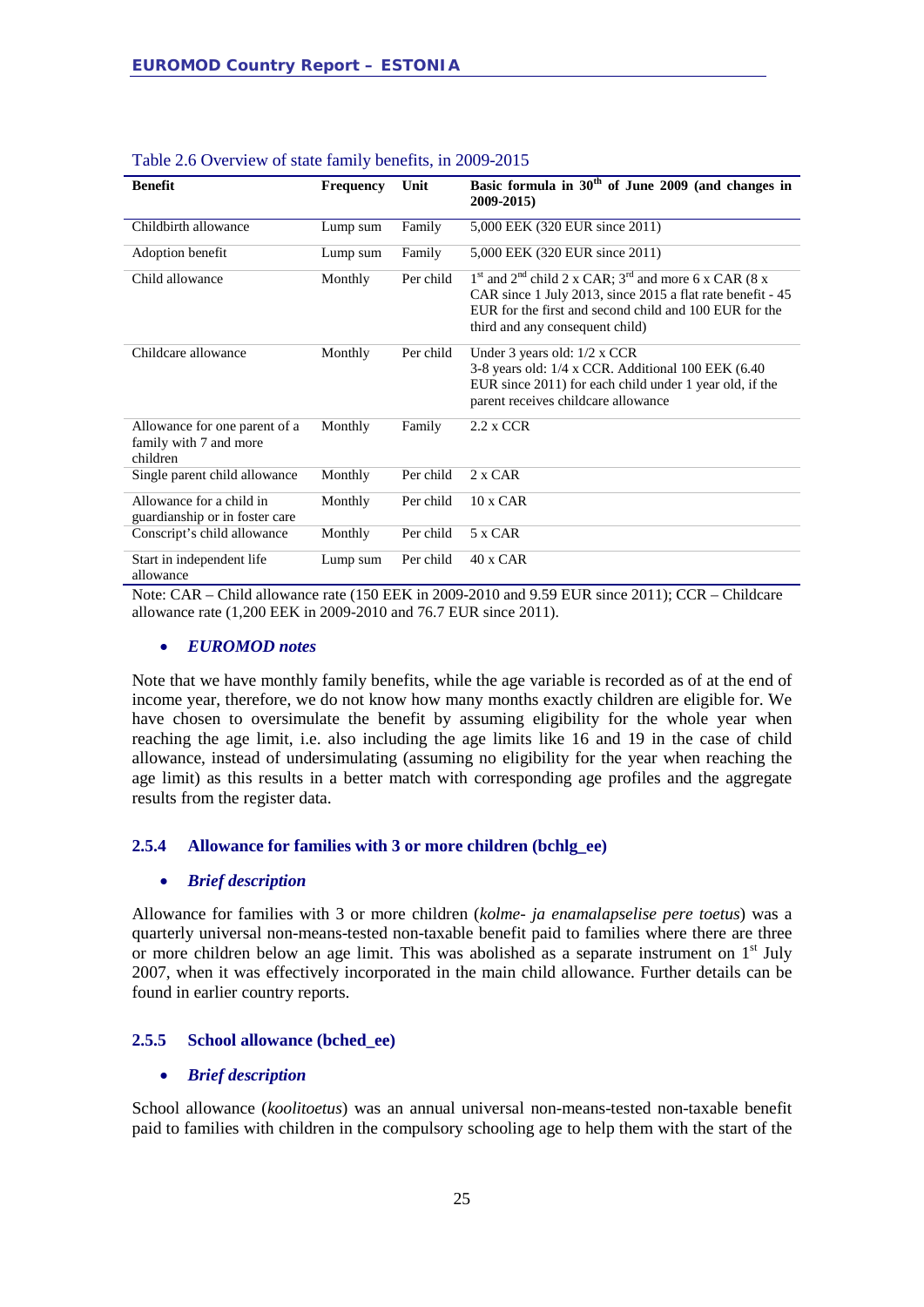school year. It was paid out in August, in general. It was abolished from  $1<sup>st</sup>$  January 2009. Further details can be found in earlier country reports.

#### <span id="page-25-0"></span>**2.5.6 Childbirth allowance (bchba\_ee)**

#### • *Brief description*

One of the parents has the right to receive childbirth allowance (*sünnitoetus*). An adoptive parent, guardian or caregiver has the right to receive childbirth allowance, if childbirth allowance has not been paid for the same child earlier.

#### • *Benefit amount*

The benefit is paid in the case of childbirth. Since 2006 the benefit is 5,000 EEK for all children, since 2011 320 EUR.

#### • *EUROMOD notes*

There is no information about the status of being an adoptive parent, guardian or caregiver in the underlying datasets.

#### <span id="page-25-1"></span>**2.5.7 Childcare allowance (bcc00\_ee)**

#### • *Brief description*

Childcare allowance (*lapsehooldustasu*) is a monthly universal non-means-tested non-taxable benefit paid to families with young children.

#### • *Definitions and eligibility conditions*

The unit of analysis is the same as for child allowance (see above [2.5.3\)](#page-23-0). The benefit is paid to one of the parents based on the number of children up to 3 years old and aged 3-8 years. A parent is not eligible if she (or he) is receiving the parental benefit for any of the eligible children (before 2009 the child related to the maternity or parental benefit were excluded). There is an additional element for every child up to one year of age.

#### • *Benefit amount*

The benefit is paid monthly to one of the parents. The amount is 1/2 of the Childcare Allowance Rate (CCR, equal to 1,200 EEK in 2009-2010 and 76.7 EUR since 2011) for every child up to 3 years old, 1/4 of the CCR for each eligible child from 3 to 8 years of age. Additionally, 100 EEK (6.43 EUR) for every child up to one year of age if the parent is not eligible for parental benefits. Since 2006 the additional benefit is effectively non-existent as parental benefit was extended to 14 months and, therefore, not simulated from 2006 onwards in EUROMOD.

#### • *EUROMOD notes*

The benefit is allocated to the same person in the household who is receiving the maternity benefit to avoid that social tax paid by the state on behalf of the person in the maternity leave is counted twice. If there is no one receiving maternity benefit it is assigned to the head of unit.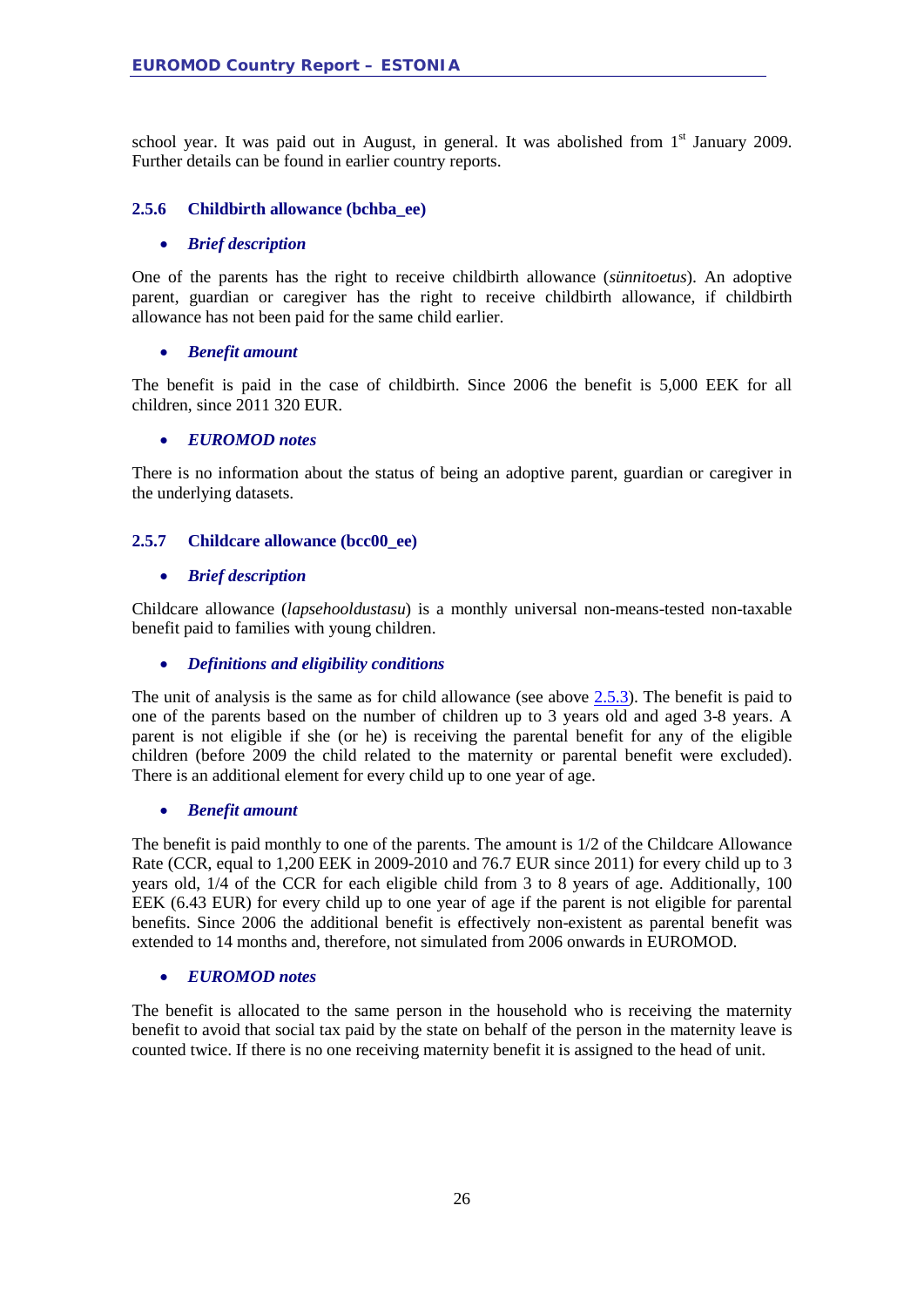#### <span id="page-26-0"></span>**2.5.8 Parental allowance for families with 7 or more children (bcclg\_ee)**

#### • *Brief description*

This allowance (*7 ja enamalapselise pere vanema toetus*) is targeted to families with a very large number of children. It is a monthly universal non-means-tested non-taxable benefit.

#### • *Definitions and eligibility conditions*

The unit of analysis is the same as for child allowance (see above [2.5.3\)](#page-23-0). There must be at least seven eligible children in the family.

#### • *Benefit amount*

In 2005 the benefit was two times CCR, in 2006 2.1 times CCR, since 2007 2.2 times CCR.

#### <span id="page-26-1"></span>**2.5.9 Subsistence benefit (bsa00\_ee)**

#### • *Brief description*

Subsistence benefit (*toimetulekutoetus*) is a means-tested social assistance benefit that should guarantee a minimum income to all residents after paying for minimum housing costs.

#### • *Definitions*

The unit of analysis is a household. Households whose income after payment for housing expenses, calculated according to certain general criteria and specific rules set by municipalities, is below the subsistence level are entitled to these benefits.

Duration is unlimited, but granted and renewed on a monthly basis. Municipalities have the right to refuse the payment of benefits to people in working age and capable for work, but who do not study or work, and who have repeatedly refused to accept suitable work. The meanstesting is based on household net income in the previous month (or average in the last 6 months if not receiving income on regular basis). Certain types of income are disregarded, for example, family allowance for families with three or more children, social benefits for disabled persons, one-off benefits (e.g. birth grant, funeral grant), training stipends.

*Household subsistence level* is calculated as follows. It is summed over the household members, assigning 100% of the subsistence rate for the head of household and 80% for any other household member. The subsistence rate was 750 EEK in 2005-2006, 900 EEK in 2007, 1,000 EEK in 2008-2010, 76.70 EUR in 2011-2013 and 90 EUR since 2014.

The "norm-space" of the household is derived as follows. First, the norm-space is  $18m<sup>2</sup>$  per person in the household plus additionally  $15m^2$  per household (i.e.  $15 + 18x$  number of persons in unit). In case the number of rooms used equals the number of persons living in this dwelling permanently, and the actual living space exceeds the norm area then the actual living space is used instead. If the area of the apartment is smaller than the norm-space, then the actual area is also taken as a basis for calculations. For a single pensioner applying for subsistence benefit, the norm-space can be up to  $51m^2$ .

#### *Income list*

Income for the subsistence benefit is calculated using all current income except a few irregular benefits, such as childbirth allowance, other social assistance or benefits for the disabled, school allowance and large family allowance (both abolished by 2009). Since 2013 means-tested family benefits and the extra amount of child benefits for the third and subsequent children that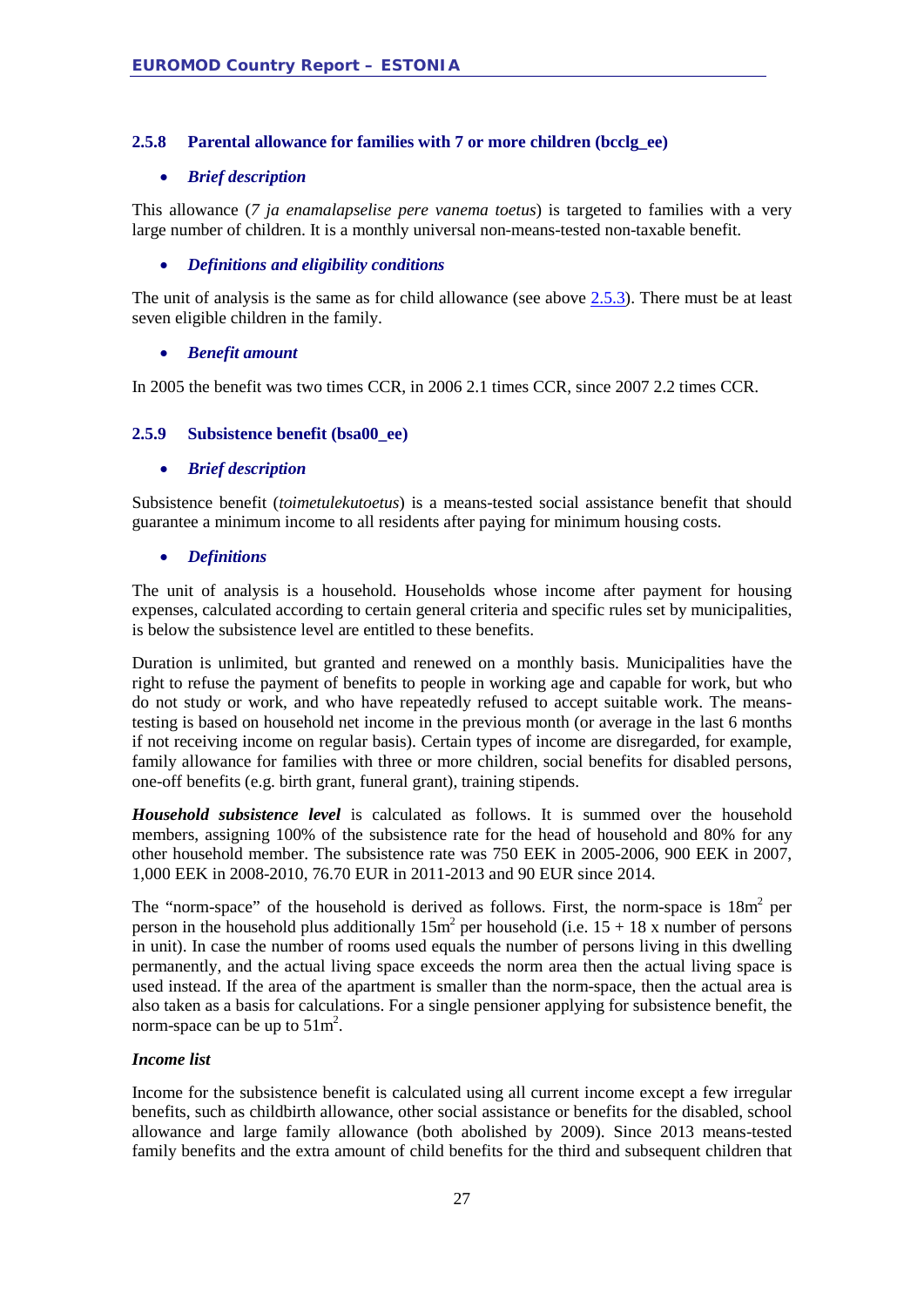was introduced on  $1<sup>st</sup>$  of July 2013 (2 x CAR) are also excluded from the means test. Income concept refers effectively to income net of withholding income tax. Only positive income from self-employment is included.

#### • *Benefit amount*

The general rule for subsistence benefit is the following:

$$
B = max(L - (Y - C); 0)
$$

 $B =$  subsistence benefit;

 $L =$  subsistence level (see above);

 $C =$  actual costs related to the dwelling (excluding mortgage interests) that do not exceed maximum limits set by the local government and which are calculated for "norm-space"; Y = household income according to the income definition for the subsistence benefit purpose.

There is an additional supplement 200 EEK (15 EUR since 2011) if the household is entitled to subsistence benefit and there is only one adult in the household and all other household members are younger than 18.

#### • *EUROMOD notes*

#### *Imputation of housing costs*

In practice, housings costs for "norm-space" depend further on the detailed rules by municipalities. In our case we approximate these with actual costs related to dwelling in proportion to housing size and applying an upper limit to avoid unreasonably large housing costs. We currently use the average actual (or predicted) housing cost from registry data as a ceiling, which was 1,205 EEK per month in 2009 and has increased thereafter (1,241 EEK in 2010, 84 EUR on 2011, 91 EUR in 2012, 108 EUR in 2013, 115 EUR in 2014 and 117 EUR in 2015).

Total housing cost variable includes also mortgage interest payments which hence must be deducted here. Note that while housing costs in EU-SILC refer to the average monthly costs of the interview year then mortgage interest payments refer to annual figures of the income year. Either because of this or recall errors total monthly housing costs are sometimes smaller than monthly mortgage interest payments and in these cases we have scaled up the housing costs to the level of mortgage interest payments.

#### *Means-testing*

EUROMOD underlying datasets lack information on income specifically in the previous calendar month (or average in last 6 months). Instead, the model operates with average monthly incomes derived from annual figures.

Since 2015 children's weight in the formula is equal to the 100% (instead of 80%), i.e. weights are: first adult=1; children=1 and additional adults =  $0.8$ .

#### *Non take-up*

Benefit non take-up is modelled by assuming that very small sums are not claimed. Based on actual receipt data, we have set the threshold at 200 EEK per month since 2009 (and 12 EUR since 2011).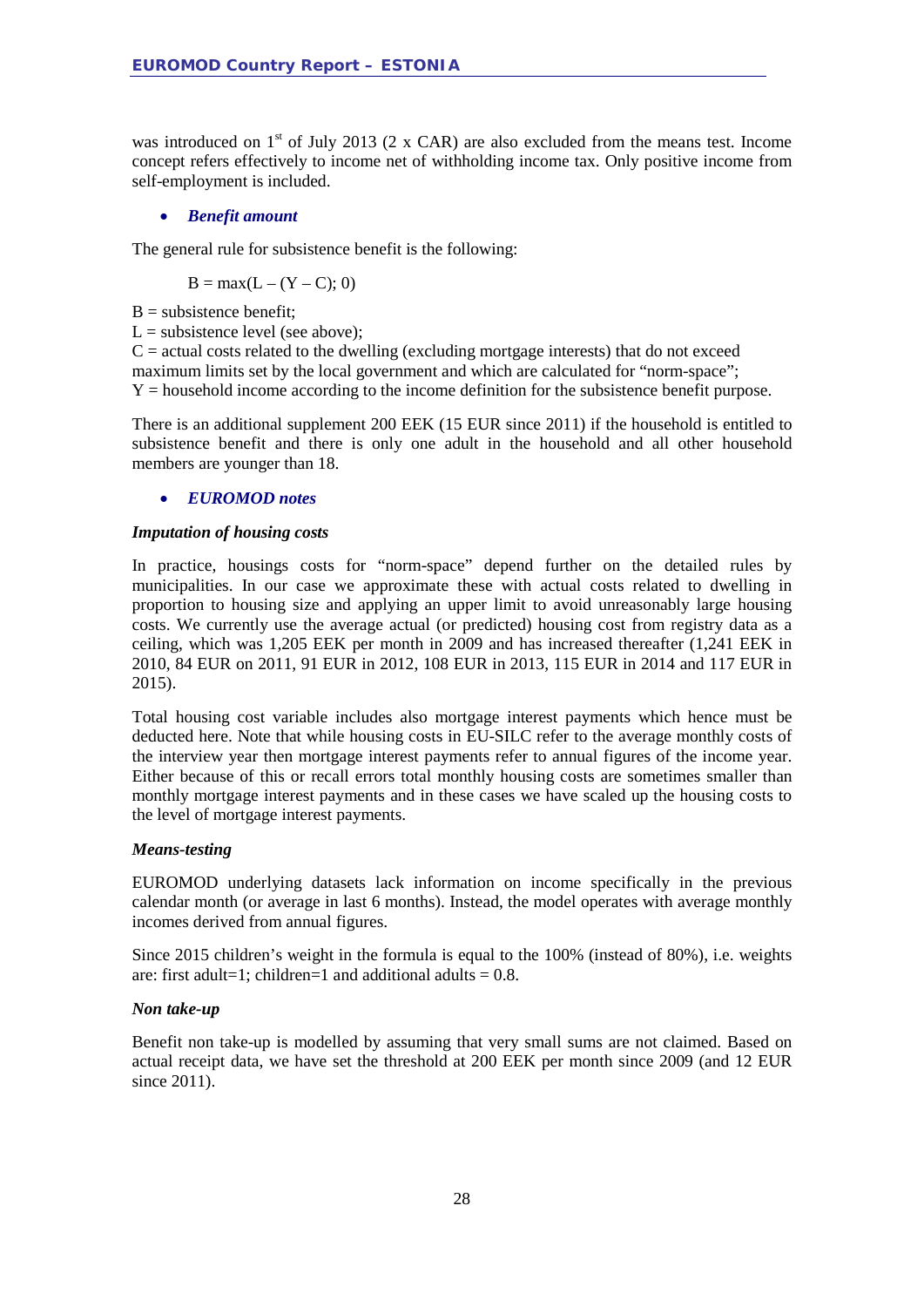#### <span id="page-28-0"></span>**2.5.10 Means-tested family benefit (bsach\_ee)**

#### • *Brief description*

Means-tested family benefit (*vajaduspõhine peretoetus*) is a monthly benefit that is paid to households with children whose average income in the previous three months is below a certain threshold.

#### • *Definitions*

The unit of analysis is a household. Households whose income is below the income level of the means-tested family benefits and who have children eligible to child benefits are entitled to means-tested family benefits. Means-testing is based on current disposable income (i.e. net of withholding income tax). Income is calculated using the same income components as for the subsistence benefit (see 2.5.9).

The income level of the means-tested family benefit is established in the annual state budget and is linked to the relative poverty level two years earlier (e.g. in 2013 the relative poverty level of 2011 is used). Incomes are equivalised with the modified OECD scale, which is also used for relative poverty calculations. (The weights are: first adult=1; additional people aged  $14+ = 0.5$ ; additional people aged under  $14 = 0.3$ .)

In 2013 the income level of the means-tested family benefit was 280 EUR per month for the first household member, 140 EUR for any additional adult (older than 13) and 84 EUR for every child under 14 and in 2015 329 EUR, 164.5 EUR and 98.7 EUR, respectively. Since 2014 all households with children that receive the subsistence benefit are eligible for needs-based family benefit.

#### • *Benefit amount and duration*

Benefit amount depends on the number of children eligible for the child benefits. The benefit is equal to 1 x Child Allowance Rate (CAR), which is 9.59 EUR in 2013, if there is one child in the household, and 2 x CAR (19.18 EUR) if there is two or more children in the household. Since 2015 the means-tested family benefit for a household with one child is 45 EUR and 90 EUR for households with at least two children.

Duration is unlimited, but granted and renewed every three months.

#### • *EUROMOD notes*

#### *Means-testing*

EUROMOD underlying datasets lack information on income specifically in the previous 3 months. Instead, the model operates with average monthly incomes derived from annual figures.

#### *Non take-up*

We do not model benefit non take-up. As the benefit was introduced only in the second half of 2013, no appropriate information about its take-up is yet available.

#### <span id="page-28-1"></span>**2.6 Social contributions**

Social contributions are paid by employees, employers and self-employed. Social insurance is highly centralised, and the main contributions are formally named as a tax (*social tax*).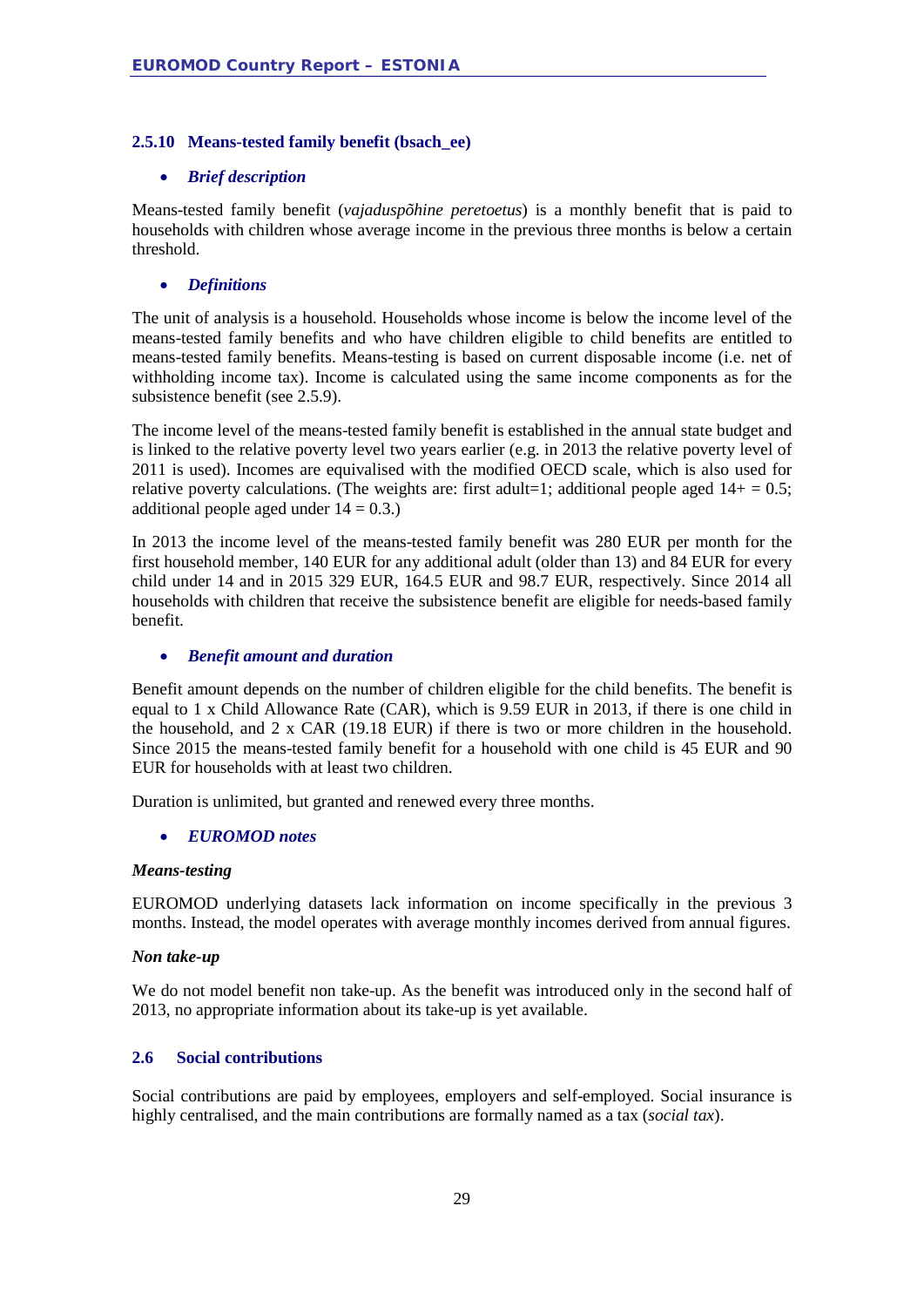#### <span id="page-29-0"></span>**2.6.1 Employee social contributions (tscee\_ee)**

Employees and employers pay social contributions as a fixed percentage of gross wages (see Figure 2 for a schematic definition of the gross wage and other direct taxes on wages). The calculation of social contributions for self-employed is discussed in detail in Section 2.6.3.





Employees pay from their gross wage their part of the unemployment insurance contributions (unless they are of the pensionable age or receiving old-age pension) and a contribution to the funded pension scheme, which is optional for certain (older) age groups.

#### *Unemployment insurance contributions* (tsceeui\_s)

Only employees who have not reached the legal pension age (different for males and females) and not receiving old age pension are obliged to pay unemployment insurance contributions. These are calculated as a fixed percentage of the gross employment income. The contribution rates have changed over the years (see the following table).

|           | 2005    | 2006-<br>2009<br>(May) | 2009<br>(June-<br>July) | 2009<br>$(Aug)$ -<br>2012 | 2013-<br>2014 | 2015 |
|-----------|---------|------------------------|-------------------------|---------------------------|---------------|------|
| Employers | $0.5\%$ | 0.3%                   | 1%                      | 1.4%                      | 1%            | 0.8% |
| Employees | $\%$    | 0.6%                   | 2%                      | 2.8%                      | 2%            | 1.6% |

#### Table 2.6 Unemployment insurance contribution rates

#### *Pension contributions to the funded scheme* (tpceepi s)

Contributions are calculated as 2% of the gross employment income for those who participate in the scheme. Note that between  $1<sup>st</sup>$  July 2009 –  $31<sup>st</sup>$  December 2010 the contributions to the funded scheme were suspended. Persons with ten years from retirement (born 1954 or later) could, upon submitting a relevant application, resume individual contributions  $(2%)$  from  $1<sup>st</sup>$ January 2010, in which case also state contributions from the social tax (4%) were transferred. Other age groups could also continue to pay individual contributions  $(2\%)$  from 1<sup>st</sup> January 2010, but no contributions from social tax were transferred (i.e. the scheme applied is 2+0%).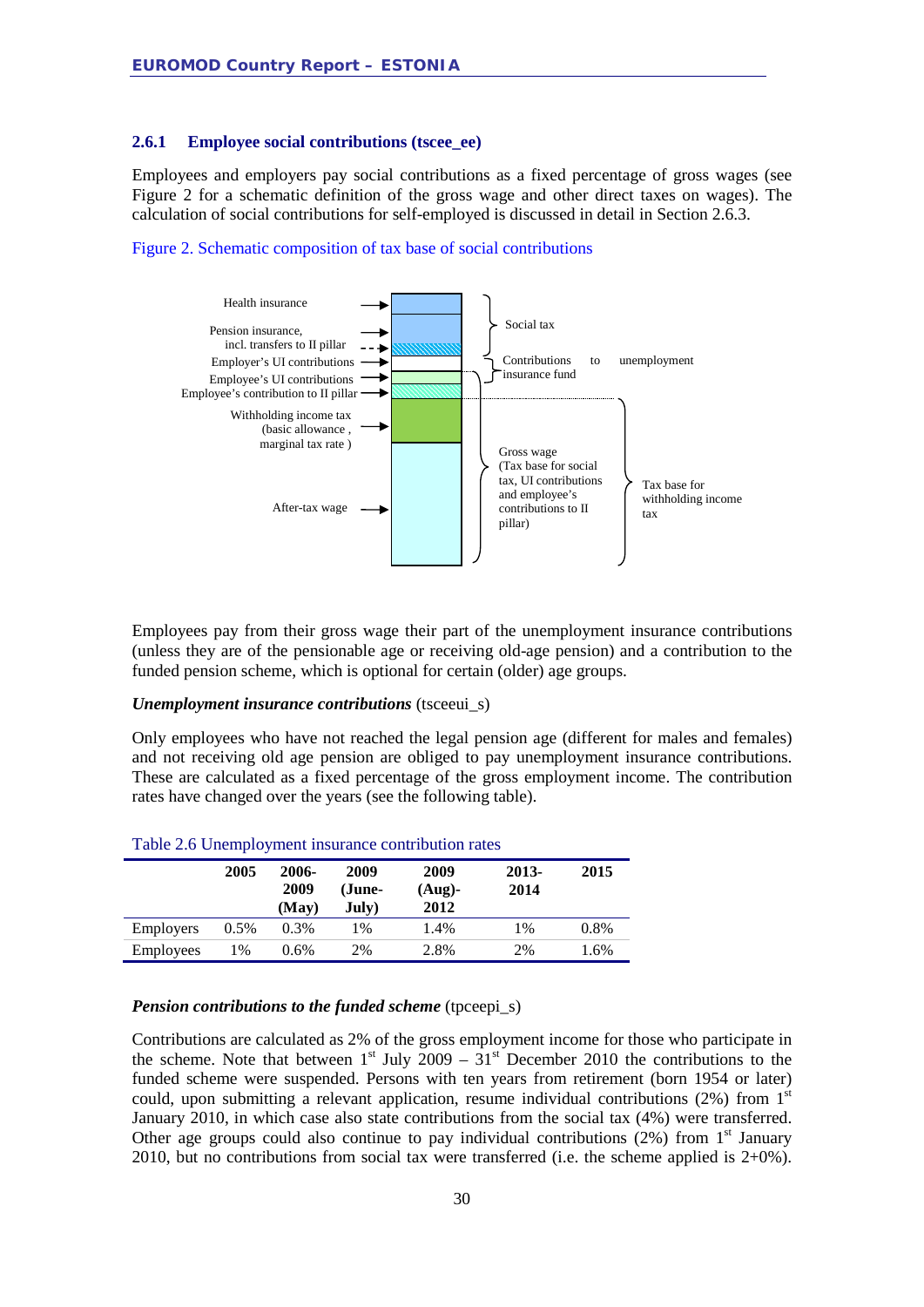For any other participant of the funded scheme (i.e. persons not opting for voluntary continuation of individual contributions), contributions to the funded scheme were gradually resumed from 2011, when a  $1+2\%$  scheme is applied, and from 2012 in full amount of  $2+4\%$ .

For 2014–2017, there is a compensation mechanism that will transfer additional social tax revenues to the funded scheme. By 15 September 2013, people who had joined the second pillar had an option to increase their contributions. About 106,000 people (approx. 16%) increased their contributions to 3% of gross wage (from usual 2%) and the share of social tax transferred to the funded scheme will increase from 4% to 6% of gross wage. The transfers to the funded scheme increased to 6% also for those 180,000 people who continued their contributions in 2010-2011, but did not choose to raise their contributions in 2014-2017.

#### • *EUROMOD notes*

In the national SILC 2012 dataset the information on making contributions to the funded pension scheme in 2011 is available for those only who are employed (variable lpm). We have merged this information directly to the EU-SILC dataset. For those who were not employed and whose participation information was missing we randomly simulated age-gender averages in the input data. In addition, the continuation of contributions in 2010-2011 and an increase of contributions in 2014-2017 was randomly assigned based on the register data of the Estonian National Social Insurance Board when preparing input data.

The following table shows the simulation of contributions based on the actual indicator of participation (*lpm*), the continuation of payments in 2010 (*lpm01*), an increase of contributions in 2014 (*lpm02*), birth year (*dag*) and relevant contribution rates.

|                                                                              | Born 1942-1954        |         | Born 1955 or later |          |  |  |  |
|------------------------------------------------------------------------------|-----------------------|---------|--------------------|----------|--|--|--|
| Person's decision on individual<br>contributions (variable $lpm01$ )         | Continues<br>Suspends |         | Continues          | Suspends |  |  |  |
| Year                                                                         |                       |         |                    |          |  |  |  |
| 2009 $1st$ January - 31 <sup>st</sup> May                                    |                       | $2+4$   |                    |          |  |  |  |
| $2009$ 1 <sup>st</sup> June - 31 <sup>st</sup> December                      |                       | $0 + 0$ |                    |          |  |  |  |
| 2010                                                                         | $2+4$                 | $0+0$   | $2+0$              | $0 + 0$  |  |  |  |
| 2011                                                                         | $2+4$                 | $1+2$   | $2 + 2$            | $1+2$    |  |  |  |
| 2012-2013                                                                    |                       | $2+4$   |                    |          |  |  |  |
| 2014-2017                                                                    | $2+4$                 | $2+4$   | $2+6$              | $2 + 4$  |  |  |  |
| 2014-2017*<br>(option to increase<br>contributions – <i>variable lpm02</i> ) |                       |         | $3+6$              |          |  |  |  |

#### Table 2.8 Contributions to the funded pension scheme in 2009-2017, % of employment income

Note: the first number shows employee's contribution rate and the second number shows employer's contribution rate.

We do not simulate voluntary contributions to the private pension funds (i.e. payments into the  $3<sup>rd</sup>$  pillar), using observed values from the data instead.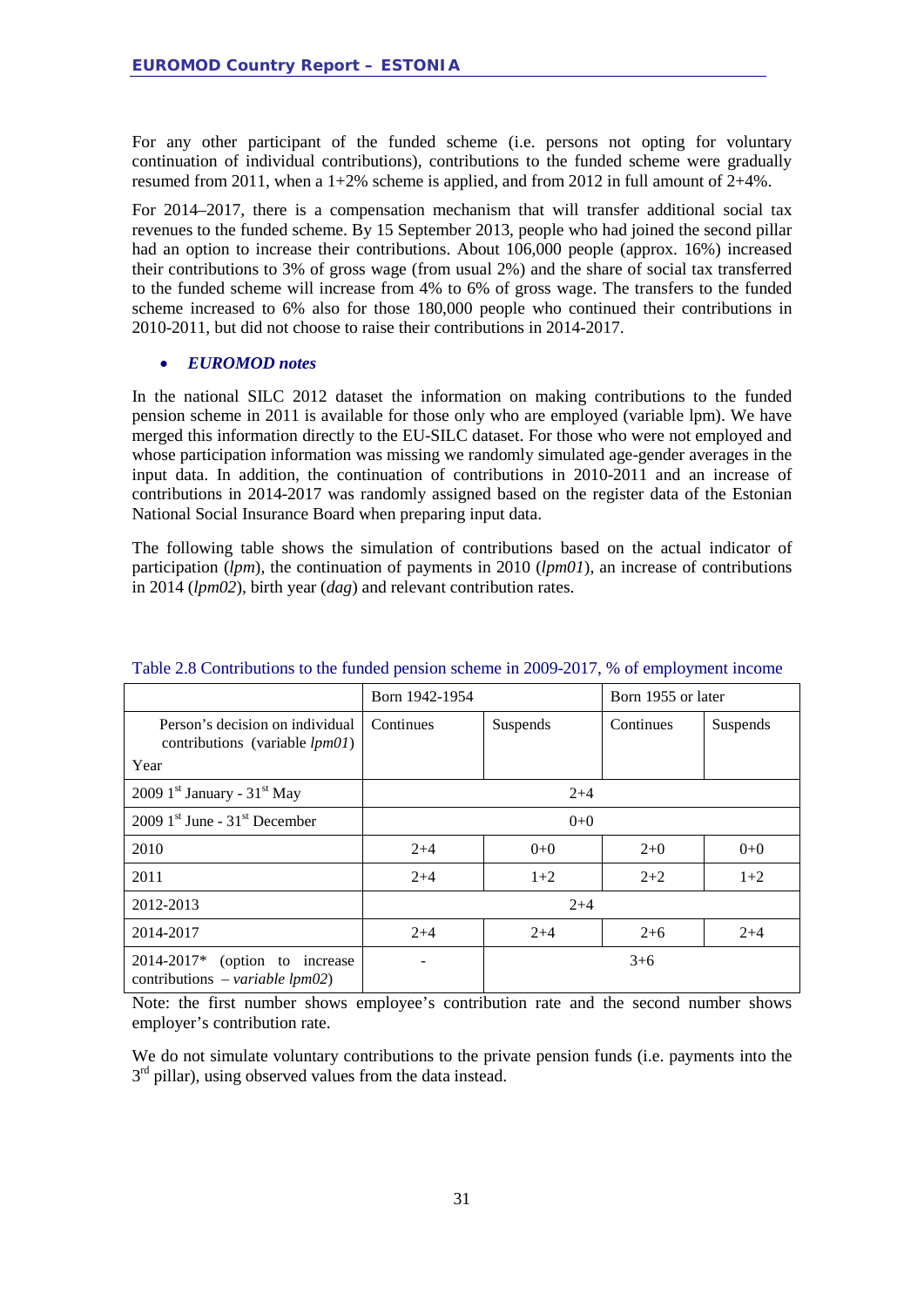#### <span id="page-31-0"></span>**2.6.2 Employer social contributions (tscer\_ee)**

Employers pay the social tax, which is divided into a health insurance part and a pension insurance part. The latter is further allocated between the state pension scheme and compulsory funded pension scheme for those employees who have joined the funded pension scheme. Employers also pay their part of the unemployment insurance contributions. Central government pays the social tax, either total or health insurance part, on certain social benefits (see section 2.6.4 for more details).

#### *Pension contributions*

Pension contributions to the first pillar (the PAYG scheme) are 20% of the employment income, minus transfers to the funded pension scheme (variable ttferpi s in the EURMOD). The latter is 4-6 percentage points (out of 20%) for those participating in the funded scheme. (See section 2.6.1 above.)

#### *Health insurance contributions*

The total health insurance contributions are calculated as 13% of gross employment earnings.

#### *Unemployment insurance contributions*

Unemployment insurance contributions amount to a fixed percentage (0.3-1.4% in 2009 and 1% in 2013-2014 and 0.8% in 2015, see the table in section 2.6.1 above) of employment income.

#### *Total contributions*

Total employer contributions equal contributions to the pension insurance/1<sup>st</sup> pillar (tscerpi s) + transfers to the funded scheme/2<sup>nd</sup> pillar (ttferpi s) + contributions to the health insurance (tscerhl  $s$ ) + contributions to the unemployment insurance (tscerui  $s$ ).

Note that the first three are included in 'social tax' in the national statistics.

#### <span id="page-31-1"></span>**2.6.3 Self-employed social contributions (tscse\_ee)**

Self-employed pay the social tax (pension and health insurance contributions) and contributions to the funded pension scheme. They do not pay unemployment insurance contributions.

Until 2006, advance payments of self-employed contributions were deductible from the contribution base. Since 2007, instead the contribution base is calculated as gross income from self-employment divided by 1.33 (contributions to the pension insurance and health insurance). Effectively, the liability remains the same, but the system is somewhat simpler without having to pay all contributions in advance. Gross income from self-employment is income after deducting related expenses less the tax allowance on income from agriculture.

Self-employed are subject to a minimum contribution base, unless they are receiving state pensions or the central government is already paying minimum contributions due to certain benefits. Also, this can be offset against social insurance contributions paid by employers for self-employed also undertaking paid employment. Finally, there is an upper annual limit to the social contributions base, which is 15 times the annual legal minimum wage (783,000 EEK in 2009, see the following table for later years).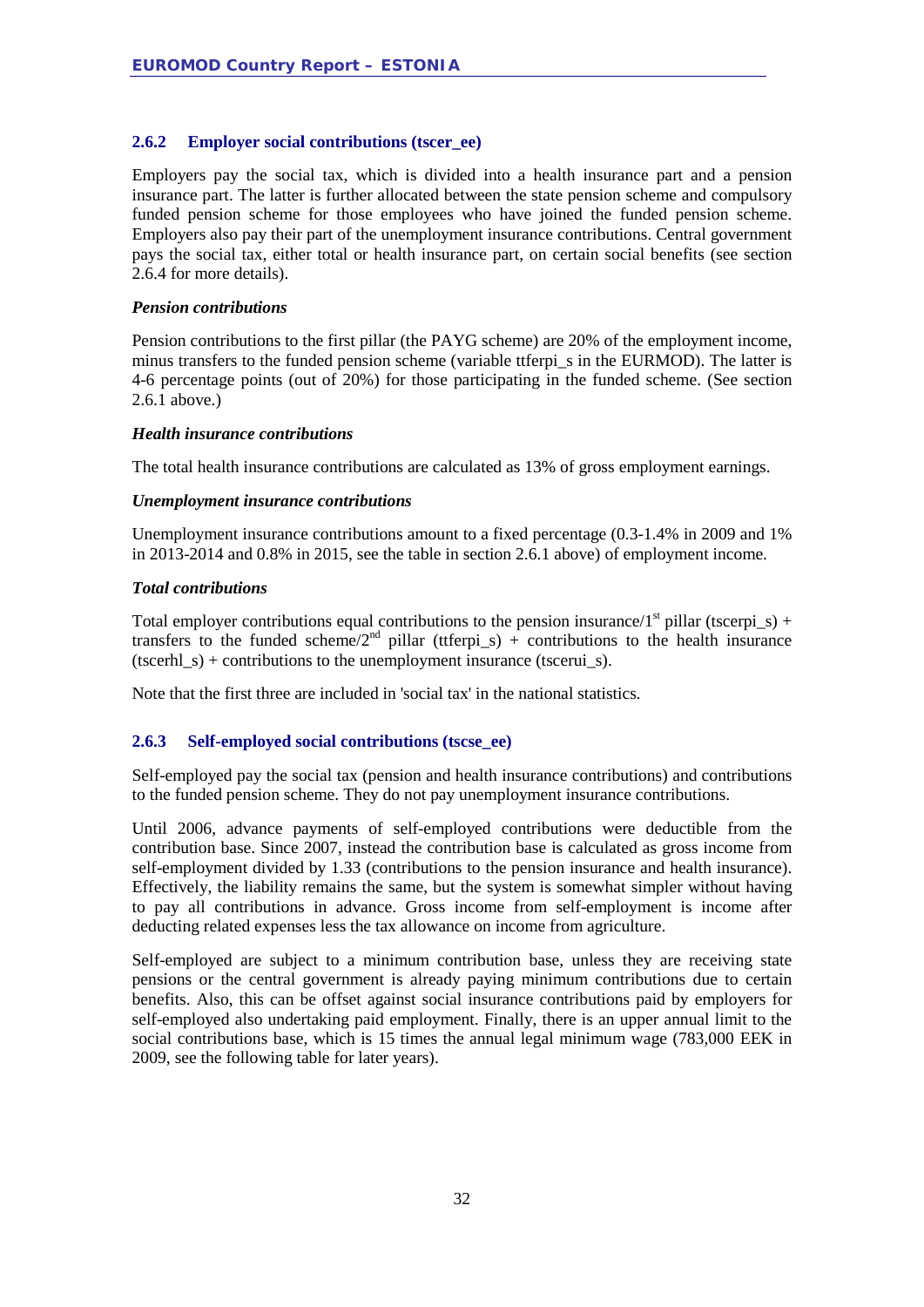|                                                                      | 2009           | 2010                  | 2011                   | 2012                 | 2013                 | 2014          | 2015                 |
|----------------------------------------------------------------------|----------------|-----------------------|------------------------|----------------------|----------------------|---------------|----------------------|
| Minimum monthly                                                      | 2,700          | 4,350                 | 278.02                 | 278.02               | 290                  | 320           | 355                  |
| social tax base                                                      | EEK            | <b>EEK</b>            | <b>EUR</b>             | <b>EUR</b>           | EUR                  | EUR           | <b>EUR</b>           |
| Minimum monthly wage                                                 | 4,350          | 4.350                 | 278.02                 | 290                  | 320                  | 355           | 390                  |
|                                                                      | <b>EEK</b>     | <b>EEK</b>            | EUR                    | EUR                  | EUR                  | EUR           | <b>EUR</b>           |
| Upper annual limit of<br>social tax base (15 times)<br>minimum wage) | 783,000<br>EEK | 783,000<br><b>EEK</b> | 50,043.6<br><b>EUR</b> | 52,200<br><b>EUR</b> | 57,600<br><b>EUR</b> | 63,900<br>EUR | 70,200<br><b>EUR</b> |

Table 2.7 Upper and lower limit of social tax base for self-employed 2009-2015

#### *Pension insurance contributions*

Participation in the funded pension scheme and calculation of the contributions to the state pension scheme and funded pension scheme are the same as for employees. Contributions to the funded pension scheme have two parts: one is 4% of the contribution base transferred from the social tax and additional 2% funded pension insurance contributions if the person participates in the funded pension scheme. Altogether, a self-employed person therefore directly contributes 6% to himself. The contribution to the state pension scheme amount to 20% of the contribution base less transfer to the funded pension scheme:

*Health insurance contributions* amount to 13% of the contribution base.

#### *Total contributions*

Total self-employed contributions equal to contributions to the pension insurance/ $1<sup>st</sup>$  pillar (tscsepi\_s) + contributions to the health insurance (tscsehl\_s) + "transfers" to the funded scheme/ $2<sup>nd</sup>$  pillar (ttfsepi\_s) + contributions to the funded scheme/ $2<sup>nd</sup>$  pillar (tpcsepi\_s).

Note again that the first three are included in 'social tax' in the national statistics, and two latter are included in funded pension contributions in the national statistics.

#### • *EUROMOD notes*

Depending on the dataset the definition of self-employed is slightly different. In the EU-SILC data the self-employed are those either with employees, without employees or family worker. In HBS data the self-employed are those who had stated in the survey data that their status in employment belongs to the category "Self-employed, farmer without hired workers, freelancer".

Also, only HBS database has enough information to simulate tax allowance on income from agriculture. As with general income tax base, income from non-registered self-employment activity (available in EU-SILC and EE-SILC) is assumed to be not reported and, hence, not included in the contribution base.

#### <span id="page-32-0"></span>**2.6.4 Credited contributions (tscct\_ee)**

Government pays social contributions on a certain minimum base (see table 2.7 in previous section), determined each year with the government budget, for those receiving either childcare allowance (*lapsehooldustasu*), large family parent allowance (*seitsme- ja enamalapselise pere vanema toetus*), parental benefit (*vanemahüvitis*) or unemployment allowance. There are some other minor categories which are not included in the model.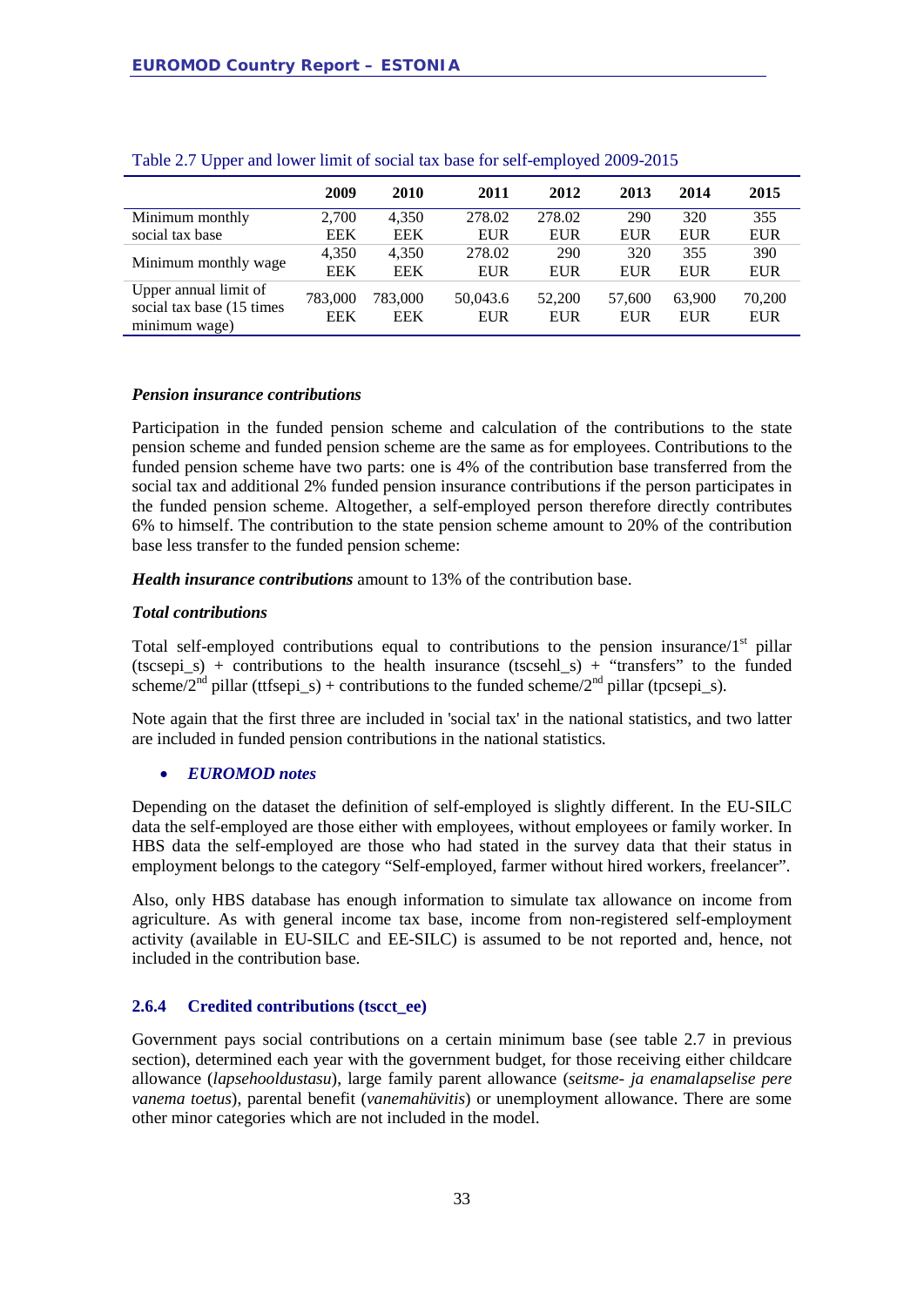Government pays both the health care insurance (tsccthl\_s) and the pension insurance part (tscctpi\_s) on the minimum base for those receiving childcare allowance, large family parent allowance, or parental benefit and only the health care insurance part for those receiving unemployment allowances. Unemployment insurance fund pays health care insurance contributions for those receiving unemployment insurance benefits and the base is equal to the benefits (hence can be smaller or larger than the minimum base).

There are extra pension insurance contributions (tpcctpi\_s), paid by the central government, to the  $2<sup>nd</sup>$  pillar for those receiving parental benefit. These are calculated as 1% of the maternity benefit for each related child until 2012. Since 1<sup>st</sup> January 2013, the government pays 4% of the average taxable wage two years ago (744.73 EUR in 2013, 792.75 EUR in 2014 and 849.65 EUR in 2015) for each child under three years old and born after  $1<sup>st</sup>$  January 2013.

#### <span id="page-33-0"></span>**2.7 Personal income tax**

Here we distinguish between withholding income tax and income tax liability based on the final tax report. Withholding income tax is required for simulating subsistence benefit and meanstested family benefits which are based on current net income. Tax base for withholding tax is narrower than for the final tax liability, e.g. it does not include income from self-employment, rent, royalties, and only the main tax allowances are taken into account.

#### <span id="page-33-1"></span>**2.7.1 Tax unit**

Withholding income tax is applied at the individual level, however, for the final tax liability married couples are allowed to submit a joint declaration. A dependent child for the tax allowance purposes is defined as aged up to 17.

#### <span id="page-33-2"></span>**2.7.2 Exemptions**

The following income sources are non taxable: all family benefits (except parental benefit), unemployment allowance, unemployment retraining benefit, subsistence benefit, scholarships and grants, voluntary maintenance payments and investment income. The latter includes interests, which are non-taxed if received from an EU financial institution, and dividends, on which firms pay only corporate income tax in Estonia.

#### <span id="page-33-3"></span>**2.7.3 Tax allowances**

Firstly, basic allowance, which equals 2,250 EEK in 2009, rounded to 144 EUR (per month) in 2011-2014 and 154 EUR since 2015. See also the following table.

|                                                                      | 2007         | 2008                | 2009                | 2010                | 2011       | 2012        | 2013              | 2014        | 2015              |
|----------------------------------------------------------------------|--------------|---------------------|---------------------|---------------------|------------|-------------|-------------------|-------------|-------------------|
| Income tax rate                                                      | 22%          | 21%                 | 21%                 | 21%                 | 21%        | 21%         | 21%               | 21%         | 20%               |
| Basic allowance per month                                            | 2,000<br>EEK | 2.250<br><b>EEK</b> | 2,250<br><b>EEK</b> | 2.250<br><b>EEK</b> | 144<br>EUR | 144<br>EUR  | 144<br><b>EUR</b> | 144<br>EUR  | 154<br><b>EUR</b> |
| Additional allowances per<br>month per child starting<br>from  child | $2^{nd}$     | 1 <sup>st</sup>     | $2^{nd}$            | 2 <sup>nd</sup>     | $2^{nd}$   | $\gamma$ nd | $2^{nd}$          | $\gamma$ nd | $2^{nd}$          |
| Pension allowance per                                                | 3,000        | 3.000               | 3,000               | 3,000               | 192        | 192         | 192               | 210         | 220               |
| month                                                                | EEK          | EEK                 | EEK                 | <b>EEK</b>          | EUR        | EUR         | EUR               | EUR         | EUR               |

|  | Table 2.8. Income tax parameters 2007-15 |  |  |
|--|------------------------------------------|--|--|
|--|------------------------------------------|--|--|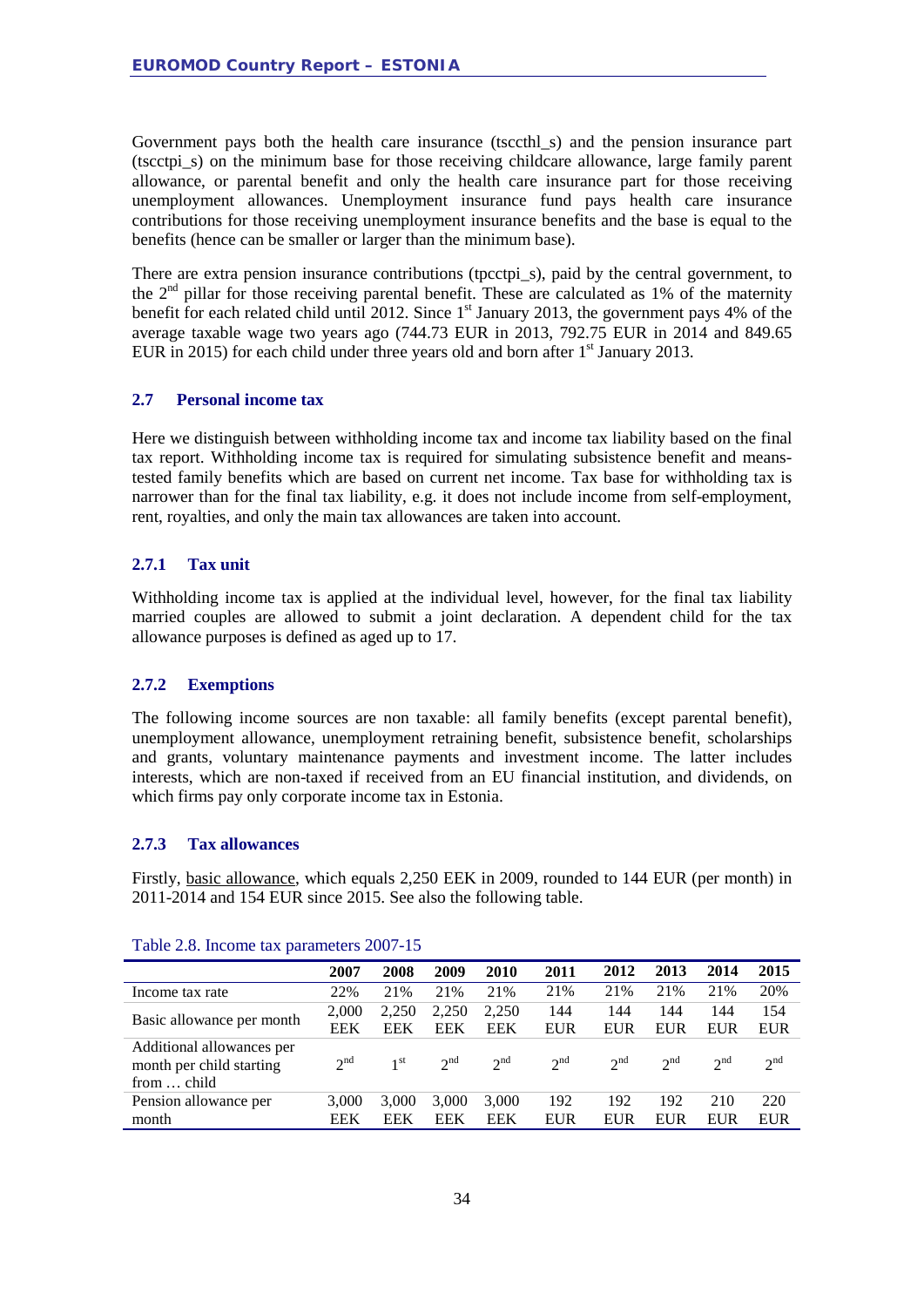Secondly, pension allowance, which equals 36,000 EEK per year (3,000 EEK per month) in 2009, 192 EUR in 2011-2013, 210 EUR in 2014 and 220 EUR in 2015. Pension allowance is applicable only to state pensions (i.e. old-age, disability and survivors' pensions) and can be claimed jointly only if both spouses receive state pensions.

Thirdly, an additional allowance for families, which amount per child (from the  $2<sup>nd</sup>$  onwards – since 2009) equals to the basic allowance (i.e. 27,000 EEK per year in 2009, see the table above) less the taxable income of the children.

There is also a sickness allowance for compensation for an accident at work or an occupational disease and an allowance for tax-free childbirth benefit paid by employer, but these are of little importance and not simulated in the EUROMOD.

Finally, there is a tax allowance for self-employment income from agriculture (which reduces liability both for income tax and self-employed SIC).

All allowances are non-refundable, i.e. their value cannot be larger than the income tax base.

#### <span id="page-34-0"></span>**2.7.4 Tax deductions**

First, contributions to the unemployment insurance fund and to the funded pension scheme as well as alimony or maintenance payments are fully deductible from taxable income.

Second, the following expenses can be deducted from taxable income, but no more than 50% of taxable income or 50,000 EEK per year (3,196 EUR in 2011 and 1,920 EUR since 2012): housing loan interest payments, education expenses, donations and trade unions membership fees. The latter two are also subject to separate upper limits (as a percentage of taxable income).

Note that the deductions of interest payments of study loans, which are part of the training expenses, and donations and trade union membership fees were abolished from  $1<sup>st</sup>$  January 2010.

Third, pension contributions to the  $3<sup>rd</sup>$  pillar (i.e. voluntary funded scheme) can be deducted from taxable income but no more than 15% of taxable income. In 2012 an additional annual ceiling of 6,000 EUR was introduced.

#### • *EUROMOD notes*

We do not have data on donations and trade unions membership fees and these are excluded.

#### <span id="page-34-1"></span>**2.7.5 Tax base**

Income tax base is calculated as taxable incomes (see section 2.7.2 for exemptions) less allowances and deductions.

#### *Withholding income tax*

Incomes subject to withholding income tax can be grouped into two:

- 1) incomes for which the basic allowance is not taken into account: sickness benefit and maternity benefit paid (by the Estonian Health Insurance Fund), and royalties.
- 2) incomes for which the basic allowance is usually taken into account: disability pension, old-age pension, survivors' pension, parental benefit, unemployment insurance benefit, employment income, severance payments, taxable maintenance payments received (i.e. alimony), less alimony payments made and social security contributions by employees.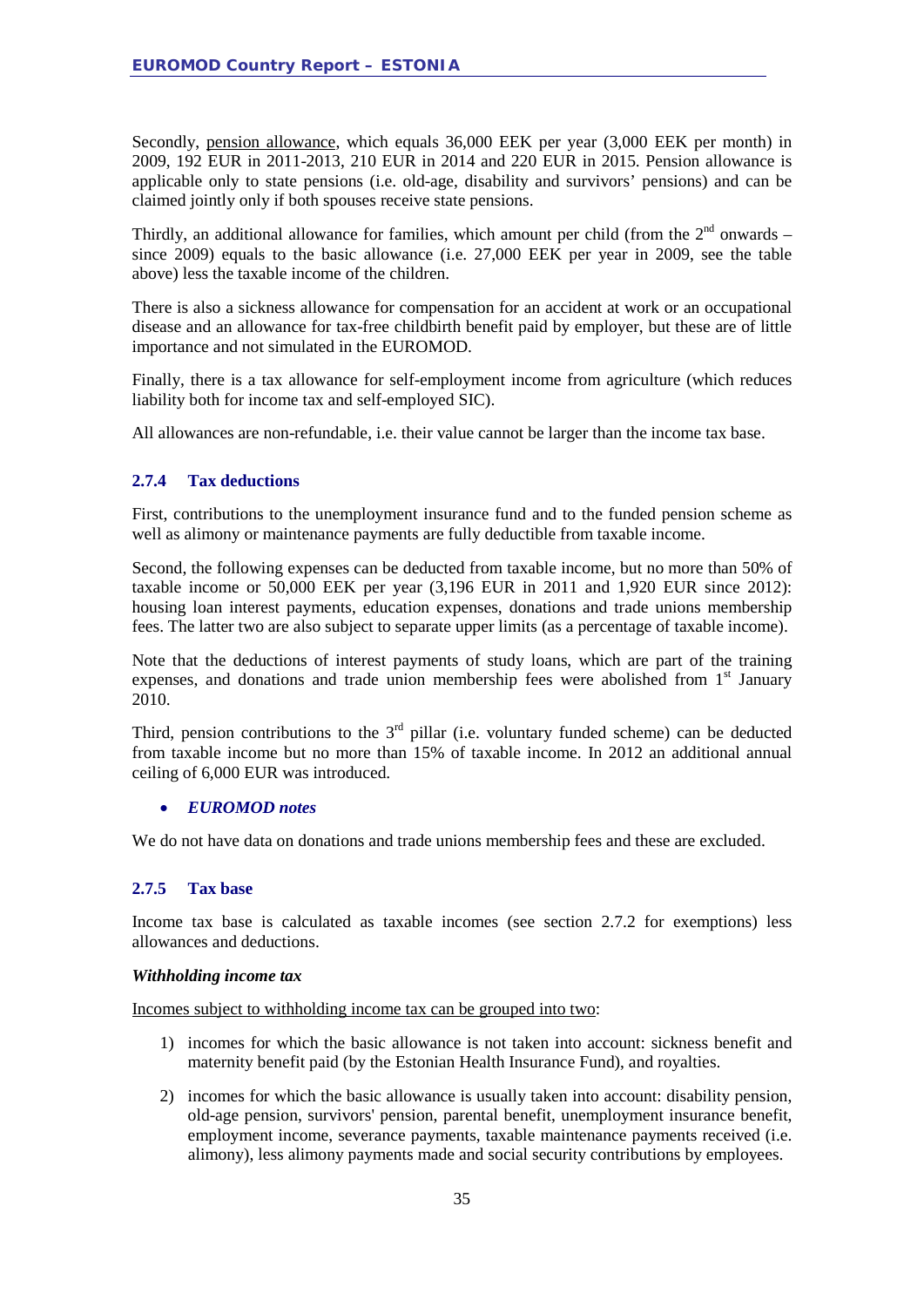In the case of pensions, an pension allowance is also taken into account.

There is a single income tax rate (24% in 2005, 23% in 2006, 22% 2007, 21% in 2008-2014 and 20% in 2015), with the exception of 10% tax rate on private pensions.

Withholding income tax is a sum of three components:

- a) income tax on items that take into account the basic allowance and the pension allowance,
- b) income tax on items that do not take into account tax allowances,
- c) income tax on private pensions.

#### *Final income tax*

Compared to the withhold income tax, final income tax takes into account several additional aspects:

- 1) tax base includes income from self-employment,
- 2) married couples may submit a joint declaration,
- 3) there is an additional allowance for families with children,
- 4) there are deductible expenditures (education expenses, mortgage interest payments, contributions to the voluntary pension funds).

#### Income from self-employment

Taxable income from self-employment is equal to income from self-employment less related expenses (directly available in EU-SILC and EE-SILC), and minus social insurance contributions, except contributions to the funded pension scheme. The latter can be deducted from total income. Taxable business income is derived on individual basis.

#### • *EUROMOD notes*

Due to data limitations we cannot simulate sickness allowance, child birth allowance and deductions related to donations and trade union membership fees. In EU-SILC and EE-SILC data we cannot separate agricultural income and hence cannot simulate the tax allowance for self-employment income from agriculture.

Simulation of large family tax allowance is partly optimised by assigning it to the spouse with highest taxable income (before applying the allowance itself), in the case of a cohabiting couple.

#### <span id="page-35-0"></span>**2.8 Minimum wage**

#### • *Brief description*

Monthly and hourly minimum wage is set by annual bipartite agreements between the Estonian Trade Union Confederation and the Estonian Employers' Confederation, and then brought into effect by a government decree. Minimum wage applies nationwide to all employees. Several sectors may have additional negotiations between representatives of employees and employers to agree on a more favourable wage policy affecting particular occupations, but these are not simulated.

#### • *Definitions and eligibility conditions*

The unit of analysis is individual. If the actual wage is less than minimum wage then wage is replaced with minimum hourly wage times actual working hours.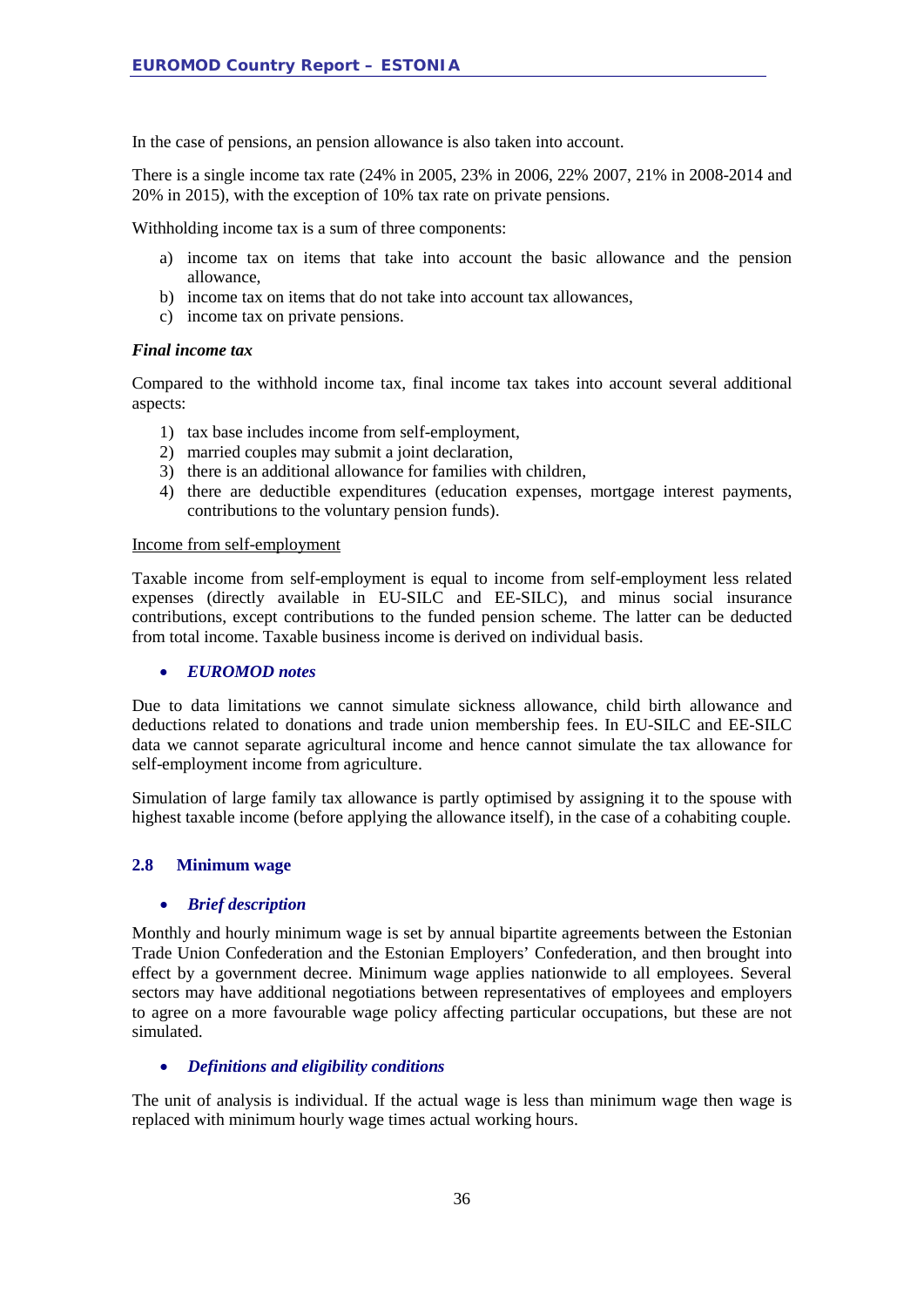#### • *Amount*

Amount is a flat-rate sum per month. 4,350 EEK in 2009-2010, 278.02 EUR in 2011, 290 EUR in 2012, 320 EUR in 2013, 355 EUR in 2014 and 390 EUR in 2015.

#### • *EUROMOD notes*

Monthly income from employment (taking into account the number of months in work) is set equal to minimum wage (proportional to hours worked) if the income from employment is less than minimum wage, but positive, and if working hours are less than or equal to 40 hours per week. We do not apply the minimum wage correction when a person earns more than a monthly minimum wage, but its hourly wage is still less than a minimum wage.

<span id="page-36-0"></span>Minimum wage adjustments are not applied in the baseline simulations.

### **3. DATA**

#### <span id="page-36-1"></span>**3.1 General description**

There are currently three types of Estonian datasets available as input data for EUROMOD:

- 1) Estonia Social Survey 2006, 2007 and 2008 (*Eesti Sotsiaaluuring 2006, 2007, 2008 –* EE-SILC), which is a national version of EU-SILC data and which was used by the Statistics Estonia to construct the EU-SILC database;
- 2) European Union Survey of Living Conditions (EU-SILC) 2006, 2007, 2008, 2010 and 2012 data for Estonia;
- 3) Household Budget Survey 2005 (*Eesti leibkonna eelarve uuring -* HBS).

The Household Budget Survey 2005 was discussed in detail in previous country reports, see Lüpsik, Paulus and Võrk (2008) and Võrk, Paulus and Lüpsik (2010), and we do not cover it in this report. Võrk, Paulus and Lüpsik (2010) included an overview of the EE-SILC 2006 and EU-SILC 2006 datasets; Võrk and Paulus (2011) included an overview of the EE-SILC 2007 and EU-SILC 2007 datasets; Võrk and Paulus (2012) included an overview of the EE-SILC 2008 and EU-SILC 2008 datasets; and Võrk and Paulus (2014) included an overview of the combined EU-SILC 2010 and EE-SILC 2010 datasets.

In this report we give an overview of the EU-SILC 2012 dataset which has been supplemented with a few detailed income variables and labour market information from the EE-SILC database (with the permission of Eurostat and Statistics Estonia).

| EUROMOD database        | EE 2012 c1                        |
|-------------------------|-----------------------------------|
| Original name           | $EU-SILC (UDB_c12p_v12-1)$        |
| Provider                | Eurostat (and Statistics Estonia) |
| Year of collection      | 2012                              |
| Period of collection    | February-May                      |
| Income reference period | 2011                              |
| Sample size             | 14,257 individuals                |
|                         | 5,433 households                  |

Table 3.1 EUROMOD database description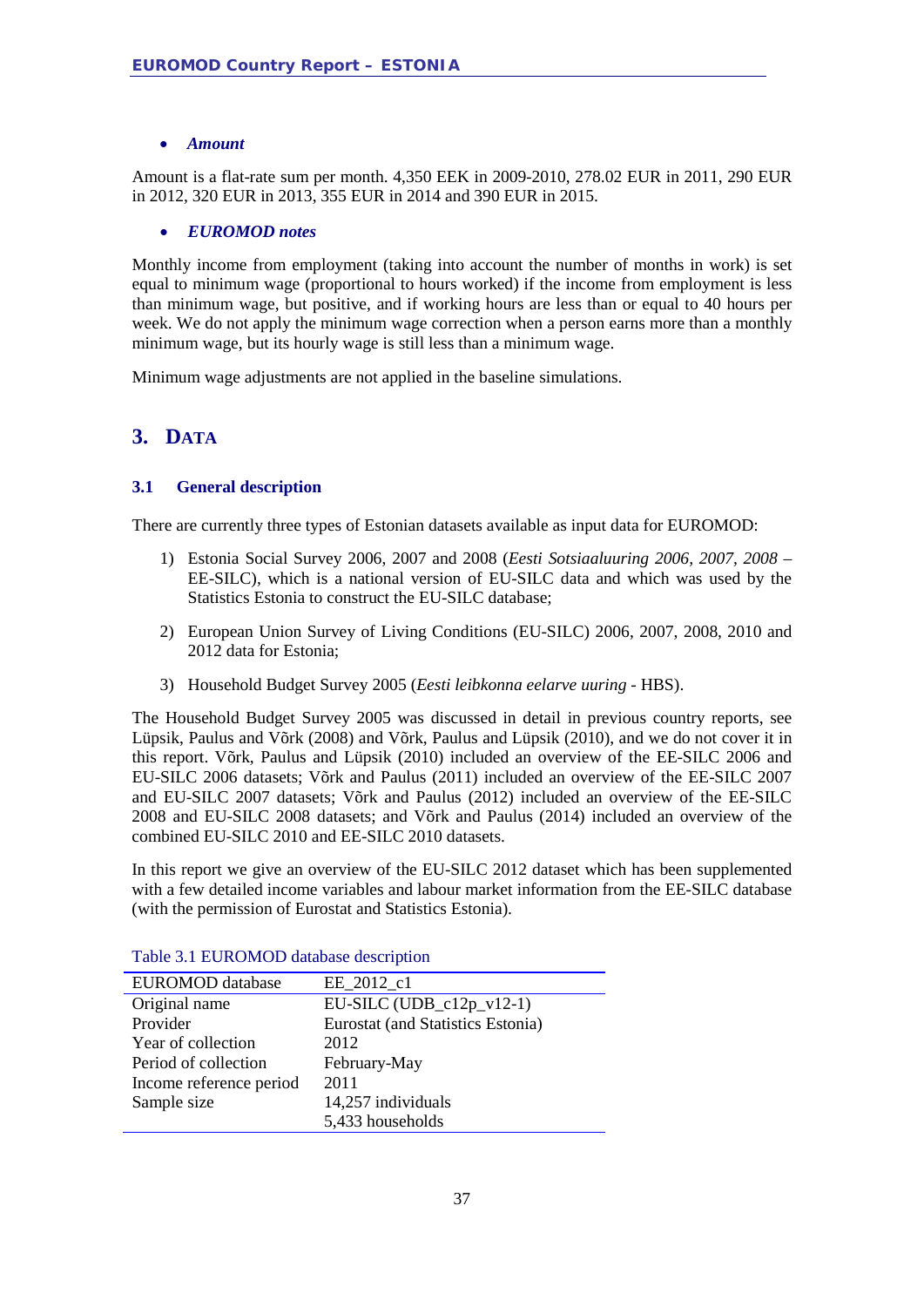For an overview of sampling methods, response rate and other quality indicators of the data and imputations carried out by Statistics Estonia see the quality report by Statistics Estonia (2014). [3](#page-37-3)

#### <span id="page-37-0"></span>**3.2 Data adjustment**

The EU-SILC database has the same number of individuals and households as the national version, but includes less detailed information on income components. Therefore some additional variables were merged from the national version. (An almost exact match of individuals was achieved using household income, birth year, gender, number of people in household, order of persons in the household, personal gross earnings, and health status.)

The variables merged from the national dataset are the following:

- a) whether a person has joined the compulsory funded pension scheme (II pillar);
- b) each family benefit separately (maternity benefits, parental benefits, child allowances, child care allowances, single parent child allowance, foster parent benefit, other family benefits paid by municipalities, maintenance allowance);
- c) subsistence benefit, separately from other social assistance benefits;
- d) separately unemployment insurance benefit, unemployment allowance, severance payments, other unemployment benefits, as well as the number of months in receipt of unemployment insurance benefit and unemployment allowance;
- e) an indicator for persons registered as self-employed;
- f) the number of rooms and the size of the residence area in square meters.

Adjustments to variables are kept to a minimum. In a few cases implausibly high (observed) values of unemployment allowance benefits were assigned to unemployment insurance benefits. We also kept one observation with an implausibly high value of child allowance for large families, because we use simulated values in the model.

In order to guarantee consistency between demographic variables and income variables which refer to the previous year (and on which EUROMOD simulation are based), all children born between the end of the income reference period and the date of interview have been dropped from the sample. In EU-SILC 2012 there were 47 such children. No adjustments to the weights have been done.

#### <span id="page-37-1"></span>**3.3 Imputations and assumptions**

#### <span id="page-37-2"></span>**3.3.1 Time period**

Income and expenditure information in SILC refer to the previous calendar year, with the exception of housing costs which refer to the current monthly average as estimated by the household. As EUROMOD uses (average) monthly data as an input, all annual incomes and expenditure are divided by twelve. Simulations of short term benefits (e.g. unemployment benefits) also take into account how many months particular income source was received (if available). Note that some socio-economic variables (e.g. education, marital status) refer to the survey week.

<span id="page-37-3"></span><sup>&</sup>lt;sup>3</sup> Statistics Estonia (2014) SILC\_ESQRS\_A\_EE\_2012\_0000. National Reference Metadata in ESS Standard for Quality Reports Structure (ESQRSSI), retrieved on 31 July 2015 at [http://ec.europa.eu/eurostat/web/income-and-living-conditions/quality/national-quality-reports,](http://ec.europa.eu/eurostat/web/income-and-living-conditions/quality/national-quality-reports) <https://circabc.europa.eu/sd/a/6e6367f2-4336-432c-84b7-fea446fe5318/SILC-ESQRS-EE-2012.zip>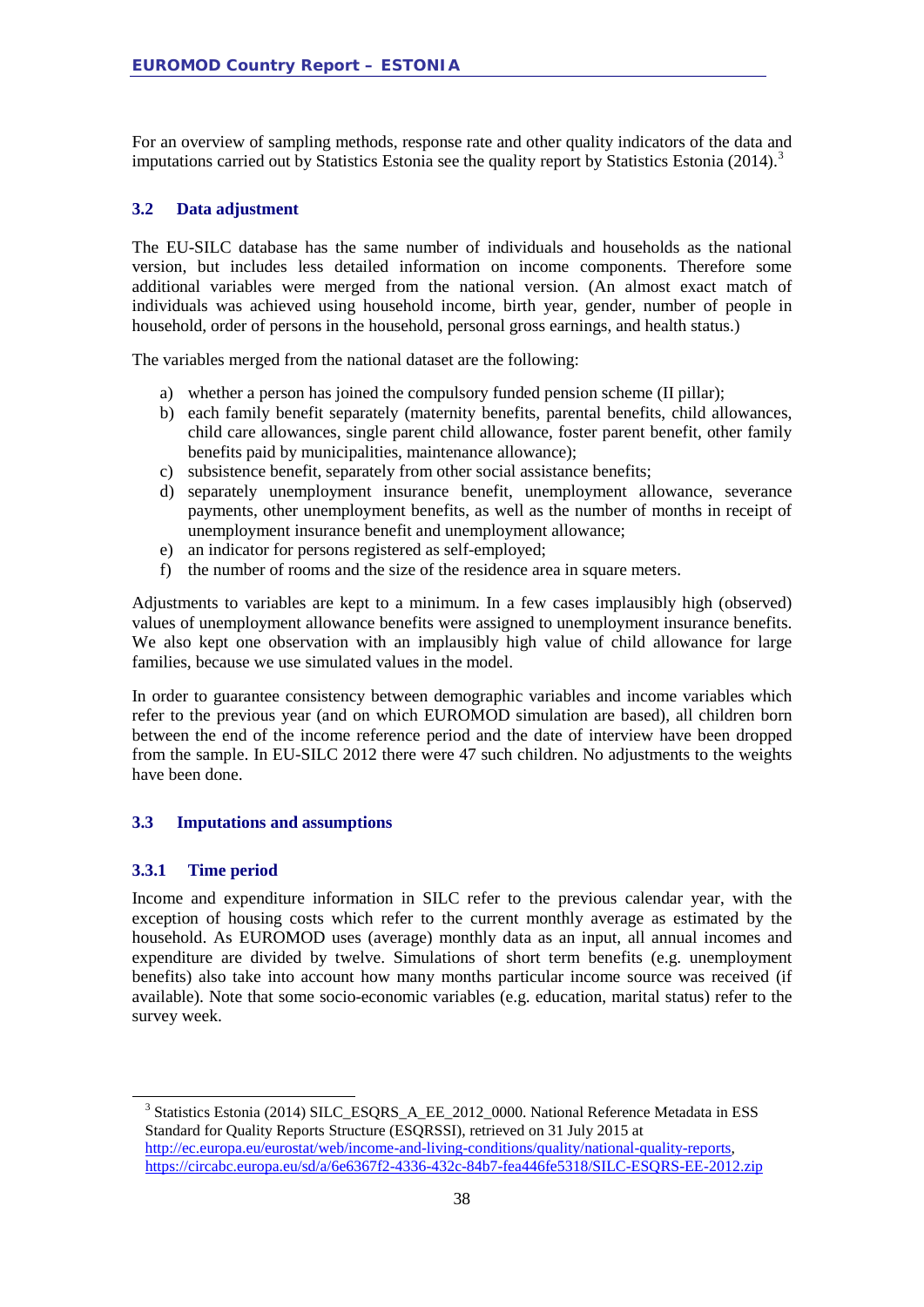#### <span id="page-38-0"></span>**3.3.2 Gross incomes**

In the SILC data missing values have been imputed, if necessary. Most of the imputations have been done by Statistics Estonia. See the EU-SILC 2012 quality report Section 2.5.5 for the imputation procedure. A few remaining imputations were done jointly by the authors and they are described in detail in the Data Requirement Document (DRD), following the templates prepared by the EURMOD core team as closely as possible.

In the national SILC questionnaire, most income components are collected in net terms by default. Regarding wages and salaries, income from rental, income earned by children and income from self-employment, the respondent may choose if he/she wants to report net or gross amounts. All reported incomes are converted into both net and gross incomes by using algorithms deduced from tax laws by Statistics Estonia.

By default the Eurostat version of the SILC (EU-SILC) has all values in gross terms (though at more aggregated level), while the national version has (additional) detailed benefit information but mostly with net values. The income variables that were merged from the EE-SILC database were converted to gross values by inverting the tax rules (backward calculations).

#### <span id="page-38-1"></span>**3.3.3 Disaggregation of harmonized variables**

We have merged disaggregated benefits from the national SILC data; hence, no further disaggregation was needed.

The housing benefit variable in the EU-SILC includes the subsistence benefit (as it has a component related to housing costs) and other social assistance benefits. In EUROMOD these are reclassified as social assistance benefits. They are all non-taxable, therefore no net-gross imputations is needed. Subsistence benefits may include additional subsistence benefits (*täiendav toimetulekutoetus*) that are not related to formal rules but based on ad hoc decisions by local municipalities.

#### <span id="page-38-2"></span>**3.3.4 Additional imputations and net-to-gross conversions by country team**

The derivation of other variables needed for EUROMOD is described in the DRDs. Generally the standard approach provided by the EUROMOD core team was applied.

Financial capital asset variable was imputed based on the UDB variable on investment income and the average yield (1.63% in 2011), which was estimated drawing on the structure of investment income in the national SILC and assumptions on their average yields.

Size of flat/house in square meters, which is needed for simulation of the subsistence benefit, were merged from the national SILC.

#### *Participation in the funded pension scheme*

Participation in a compulsory funded pension scheme (the second pillar) is compulsory for new entrants to the labour market (born 1983 or later), but voluntary for employees who were in the labour market in 2002 when the scheme was introduced. Cohorts born in 1941 or before (i.e. those beyond the pension age at the time of the reform) were not allowed to join the scheme. Participation in the funded pension scheme is compulsory from the age of 18.

We do not have information on the participation in the funded pension scheme in the EU version of the SILC, but we have the information on participation of those employed in the national version of the SILC, which was merged with the EU-SILC data set (*lpm*). The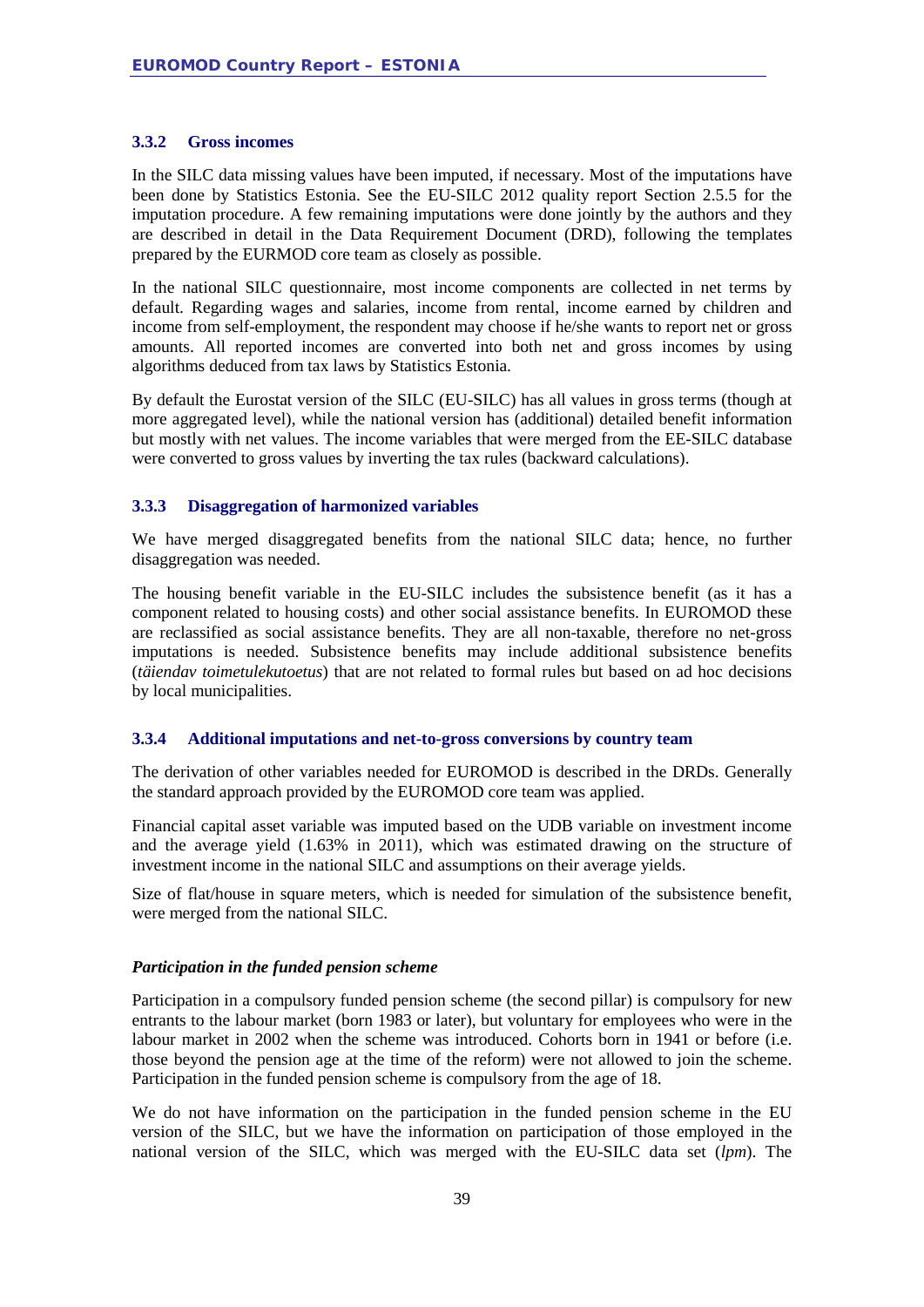participation decision was simulated for unemployed and inactive people, applying the same proportions by age and gender groups. More specifically, a uniformly distributed random number from the 0-1 interval was drawn (in Stata with a fixed seed number): if the resulting number was lower than the corresponding share of contributors the person was assigned a value 1, otherwise value 0.

The continuation of contributions to the funded pension scheme in 2010-11 (variable *lpm01*), and an increase in contributions in 2014-17 (variable *lpm02*) were simulated by randomly assigning people into these groups. The proportions by age, gender and labour earnings decile were derived from the microdata of the Estonian National Social Insurance Board.

|  |                                                           |  |  |  |  | Table 3.2 Distribution of people according to their decision to increase contributions to the |  |
|--|-----------------------------------------------------------|--|--|--|--|-----------------------------------------------------------------------------------------------|--|
|  | second pillar and the contribution rates (in parentheses) |  |  |  |  |                                                                                               |  |

| Did<br>the<br>increase<br>person<br>contributions in 2014-2017?<br>(variable <i>lpm02</i> in EUROMOD)<br>Did the person continue paying<br>own contributions in 2010-2011?<br>(variable <i>lpm01</i> in EUROMOD) | Yes               | N <sub>0</sub>     | Total   |
|------------------------------------------------------------------------------------------------------------------------------------------------------------------------------------------------------------------|-------------------|--------------------|---------|
| Yes                                                                                                                                                                                                              | 40,410<br>$(3+6)$ | 179,943<br>$(2+6)$ | 220,353 |
| N <sub>0</sub>                                                                                                                                                                                                   | 65,730<br>$(3+6)$ | 359,929<br>$(2+4)$ | 425,659 |
| Total                                                                                                                                                                                                            | 106,140           | 539,872            | 646,012 |

Source: Ministry of Finance.

Based on the Estonian Pension Register anonymous individual level data that cover all people in Estonia that have any social tax record since 1999, we calculated the proportion of people who continued their contributions in each group of age, gender and labour earnings decile in 2011.

The resulting proportions are described in Figure 3. The proportion of those who continued contributions in 2010 and increased in 2014-2015 is underestimated with SILC data. It means that for employed people net disposable income is slightly oversimulated.

Figure 3. Simulated and actual proportions of population in EU-SILC data and registry data



Source: Estonian National Social Insurance Board microdata, own simulations.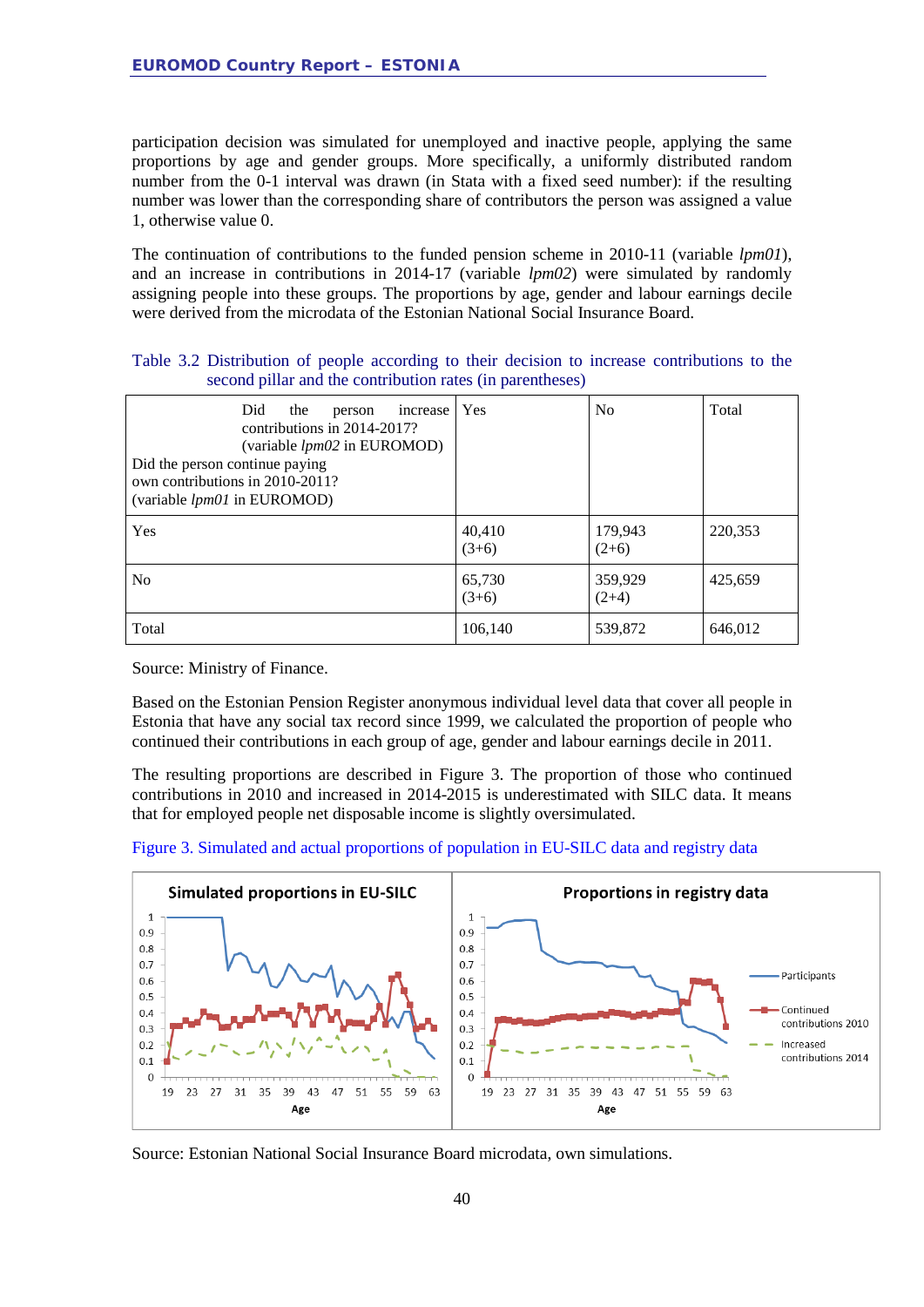#### <span id="page-40-0"></span>**3.4 Updating**

To account for any mismatch between the income reference period and the policy year, updating factors are used. Each monetary variable (i.e. each income component) is updated so as to account for changes in the non-simulated variables that have taken place between the income reference year of the data and the year of the simulated tax-benefit system. Updating factors for market incomes are generally based on changes in the average value of an income component between the income reference year of the data and the policy year. In case no data were available, official forecasts of prices or average wages is used. Benefit and tax variables (public pensions, in particular) are uprated on the basis of statutory indexation to capture policy effects and changes in average values (or movements in prices) are used as alternatives when such information is not available. For detailed information about the construction of each updating factor as well as the sources that have been used, see Annex 1.

As a rule, updating factors are provided for all income components present in the input dataset. Note however that in the case of income components also simulated in the model, the simulated amounts are used in the baseline rather than uprated original variables in the dataset. This facilitates the use of the model in cases when the user wishes to disregard a particular simulated variable.

### <span id="page-40-1"></span>**4. VALIDATION**

#### <span id="page-40-2"></span>**4.1 Aggregate Validation**

EUROMOD results are validated against external benchmarks. Detailed comparisons of the number of people receiving a given income component and total annual amounts are shown in Annex 3. Both market incomes and non-simulated taxes and benefits in the input dataset as well as simulated taxes and benefits are validated against external official data. The main discrepancies between EUROMOD results and external benchmarks are discussed in the following subsections. Factors that may explain the observed differences are also discussed.

#### <span id="page-40-3"></span>**4.1.1 Components of disposable income**

The definition of disposable income in EUROMOD follows closely EU-SILC definition. The minor differences are outlined in the following table. Note that disposable income in EUROMOD is constructed using simulated components whenever possible and, hence, the values of two disposable income concepts are not identical.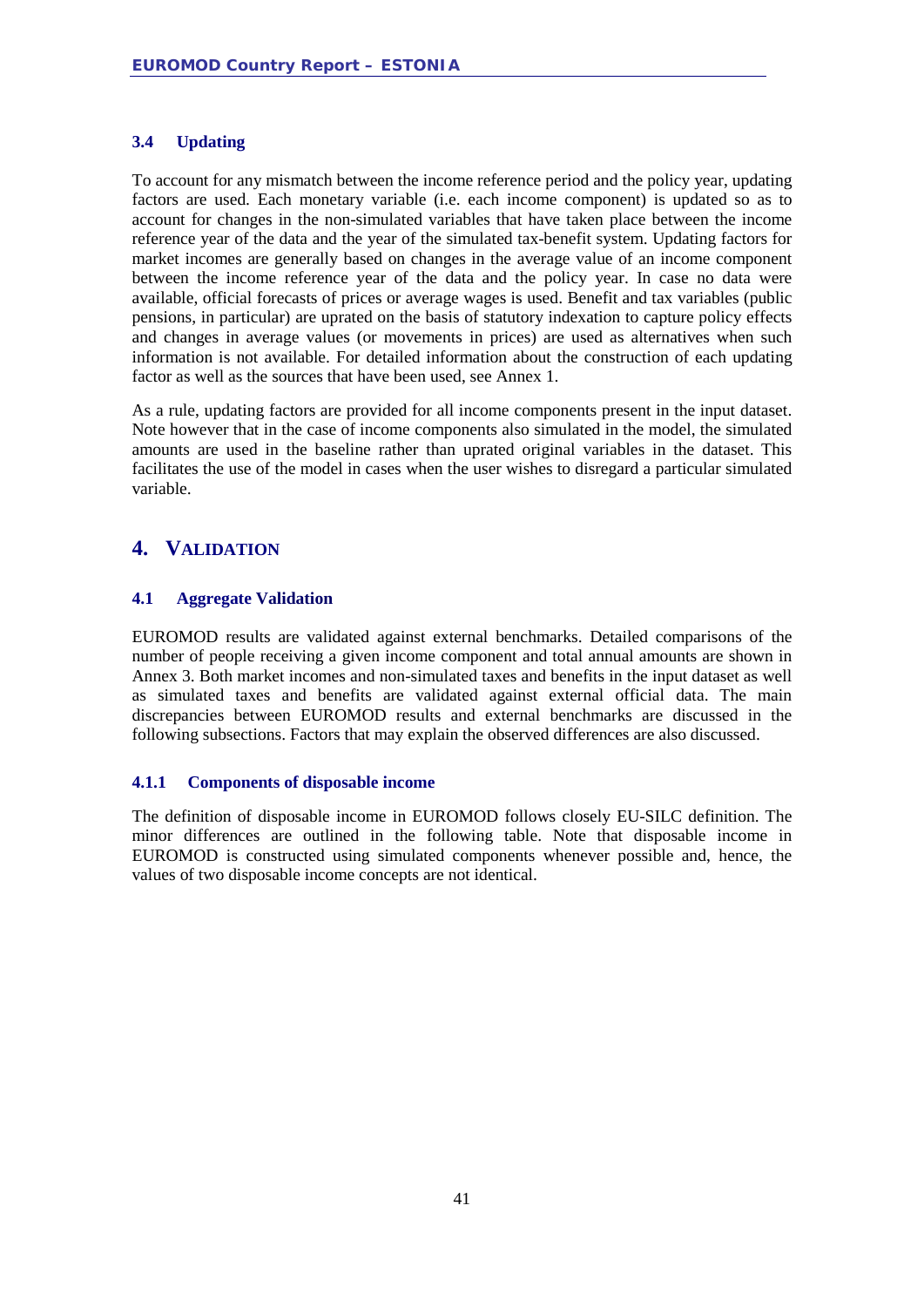|                                                   | <b>EUROMOD</b> | <b>EU-SILC</b> |
|---------------------------------------------------|----------------|----------------|
|                                                   | 2011           | 2011           |
|                                                   | ils_dispy      | HY020          |
| Employee cash or near cash income                 | $^{+}$         | $+$            |
| Employer's social insurance contribution          | $\Omega$       | $\Omega$       |
| Company car                                       | 0              |                |
| Contributions to individual private pension plans | $\Omega$       | $\theta$       |
| Cash benefits or losses from self-employment      | $^{+}$         | $^{+}$         |
| Pension from individual private plans             | $+$            | $\Omega$       |
| Unemployment benefits                             | $+$            | $^+$           |
| Old-age benefits                                  | $+$            | $+$            |
| Survivor' benefits                                | $^{+}$         | $^{+}$         |
| Sickness benefits                                 | $^{+}$         | $^{+}$         |
| Disability benefits                               | $+$            | $^{+}$         |
| <b>Education-related allowances</b>               | $+$            | $^{+}$         |
| Income from rental of a property or land          | $^{+}$         | $+$            |
| Family/children related allowances                | $+$            | $^{+}$         |
| Social exclusion not elsewhere classified         | $+$            | $^{+}$         |
| Housing allowances                                | $+$            | $^{+}$         |
| Regular inter-household cash transfer received    | $^{+}$         | $^{+}$         |
| Interests, dividends, etc.                        | $^{+}$         | $^{+}$         |
| Income received by people aged under 16           | $+$            | $^{+}$         |
| Regular taxes on wealth                           |                |                |
| Regular inter-household cash transfer paid        |                |                |
| Tax on income and social contributions            |                |                |
| Repayments/receipts for tax adjustment            | $^{+}$         | $^+$           |

#### Table 4.1 Components of disposable income

Note: repayments/receipts for tax adjustment in EU-SILC can also relate to income received before the income reference period, while the simulated variable in EUROMOD refers strictly to the income reference period.

#### <span id="page-41-0"></span>**4.1.2 Validation of incomes inputted into the simulation**

Macrovalidation tables are included in Annex 3. Simulations are done using policy rules valid as of 30 June (i.e. FYA\_ee is not switched on).

In the base year, 2011, the number of employed in the SILC data matches closely the number of employed from the Labour Force Survey (97%) (see Table 4.2 in the Annex), for the number of unemployed the ratio is lower, 86%. As the labour market situation has continuously improved since 2011 and EUROMOD baseline scenarios do not make adjustments for employment changes, the employment number is further underestimated for 2012-2015. The opposite is true for the number of unemployed, which is overestimated for 2012-2015.

The number of individuals with employment income is well estimated (ratio 1.00 2011) in the data compared to those who pay income tax on labour earnings (see Table 4.3 in the Annex 3). The number of people with income from registered self-employment is severely underestimated (about 69% coverage in 2011), compared to data from income tax returns.

Survey data overestimate the number of individuals receiving private pension (about 1.5 times in 2011), but this might be due to sampling variation as the actual number is relatively small (about 2,300 people in 2011 according to the annual tax return summaries). The number of households with rent income in SILC is 4.2 times higher than the number of people declaring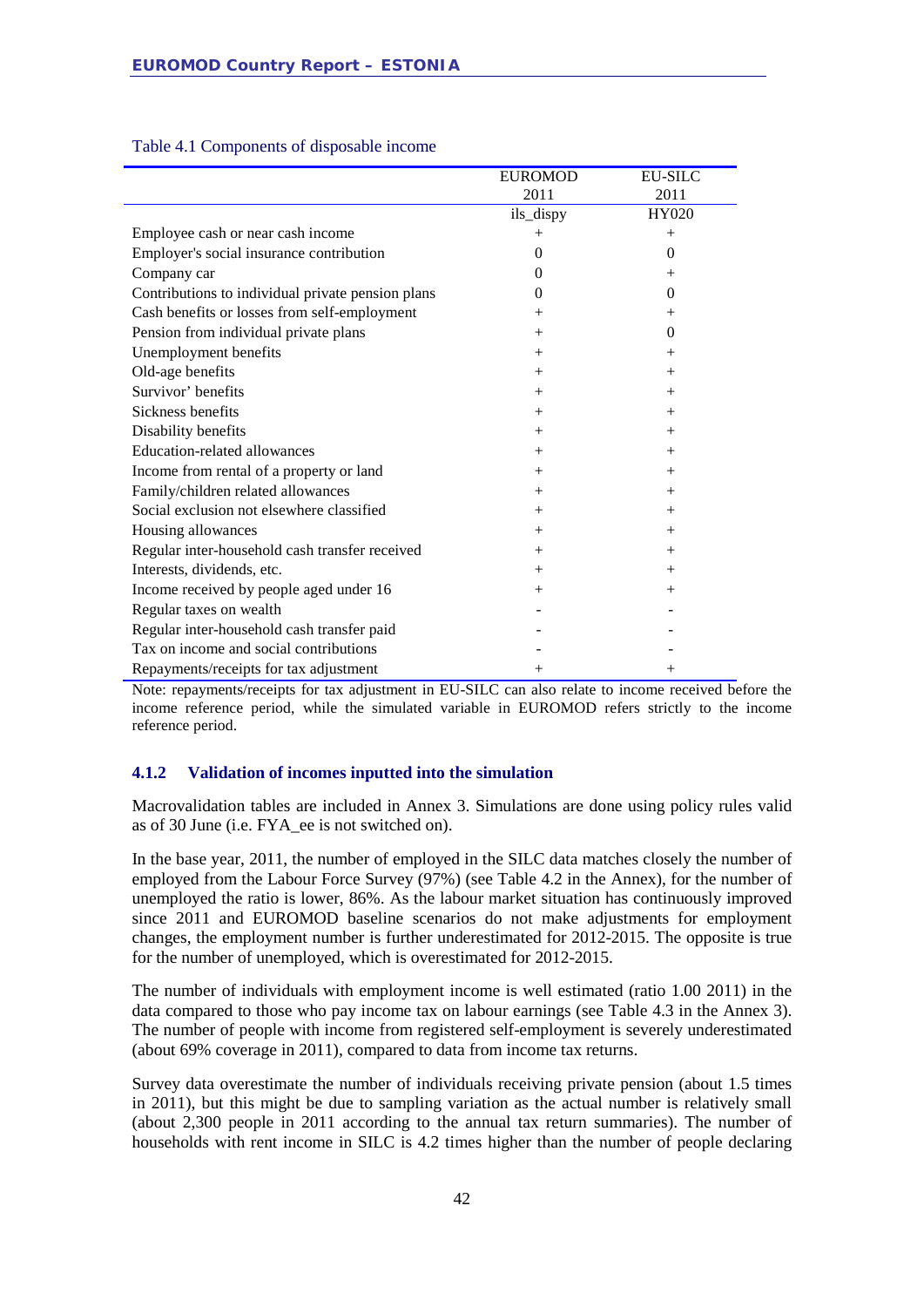rent income in 2011, which can be an indication of underdeclaring of rent income. Indeed, the number of people declaring rent income has increased from 3,200 to 5,200 in 2011-2014.

There are many people receiving investment income in the dataset, but the majority receives only interest on bank deposits. Unfortunately, there is no good external information available. There are also no external statistics available for income received by people aged under 16 and regular inter-household cash transfers (both received and paid).

Average employment income is 99% of the average wage of a full-time worker in 2011 as published by Statistics Estonia and similar (98-99%) in the following years (see Table 4.4). At the aggregate level, the SILC data cover 103% of employment income in 2011, about 85% of registered self-employment income, and about one third of private pensions. Total rent income is about two times higher than in the tax reports in 2011, but only 1.3 times higher in 2014.

Among non-simulated benefits, public pensions (old-age pensions, disability pensions, survivors pensions) are well covered in the dataset (see Table 4.5 and 4.6 in Annex 3). However, as the number of old age pensioners and especially disability pensioners has increased steadily in 2011-2015, we underpredict the number of those pensioners in later years. On the other hand, the number of survivor pensioners, which slightly decreased in 2011-2015, is initially underestimated but the coverage of the data improves for later years. The aggregate amount of old-age pensions in the SILC data is 98% of the register data. The aggregate amount of disability pensions and survivor pensions are more underestimated - 93% and 91% coverage in 2011.

The number of recipients and total amount of means tested benefits (subsistence benefit) and some replacement incomes (unemployment income, sickness benefits) are underrepresented in the data. The number of recipients of maternity benefits is overestimated by a quarter, but there is also a measurement problem. The total amount of maternity benefits is overestimated by 5- 10%.

The number of recipients of parental benefits is larger in the SILC data than in the external data, because external data measure recipients at the end of year, while EUROMOD data provide cumulative estimates. The total amount of parental benefits is higher in the base year by 24%.

Sickness benefits are strongly underrepresented in the SILC data in 2011. These are usually small amounts and people may leave them unreported or mix them up with employment income. Note also that external data measure the total number of sickness cases, which is larger than the number of people on sick leave, as captured in the SILC data.

Severance pay is overestimated though this is at least partly due to external statistics including additional related payments (e.g. collective redundancy payments). For a relatively small-scale benefit, the single parent child allowance is underrepresented in SILC (half of recipients and 2/3 of expenditure). Similarly, foster care allowance benefit is underrepresented in SILC (about one quarter of recipients and expenditure). For other minor benefits (maintenance allowance, local child benefits etc), there is no external information available.

The aggregate amount of the land tax is underrepresented, about 1/3 of the revenues, but there is a comparability issue, as registry data include also land tax revenues from enterprise sector.

#### <span id="page-42-0"></span>**4.1.3 Validation of outputted (simulated) incomes**

The total amount of child allowances, childcare allowances and childbirth allowances are simulated reasonably well (see Table 4.7 and 4.8), which is expected as these depend only on the age and number of children. Large family parent allowances are oversimulated, but this is due to the sampling variation, as there are very few households, who are eligible for the benefit.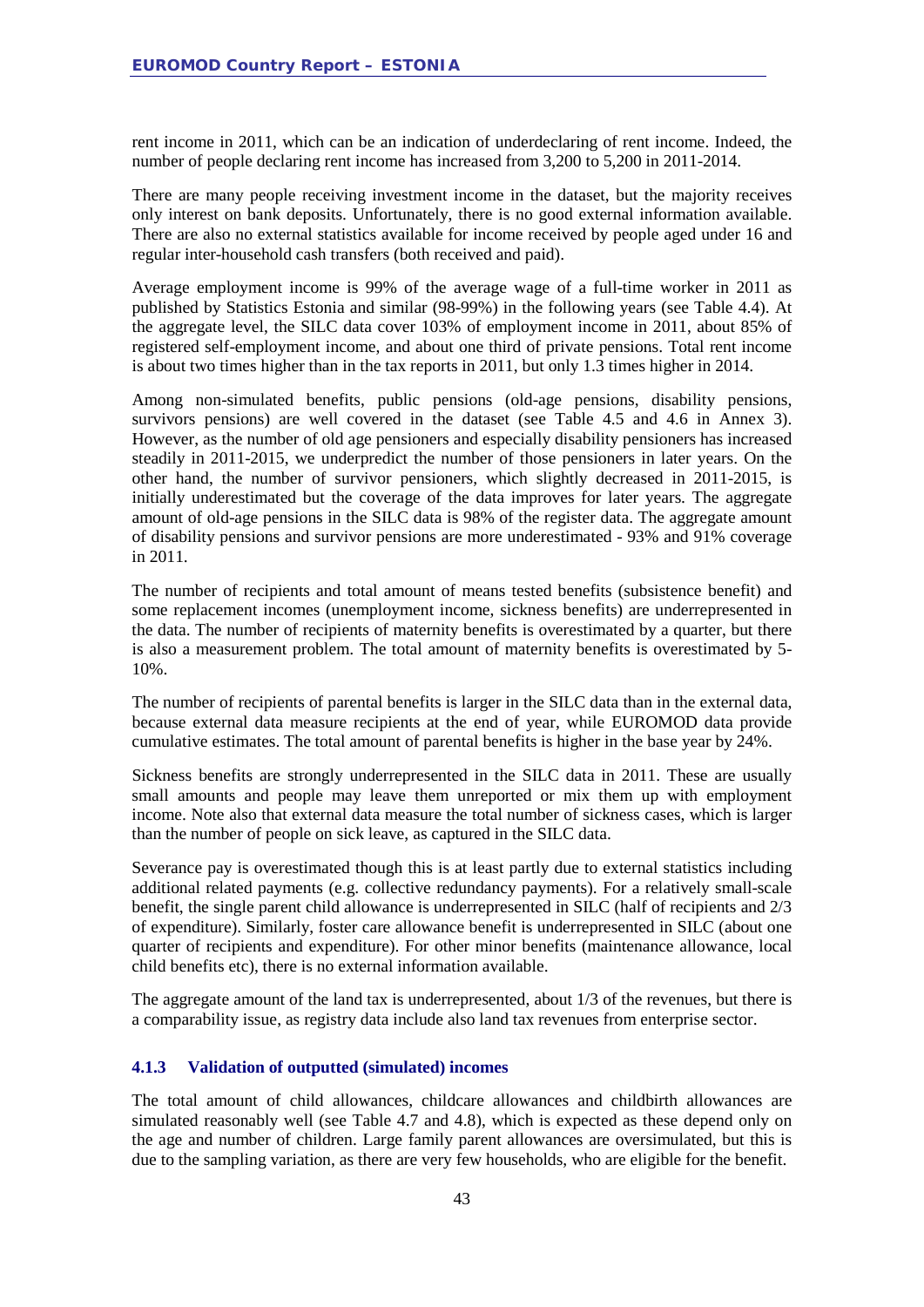The unemployment insurance benefit and the unemployment allowance are undersimulated in 2011, as the number of recipients of unemployment benefits is smaller in the SILC data, the total simulated amount is 66% and 54% of the registry data, respectively. Total amount of the subsistence benefit is oversimulated 1.19 times in 2011. In later years it is oversimulated even more, because of improving labour market conditions.

In the baseline, the non take-up of subsistence benefits is modelled by assuming that very small entitlements are not claimed. It does not affect much the total expenditure on subsistence benefits (it reduces the expenditures by 0.2-0.5%), neither the inequality measures, but it does reduce the simulated number of households receiving subsistence benefits by 3-7% in different years.

Aggregate amounts of withheld personal income tax and both components of social tax are oversimulated about 10-20% in 2011. UI contributions are oversimulated in 2011 (ratio  $=$ 119%).

#### <span id="page-43-0"></span>**4.2 Income distribution**

All income distribution results presented here are computed for individuals according to their household disposable income (HDI) equivalised by the modified OECD equivalence scale. HDI is calculated as the sum of all income sources of all household members net of income tax and social insurance contributions. The OECD equivalence scales are: first adult=1; additional people aged  $14+ = 0.5$ ; additional people aged under  $14 = 0.3$ .

#### <span id="page-43-1"></span>**4.2.1 Income inequality**

The main discrepancy between the income distribution indicators in EUROMOD and external statistics (i.e. Eurostat calculations using original EUSILC data) lies in the oversimulation of the share of income of the first decile and the undersimulation of the second and third deciles (see Table 4.9 in Annex 3). In 2011, the simulated share of income is 3% higher than in the original dataset in the first decile and 3% smaller in the second and third decile. The other deciles are less affected (within 1-2% difference). The resulting Gini index and ratio of quintiles (S80/S20) are higher by 1% than in the original dataset.

The median income itself is about 6% higher and mean income 5% higher in the simulated data than in the original dataset in 2011.

As subsistence benefits, which influence the income of the first decile, are underrepresented in the original EU-SILC dataset, but oversimulated in EUROMOD then the "true" income inequality can be expected to lie between the two estimates.

#### <span id="page-43-2"></span>**4.2.2 Poverty rates**

The simulated relative poverty rates in 2011 are close to those calculated with the original dataset (see Table 4.10 in Annex 3). The largest discrepancy (ratio of poverty rates  $= 1.04$ ) arises when the total poverty rate is evaluated at the 60% of median household disposable income. In all other cases the discrepancies are smaller.

Regarding age, the poverty rate is overestimated for age group 65+ years (simulated 19.4% vs 17.2% in the EU-SILC data). Differences are smaller for other age groups.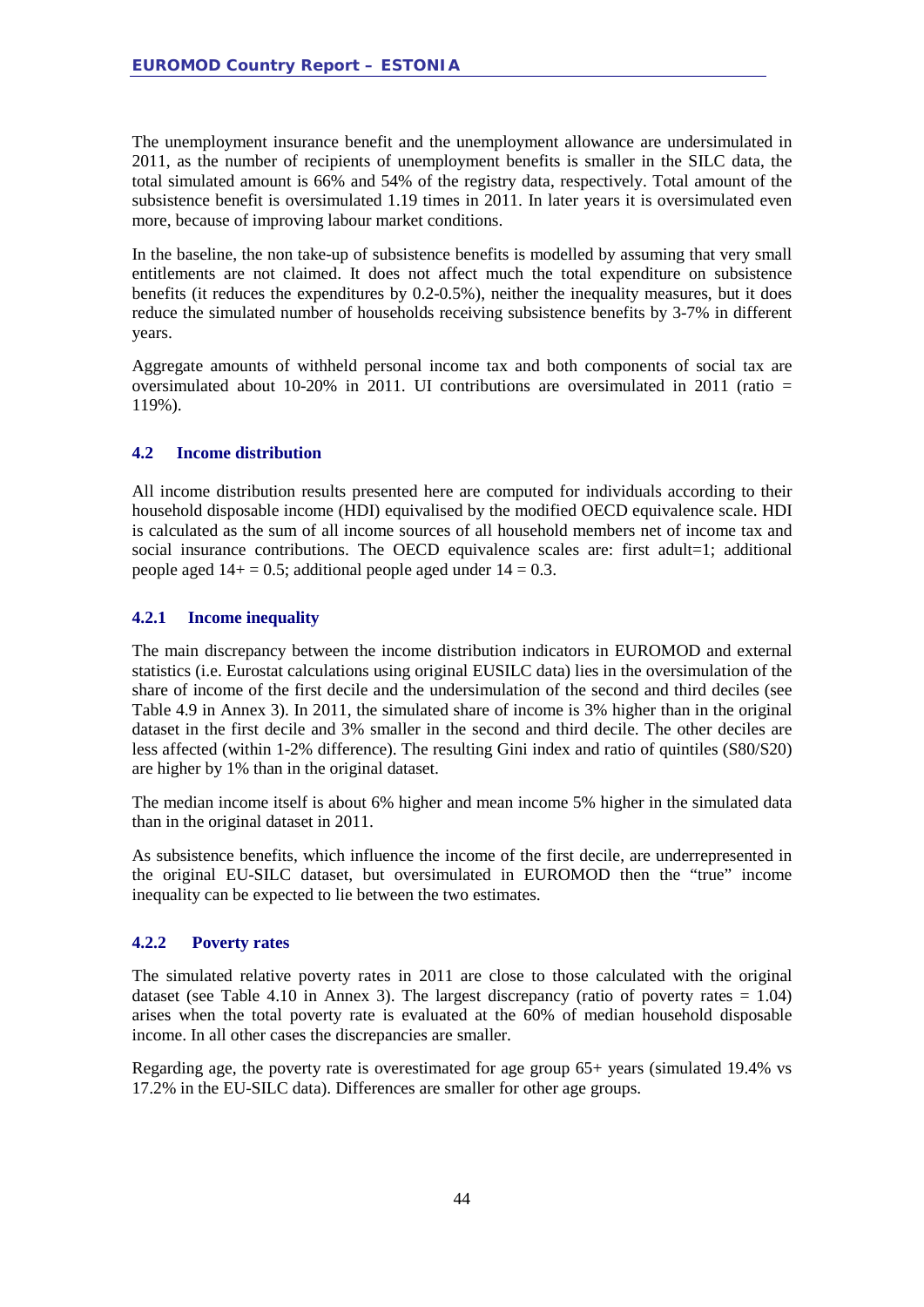#### <span id="page-44-0"></span>**4.3 Validation of minimum wage**

Minimum wage adjustments (which are not part of the baseline simulations) would influence the results very little. Although these would increase labour earnings and reduce subsistence benefits, the effect is no more than 1%. (See Table 4.11 in Annex 3).

#### <span id="page-44-1"></span>**4.4 Summary of "health warnings"**

This final section summarises the main findings in terms of particular aspects of the Estonian part of EUROMOD that should be borne in mind when planning appropriate uses of the model and in interpreting results.

- The sample is relatively small. Care should be taken in interpreting results for small subgroups.
- Estonian model assumes full tax compliance.
- Direct taxes and pension and health contributions are well simulated, but unemployment insurance contributions are oversimulated.
- Universal family benefits are simulated relatively well and pensions are recorded in the datasets reasonably well.
- The oversimulation of the subsistence benefit is partly due to annual incomes which do not allow capturing the seasonal nature of subsistence benefits. Assuming full take-up of the subsistence benefit in simulations would result in even higher income at the bottom of the income distribution compared to the original dataset. Hence, we suggest that the subsistence benefit is simulated in combination with partial take-up modelling to reduce the extent of oversimulation.
- Imputed value of financial assets is rather unreliable.
- As the Estonian economy was affected by severe crisis in 2009-2011 and later recovery in 2012-2015, assuming a constant labour market structure of 2011 will cause discrepancy between simulated and actual figures. Therefore, modelling of employment changes would improve the simulation results of social contributions, tax revenues, and unemployment benefits.

#### <span id="page-44-2"></span>**5. REFERENCES**

#### • *Other references*

Aidarov, A. (2005) Kohalikud laste- ja peretoetused Eestis 2003. aastal. Sotsiaaltöö nr 5/2005, pp 39-44, quoted from Ainsaar, M. Soo, K. Aidarov, A. Omavalitsuste toetus lastega peredele 2003-2004, TÜ sotsioloogia ja sotsiaalpoliitika osakond

Lüpsik, S., Paulus, A., Võrk, A. (2006) I-CUE Feasibility Study. Estonia (2005 tax-benefit system). EUROMOD Feasibility Study.

Lüpsik, S., Paulus, A., Võrk, A. (2008) Estonia 2005 Tax-Benefit System. EUROMOD Country Report, University of Essex.

Statistics Estonia (2014) SILC\_ESQRS\_A\_EE\_2012\_0000. National Reference Metadata in ESS Standard for Quality Reports Structure (ESQRSSI), retrieved on 31 July 2015 at [https://circabc.europa.eu/sd/a/6e6367f2-4336-432c-84b7-fea446fe5318/SILC-ESQRS-EE-](https://circabc.europa.eu/sd/a/6e6367f2-4336-432c-84b7-fea446fe5318/SILC-ESQRS-EE-2012.zip)[2012.zip](https://circabc.europa.eu/sd/a/6e6367f2-4336-432c-84b7-fea446fe5318/SILC-ESQRS-EE-2012.zip)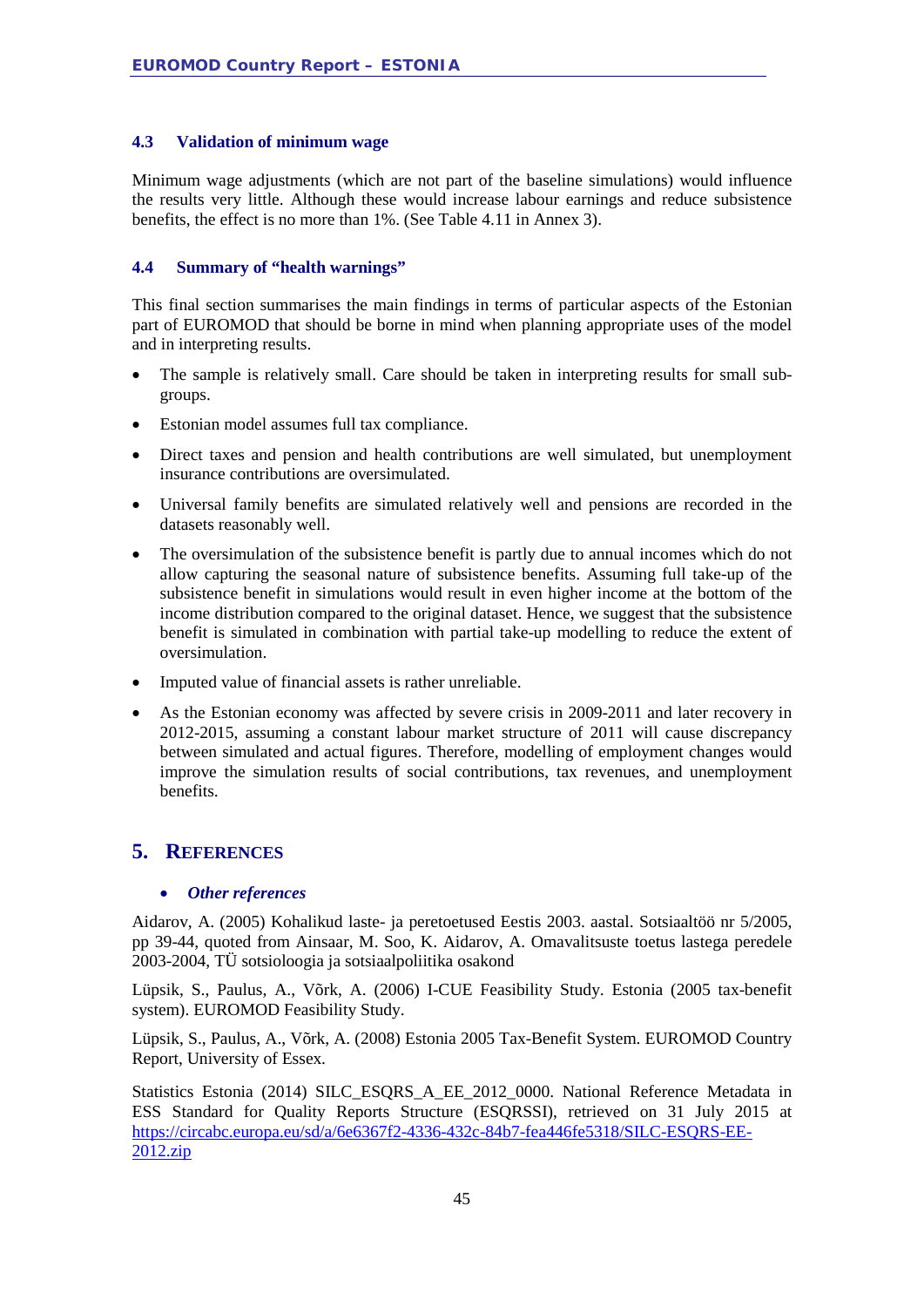Võrk, A., Paulus, A., Lüpsik, S. (2010) Estonia 2005-2008. EUROMOD Country Report.

Võrk, A., Paulus, A. (2011) Estonia 2006-2009. EUROMOD Country Report.

Võrk, A., Paulus, A. (2012) Estonia 2007-2011. EUROMOD Country Report.

Võrk, A., Paulus, A. (2013) Estonia 2007-2012. EUROMOD Country Report.

Võrk, A., Paulus, A. (2014) Estonia 2009-2013. EUROMOD Country Report.

#### • *Sources for tax-benefit descriptions/rules*

Estonian 'State Gazette' (published on-line only): www.riigiteataja.ee Estonian National Social Insurance Board (Eesti Sotsiaalkindlustusamet), [http://www.ensib.ee](http://www.ensib.ee/) Estonian Tax and Customs Board (Eesti Maksu ja Tolliamet), [http://www.emta.ee](http://www.emta.ee/) Estonian Health Insurance Fund (Eesti Haigekassa), [http://www.haigekassa.ee](http://www.haigekassa.ee/) Estonian Unemployment Insurance Fund (Eesti Töötukassa), [http://www.tootukassa.ee](http://www.tootukassa.ee/)

• *Statistics* 

Estonian Tax and Customs Board (Eesti Maksu ja Tolliamet) http://www.emta.ee/, Sections "Statistika" and "Pressile. Pressimaterjalid".

Estonian Health Insurance Fund (Eesti Haigekassa), section "Statistika" <http://www.haigekassa.ee/haigekassa/statistika/>

Estonian National Social Insurance Board (Eesti Sotsiaalkindlustusamet), section "Eelarve ja statistika", [http://www.sotsiaalkindlustusamet.ee](http://www.sotsiaalkindlustusamet.ee/)

Estonian Unemployment Insurance Fund (Eesti Töötukassa), <http://www.tootukassa.ee/>

Statistics Estonia (Eesti Statistikaamet), on-line database. <http://pub.stat.ee/px-web.2001/Dialog/statfile2.asp>

Pensionikeskus,<http://www.pensionikeskus.ee/>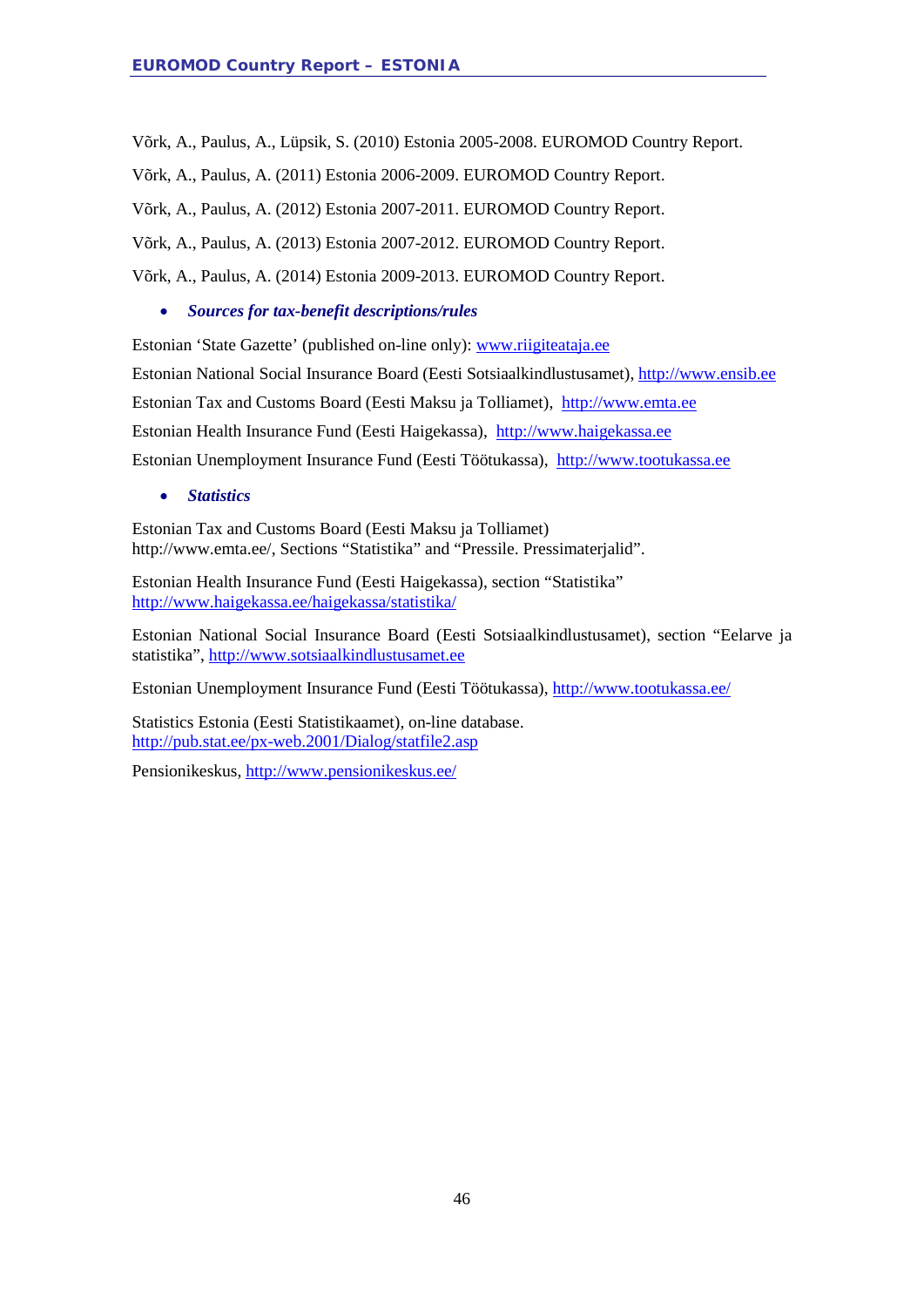### <span id="page-46-0"></span>**ANNEX 1: UPRATING FACTORS**

| <b>Variable</b> | Variable label                                                           | <b>Update factor</b>                                                  | <b>Factor reference name</b> |
|-----------------|--------------------------------------------------------------------------|-----------------------------------------------------------------------|------------------------------|
| afc             | Assets: financial capital                                                | Growth of CPI                                                         | \$f_cpi                      |
| bch             | Benefit/pension: child:                                                  | Aggregate                                                             |                              |
| bcc00           | Benefit/pension: child care: basic                                       | Statutory indexation                                                  | \$f_bcc00                    |
| bcclg           | Benefit/pension: child care: large<br>family                             | Statutory indexation                                                  | \$f_bcclg                    |
| bch00           | Benefit/pension: child: basic                                            | Statutory indexation                                                  | \$f_bch00                    |
| bchab           | Benefit/pension: child: abroad                                           | No uprating                                                           | 1                            |
| bcham           | Benefit/pension: child: unpaid<br>alimony                                | No change in benefits                                                 | 1                            |
| bchba           | Benefit/pension: child: birth/adoption                                   | Statutory indexation                                                  | \$f_bchba                    |
| bchlp           | Benefit/pension: child: lone parent                                      | Statutory indexation                                                  | \$f_bchlp                    |
| bchot           | Benefit/pension: child: other                                            | No change in benefits                                                 | 1                            |
| bed             | Benefit/pension : education                                              | Growth of CPI                                                         | \$f_cpi                      |
| bfa             | Benefit/pension: family                                                  | Aggregate                                                             |                              |
| bfafp           | Benefit/pension : family: foster<br>parent                               | No change in benefits                                                 | $\mathbf{1}$                 |
| bhl             | Benefit/pension : health                                                 | Growth of average wage last<br>year                                   | \$f_yemlag1                  |
| bmaab           | Benefit/pension: maternity: abroad                                       | No uprating                                                           | 1                            |
|                 | Benefit/pension : maternity:                                             | Growth of average wage last                                           | \$f_yemlag1                  |
| bmact           | contributory                                                             | year                                                                  |                              |
| bmapr           | Benefit/pension : maternity:<br>pregnancy                                | Growth of average wage last<br>year                                   | \$f_yemlag1                  |
| bsa             | Benefit/pension : social assistance                                      | Aggregate                                                             |                              |
| bsa00           | Benefit/pension : social assistance:<br>basic                            | Simulated, otherwise Growth<br>of CPI                                 | \$f_cpi                      |
| bsals           | Benefit/pension : social assistance                                      | Growth of CPI                                                         | \$f_cpi                      |
| bun             | Benefit/pension : unemployment                                           | Aggregate                                                             |                              |
| bunct           | Benefit/pension : unemployment:<br>contributory                          | Growth of average wage last<br>year                                   | \$f_yemlag1                  |
| bunnc           | Benefit: unemployment : non-<br>contributory                             | Statutory indexation                                                  | \$f_bunnc                    |
| bunot           | Benefit: unemployment : other                                            | No change in benefits                                                 | $\mathbf{1}$                 |
| buntr           | Benefit: unemployment : training                                         | Statutory indexation                                                  | \$f_buntr                    |
| kfb             | In kind: fringe benefits                                                 | Growth of average wage                                                | \$f_yem                      |
| kfbcc           | In kind: fringe benefits: company car                                    | Growth of average wage                                                | \$f_yem                      |
| kivho           | In kind: imputed value: housing                                          | Growth of CPI                                                         | \$f_cpi                      |
| pdi             | Benefit/pension : disability                                             | Statutory indexation<br>(alternatively: growth of<br>average pension) | \$f_ipens (or \$f_pdi)       |
| poa00           | Benefit/pension : old age: basic                                         | Statutory indexation<br>(alternatively: growth of<br>average pension) | \$f_ipens (or \$f_poa00)     |
| poaab           | Pension : old age: abroad                                                | No change in benefits                                                 |                              |
| psu             | Benefit/pension: survivors                                               | Statutory indexation<br>(alternatively: growth of                     | \$f_ipens (or \$f_psu)       |
|                 |                                                                          | average pension)                                                      |                              |
| tad             | Tax: repayments                                                          | No uprating                                                           | 1                            |
| tin             | Tax: income tax                                                          | No uprating                                                           | $\mathbf{1}$                 |
| tis             | Tax: income tax and social insurance<br>contributions                    | No uprating                                                           | 1                            |
| tpr<br>tpceepi  | Tax: property tax<br>Tax: comp prvt ctrb: employee:<br>pension insurance | Growth of land tax revenues<br>Growth of average wage                 | \$f_tpr<br>\$f_yem           |
| xed             | Expenditure: education                                                   | Simulated, otherwise growth<br>of CPI                                 | \$f_cpi                      |
| xhc             | Expenditure : housing cost                                               | Aggregate                                                             |                              |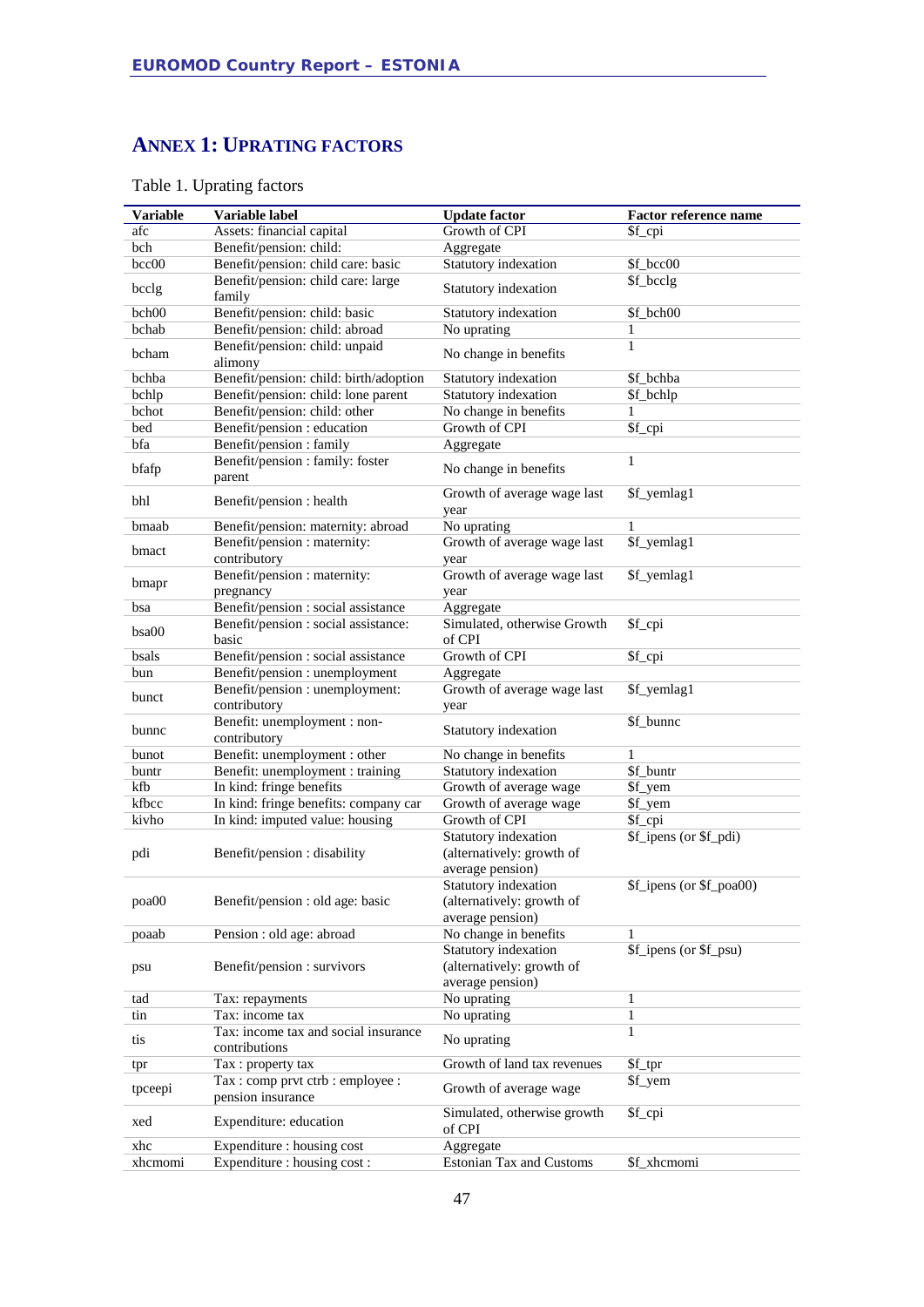| <b>Variable</b> | Variable label                                                    | <b>Update factor</b>                                  | <b>Factor reference name</b> |
|-----------------|-------------------------------------------------------------------|-------------------------------------------------------|------------------------------|
|                 | mortgage payment : mortgage                                       | Board: Average declared                               |                              |
|                 | interest                                                          | mortgage interests amount                             |                              |
|                 |                                                                   | Growth of housing costs in                            |                              |
| xhcot           | Expenditure : housing cost : other                                | CPI (excl. mortgage interests)                        | \$f xhcot                    |
| xhcrt           | Expenditure : housing cost : rent                                 | Growth of average rent in<br>Tallinn                  | \$f_xhcrt                    |
| xmp             | Expenditure : maintenance payment                                 | Growth of average wage                                | \$f_yem                      |
| xpp             | Expenditure: private pensions                                     | Growth of average wage                                | \$f_yem                      |
| yds             | Income: disposable                                                | No uprating                                           | 1                            |
| ydses_o         | Income: disposable: equivalised:                                  | No uprating                                           | $\mathbf{1}$                 |
|                 | original SILC                                                     |                                                       |                              |
| yem             | Income: employment                                                | Growth of average wage                                | \$f_yem                      |
| yem00           | Income : employment: main                                         | Growth of average wage<br>Growth of average wage last | \$f_yem<br>\$f_yemlag1       |
| yempy           | Income : employment: previous                                     | year                                                  |                              |
| yivwg           | Income : imputed value: wage                                      | Growth of average wage                                | \$f_yem                      |
| yiy             | Income: investment                                                | Aggregate                                             |                              |
|                 |                                                                   | Average declared income                               | \$f_yiydv                    |
| yiydv           | Income : investment: dividends                                    | from selling assets; predicted                        |                              |
|                 |                                                                   | growth of average wage for                            |                              |
|                 |                                                                   | 2013                                                  |                              |
|                 |                                                                   | Average declared income                               | \$f_yiyit                    |
| yiyit           | Income: investment: interests                                     | from other sources; predicted                         |                              |
|                 |                                                                   | growth of average wage for<br>2013                    |                              |
|                 |                                                                   | Average declared income                               | \$f_yiyot                    |
|                 |                                                                   | from selling other assets;                            |                              |
| yiyot           | Income: investment: other                                         | predicted growth of average                           |                              |
|                 |                                                                   | wage for 2013                                         |                              |
| yot             | Income: other                                                     | Growth of average wage                                | \$f_yem                      |
| ypp             | Income : private pension                                          | Growth of CPI                                         | \$f_cpi                      |
| ypr             | Income: property                                                  | Aggregate                                             |                              |
| yprro           | Income : property: royalties                                      | Growth of CPI                                         | \$f_cpi                      |
|                 |                                                                   | Growth of average rent in                             | \$f_xhcrt                    |
| yprrt           | Income: property: rent                                            | Tallinn in a two-living-room                          |                              |
|                 |                                                                   | apartment                                             |                              |
| ypt             | Income: private transfers                                         | Growth of average wage                                | \$f_yem                      |
| yptmpnt         | Income : private transfers :                                      | Growth of average wage                                | \$f_yem                      |
|                 | maintenance payment : non-taxable<br>Income : private transfers : |                                                       |                              |
| yptmptx         | maintenance payment : taxable                                     | Growth of average wage                                | \$f_yem                      |
| yse             | Income: self employment                                           | Growth of average wage                                | \$f_yem                      |
|                 | Income: self employment:                                          |                                                       | \$f_yem                      |
| yseag           | agriculture                                                       | Growth of average wage                                |                              |
| ysebs           | Income: self employment: business                                 | Growth of average wage                                | \$f_yem                      |
|                 | Income: self employment: non-                                     |                                                       | \$f_yem                      |
| ysena           | registered activity                                               | Growth of average wage                                |                              |
|                 | Income: self employment: registered                               | Growth of average wage                                | \$f_yem                      |
| ysera           | activity                                                          |                                                       |                              |
| yunsv           | Income: unemployment: severance                                   | Growth of average wage                                | \$f_yem                      |
|                 | pay                                                               |                                                       |                              |

Note: non-simulated variables only used for validation are (generally) not uprated.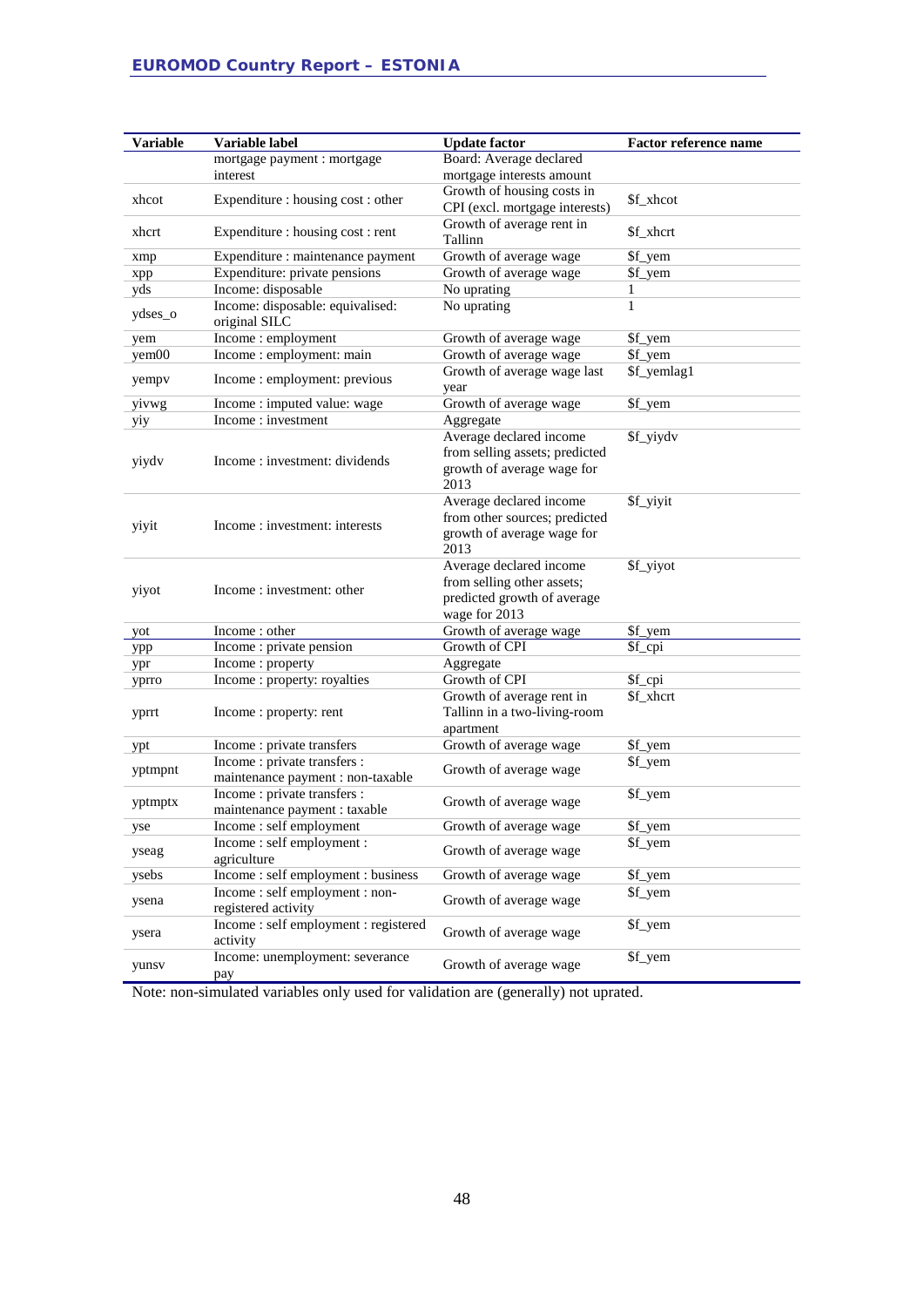| ref.<br>Factor<br>name                                                                         | Name                                                                                                                    | Source                                                                                                                                                                                                                                                                                          |
|------------------------------------------------------------------------------------------------|-------------------------------------------------------------------------------------------------------------------------|-------------------------------------------------------------------------------------------------------------------------------------------------------------------------------------------------------------------------------------------------------------------------------------------------|
| \$f_cpi                                                                                        | Growth of CPI                                                                                                           | Statistics Estonia, online database, table<br>IA001 2000-2014; 2015 forecast by Ministry<br>of Finance, Spring 2015                                                                                                                                                                             |
| \$f_xhcot                                                                                      | Growth of housing costs in CPI<br>(excl. mortgage interests)                                                            | Statistics Estonia, online database, table<br>IA001 2000-2014; 2015 forecast by Ministry<br>of Finance, Spring 2015                                                                                                                                                                             |
| \$f_ipens                                                                                      | Growth of pension index                                                                                                 | Government decrees                                                                                                                                                                                                                                                                              |
| \$f_poa00,<br>\$f_pdi,<br>\$f_psu                                                              | Growth of average pension                                                                                               | Statistics Estonia, online database,<br>tabel<br>SK110: Riiklik pensionikindlustus;<br>2015<br>statutory indexation                                                                                                                                                                             |
| \$f_tpr                                                                                        | Growth of land tax revenues                                                                                             | Statistics Estonia, online database,<br>table<br>RR02, land tax revenues                                                                                                                                                                                                                        |
| \$f_xhcmomi                                                                                    | Estonian Tax and Customs Board:<br>Average declared mortgage interests<br>amount                                        | ETCB, average declared mortgage interests<br>per declaration. 2014-2015 kept constant                                                                                                                                                                                                           |
| \$f_xhcrt                                                                                      | Growth of average rent in Tallinn in<br>a two-living-room apartment until<br>2009; growth of average rent in<br>Tallinn | Statistics Estonia, online database, table<br>KV131, average rent in Tallinn in a two-<br>living-room<br>apartment<br>$(2003-2009)$ ;<br>Extrapolated by the average rent of m2 in<br>Tallinn according to average rent in Tallinn<br>in June every year by database www.kv.ee<br>$(2010-2014)$ |
| \$f_yem                                                                                        | Growth of average wage                                                                                                  | Statistics Estonia, online database, table<br>PA5211 (2008-), 2015 forecast by Ministry<br>of Finance, Spring 2015                                                                                                                                                                              |
| \$f_yemlag1                                                                                    | Growth of average wage last year                                                                                        | see \$f_yem                                                                                                                                                                                                                                                                                     |
| \$f_yiydv                                                                                      | Average declared income from<br>selling assets; predicted growth of<br>average wage for 2013                            | Estonian Tax and Customs Board, 2006-2013<br>average declared income from selling assets<br>("Kasu väärtpaberite võõrandamisest (Rida<br>6.1)"-"Kahju väärtpaberite võõrandamisest<br>(Rida 6.1)"); 2014-2015 predicted wage<br>growth                                                          |
| \$f_yiyit                                                                                      | declared income<br>Average<br>from<br>other sources                                                                     | Estonian Tax and Customs Board, 2006-2013<br>average declared income from other sources<br>("Muu<br>maksustatav<br>tulu<br>assets<br>(palk, litsents, intress, elatis jm.) (Rida 7.1)");<br>2014-2015 wage growth                                                                               |
| \$f_yiyot                                                                                      | declared<br>income<br>from<br>Average<br>selling other assets                                                           | Estonian Tax and Customs Board, 2006-2013<br>average declared income from selling other<br>assets ("Kasu muu vara võõrandamisest (Rida<br>6.3)"); 2014-2015 wage growth                                                                                                                         |
| \$f_bchba,<br>$$f_bcho0,$<br>\$f_bcc00,<br>\$f_bcclg,<br>\$f_bchlp,<br>\$f_bunnc,<br>\$f_buntr | Statutory indexation                                                                                                    | Government degrees                                                                                                                                                                                                                                                                              |

| Table 2. Sources of update factors |  |  |  |
|------------------------------------|--|--|--|
|------------------------------------|--|--|--|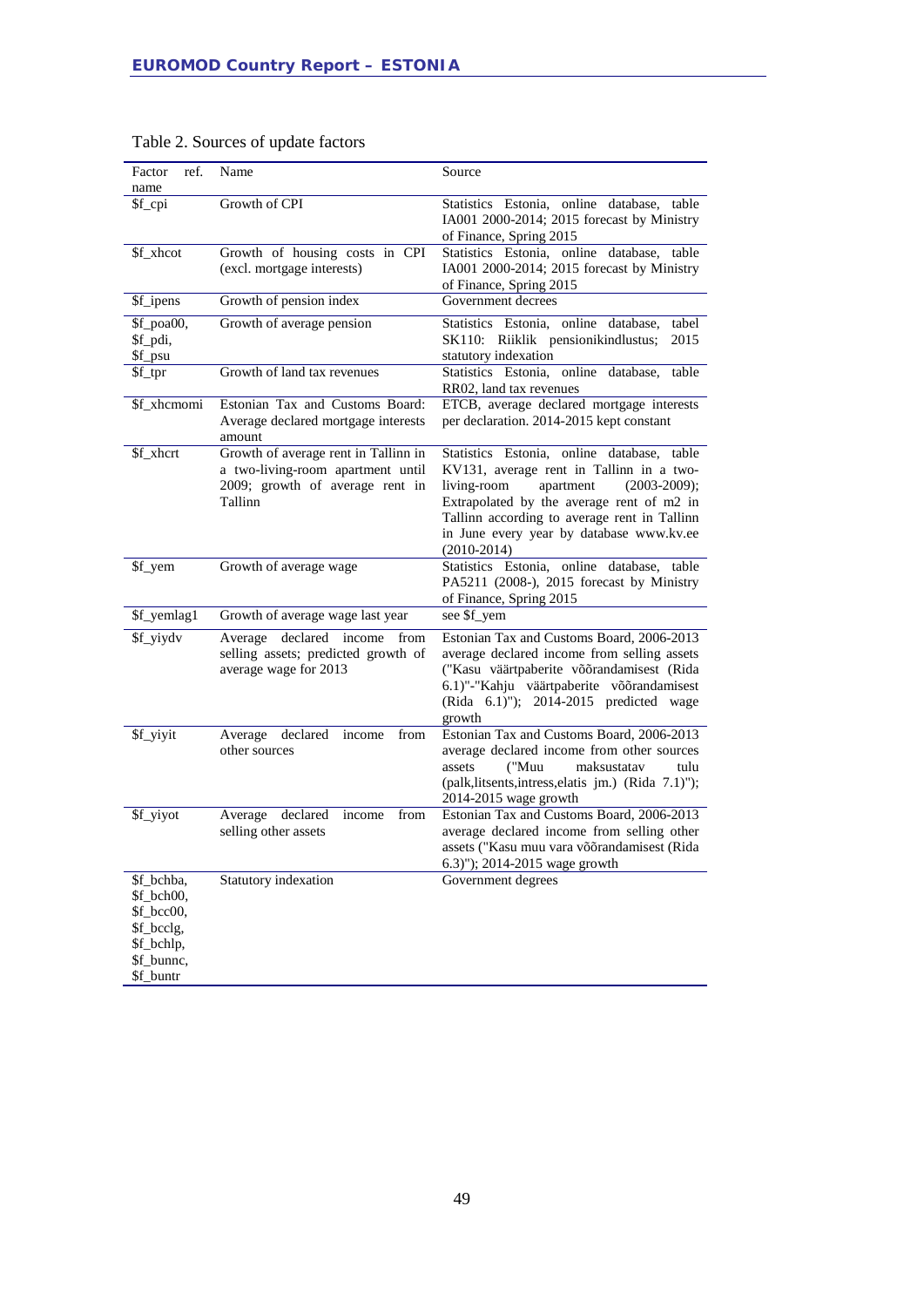#### <span id="page-49-0"></span>**ANNEX 2: POLICY EFFECTS IN 2013-14 AND 2014-15**

Table 1 and Figure 1 show the effect of 2014 policies on mean equivalised household disposable income by income component and income decile group. The effect is estimated as a difference between simulated household net income under the 2014 tax-benefit policies (deflating monetary parameters by Eurostat's Harmonized Index of Consumer Prices, HICP) and net incomes simulated under 2013 policies, as a percentage of mean equivalised household disposable income in 2013.

In comparison to 2013 policies, (deflated) 2014 policies increase mean household income by 1.2% in total and the overall pattern is strongly progressive, i.e. lower income groups gain more in relative terms. About two thirds of the total gain is due to increased public pensions which were indexed by 5.8% in 201[4](#page-49-1) compared to only  $0.5%$  annual inflation rate.<sup>4</sup> The distribution of gains across income groups largely reflects where public pensioners are located in the income distribution (i.e. primarily in the  $2<sup>nd</sup>$  to  $4<sup>th</sup>$  decile group). The second largest contributor in overall terms was the parental benefit, reflecting growth in (average) earnings, with larger relative gains for higher income groups. Increased taxable (maternity) benefits in turn explain higher income tax payments.

There are notable gains from means-tested benefits for the first decile group (4.5%) due to an above-inflation increase in the base amount of the social assistance benefit (*toimetulekutoetus*) (from €76.7 to €90) and an introduction of a means-tested family benefit (*vajaduspõhine peretoetus*). [5](#page-49-2) The first benefit contributes 3.1% and the second 1.4% of the income increase for the bottom decile group. Finally, there is a small income-decreasing effect from social insurance contributions, related to a temporary increase in funded pension contribution rates (from 2% to 3%), on a voluntary basis.

Table 2 and Figure 2 show the effect of 2015 policies on mean equivalised household disposable income by income component and income decile group. The effect is estimated as a difference between simulated household net income under the 2015 tax-benefit policies (deflating monetary parameters by Eurostat's Harmonized Index of Consumer Prices, HICP) and net incomes simulated under 2014 policies, as a percentage of mean equivalised household disposable income in 2014.

The total effect of (deflated) 2015 policies on mean income is 3.8%, also markedly progressive. There is again a sizeable effect from indexing public pensions (by 6.3%) above the expected inflation rate (0.8%). The largest effect is from the child allowance, which was substantially raised (from  $\epsilon$ 19.18 to  $\epsilon$ 45 per first and second child in a family). The means-tested family benefit was even increased almost by 5 times (from  $\Theta$ .59 to  $\Theta$ 45), as such representing a notable gain for the bottom decile group. There is also an income gain of comparable magnitude from a reduction of the income tax rate by 1 percentage point and a small gain from a lower employee unemployment SIC rate (from 2% to 1.6%).

<span id="page-49-1"></span><sup>&</sup>lt;sup>4</sup> The indexation of public pensions is largely based on the change in total pension social insurance contributions paid in the previous calendar year.

<span id="page-49-2"></span> $5$  The means-tested family benefit was introduced on the  $1<sup>st</sup>$  of July 2013. As EUROMOD reflects policies as of  $30<sup>th</sup>$  June, it is not part of 2013 baseline simulations.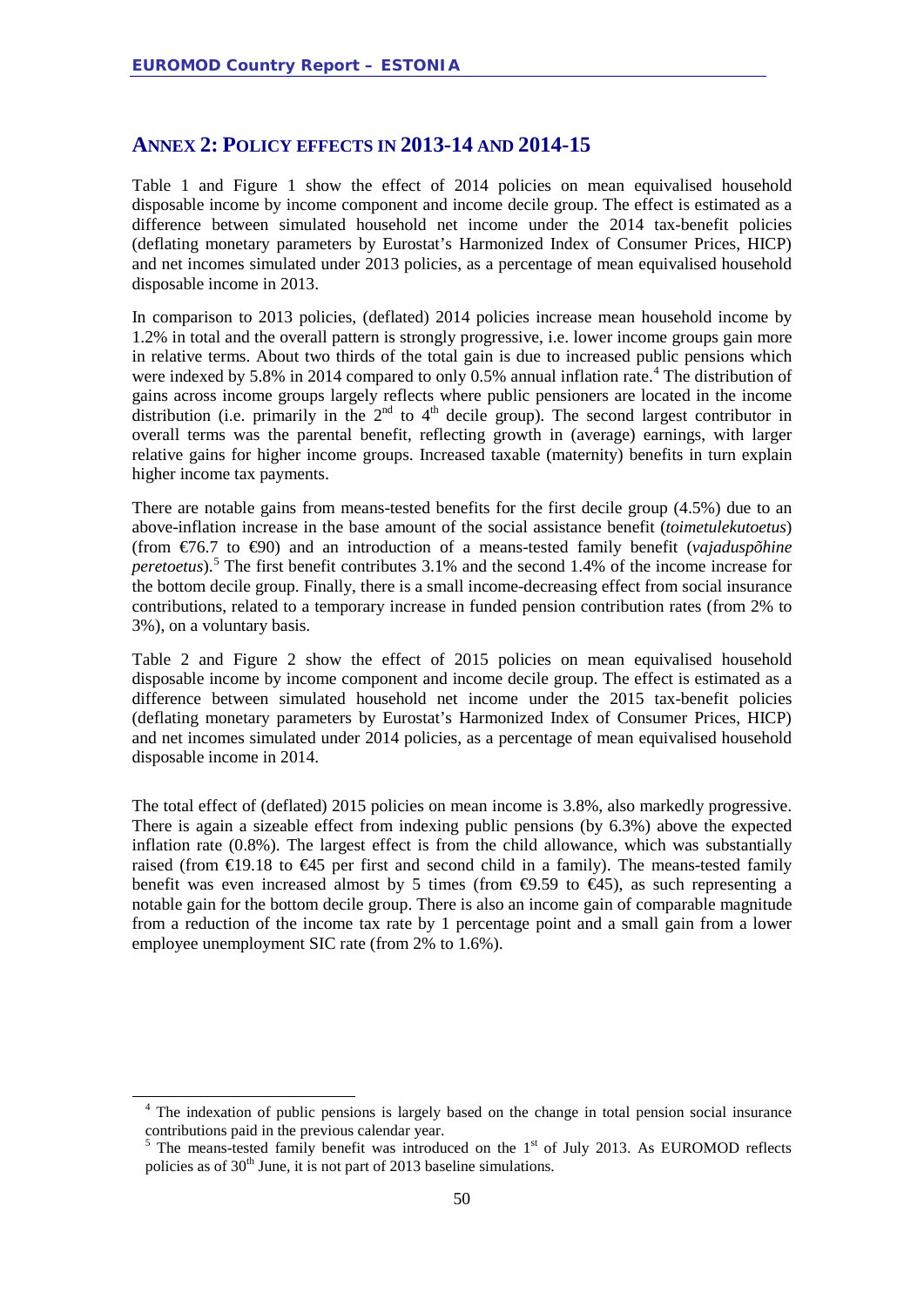|                | <b>Decile Original</b><br>income | <b>Public</b><br>pensions | <b>Means-</b><br>tested<br>benefits | <b>Non</b><br>means-<br>tested<br>benefits | <b>Employee</b><br><b>SIC</b> | Self-<br>employed<br><b>SIC</b> | taxes   | Direct Disposable<br>income |
|----------------|----------------------------------|---------------------------|-------------------------------------|--------------------------------------------|-------------------------------|---------------------------------|---------|-----------------------------|
| 1              | 0.00                             | 1.94                      | 4.55                                | 0.65                                       | $-0.03$                       | $-0.24$                         | $-0.05$ | 6.82                        |
| 2              | 0.00                             | 2.88                      | 0.31                                | 0.51                                       | $-0.03$                       | $-0.04$                         | $-0.10$ | 3.54                        |
| 3              | 0.00                             | 2.59                      | 0.00                                | 0.48                                       | $-0.07$                       | $-0.02$                         | $-0.10$ | 2.89                        |
| 4              | 0.00                             | 2.34                      | 0.00                                | 0.45                                       | $-0.05$                       | $-0.02$                         | $-0.12$ | 2.60                        |
| 5              | 0.00                             | 1.27                      | 0.00                                | 0.43                                       | $-0.11$                       | $-0.02$                         | $-0.10$ | 1.48                        |
| 6              | 0.00                             | 0.84                      | 0.00                                | 0.33                                       | $-0.10$                       | $-0.01$                         | $-0.08$ | 0.98                        |
| $\overline{7}$ | 0.00                             | 0.65                      | 0.00                                | 0.48                                       | $-0.12$                       | 0.00                            | $-0.10$ | 0.90                        |
| 8              | 0.00                             | 0.43                      | 0.00                                | 0.33                                       | $-0.14$                       | $-0.01$                         | $-0.07$ | 0.54                        |
| 9              | 0.00                             | 0.33                      | 0.00                                | 0.47                                       | $-0.14$                       | $-0.01$                         | $-0.09$ | 0.56                        |
| 10             | 0.00                             | 0.14                      | 0.00                                | 0.54                                       | $-0.20$                       | 0.00                            | $-0.09$ | 0.39                        |
| Total          | 0.00                             | 0.88                      | 0.15                                | 0.46                                       | $-0.13$                       | $-0.02$                         | $-0.09$ | 1.26                        |

#### Table 1: Policy effects in 2013-2014, using the CPI-indexation, %

Notes: shown as a percentage change in mean equivalised household disposable income by income component and income decile group. Income decile groups are based on equivalised household disposable income in 2013, using the modified OECD equivalence scale. Each policy system has been applied to the same input data, deflating monetary parameters of 2014 policies by Eurostat's Harmonized Index of Consumer Prices (HICP).

Figure 1: Policy effects in 2013-2014, using the CPI-indexation, %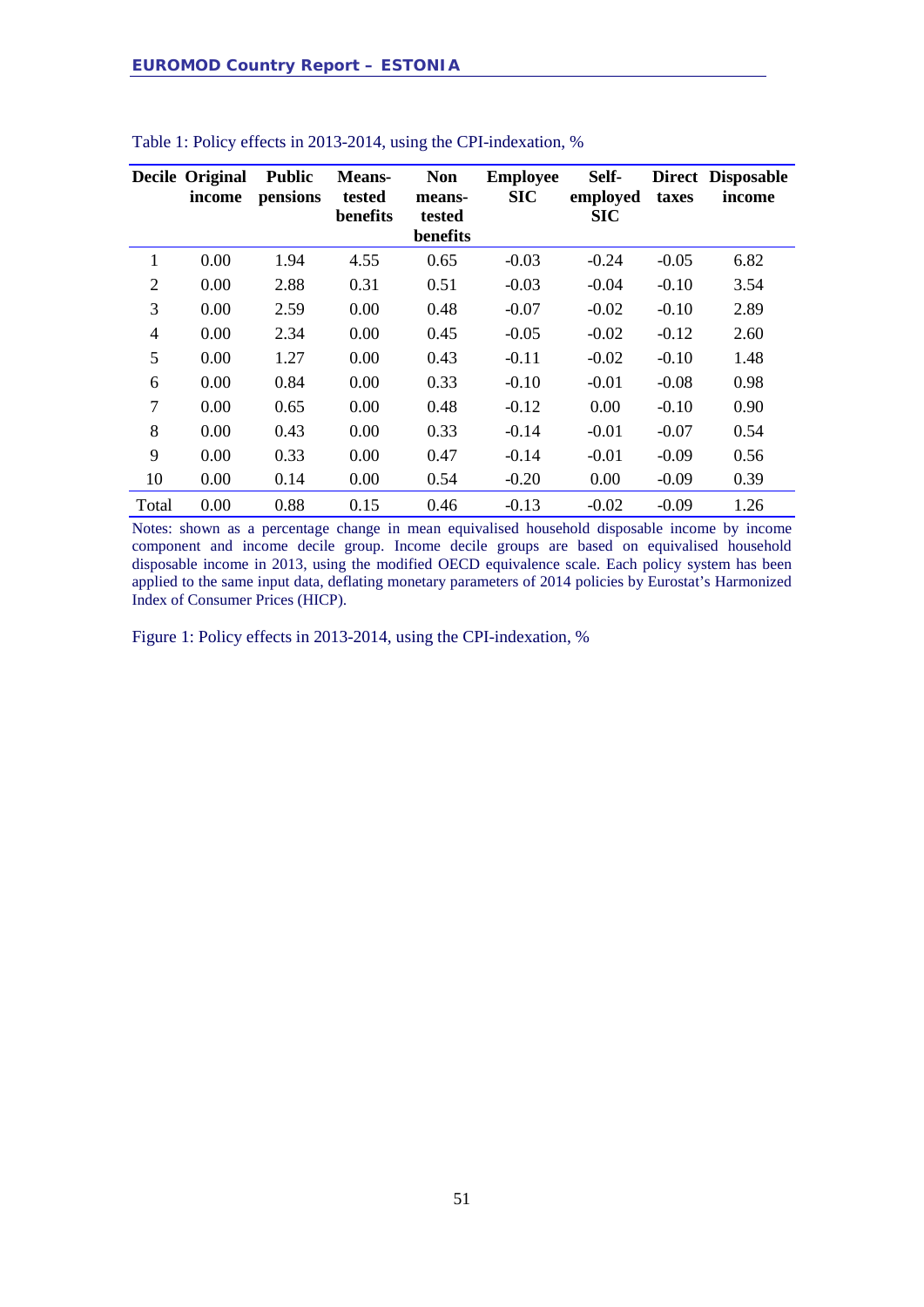|                | Decile Original<br>income | <b>Public</b><br>pensions | <b>Means-</b><br>tested<br>benefits | <b>Non</b><br>means-<br>tested<br>benefits | <b>Employee</b><br><b>SIC</b> | Self-<br>employed<br><b>SIC</b> | taxes | Direct Disposable<br>income |
|----------------|---------------------------|---------------------------|-------------------------------------|--------------------------------------------|-------------------------------|---------------------------------|-------|-----------------------------|
| $\mathbf{1}$   | 0.00                      | 2.01                      | 3.91                                | 4.03                                       | 0.16                          | $-0.26$                         | 0.32  | 10.17                       |
| 2              | 0.00                      | 2.93                      | 0.90                                | 2.58                                       | 0.16                          | $-0.04$                         | 0.38  | 6.91                        |
| 3              | 0.00                      | 2.67                      | 0.00                                | 2.08                                       | 0.20                          | $-0.02$                         | 0.45  | 5.38                        |
| $\overline{4}$ | 0.00                      | 2.45                      | 0.00                                | 1.88                                       | 0.22                          | $-0.02$                         | 0.51  | 5.03                        |
| 5              | 0.00                      | 1.33                      | 0.00                                | 1.94                                       | 0.32                          | $-0.02$                         | 0.76  | 4.33                        |
| 6              | 0.00                      | 0.86                      | 0.00                                | 1.73                                       | 0.36                          | $-0.01$                         | 0.88  | 3.81                        |
| $\overline{7}$ | 0.00                      | 0.68                      | 0.00                                | 1.61                                       | 0.37                          | 0.00                            | 0.91  | 3.57                        |
| 8              | 0.00                      | 0.46                      | 0.00                                | 1.17                                       | 0.40                          | $-0.01$                         | 0.98  | 3.00                        |
| 9              | 0.00                      | 0.34                      | 0.00                                | 1.11                                       | 0.41                          | $-0.01$                         | 0.99  | 2.84                        |
| 10             | 0.00                      | 0.14                      | 0.00                                | 1.03                                       | 0.42                          | 0.00                            | 1.01  | 2.60                        |
| Total          | 0.00                      | 0.91                      | 0.16                                | 1.54                                       | 0.35                          | $-0.02$                         | 0.84  | 3.79                        |

#### Table 2: Policy effects in 2014-2015, using the CPI-indexation, %

Notes: shown as a percentage change in mean equivalised household disposable income by income component and income decile group. Income decile groups are based on equivalised household disposable income in 2014, using the modified OECD equivalence scale. Each policy system has been applied to the same input data, deflating monetary parameters of 2015 policies by Eurostat's Harmonized Index of Consumer Prices (HICP).



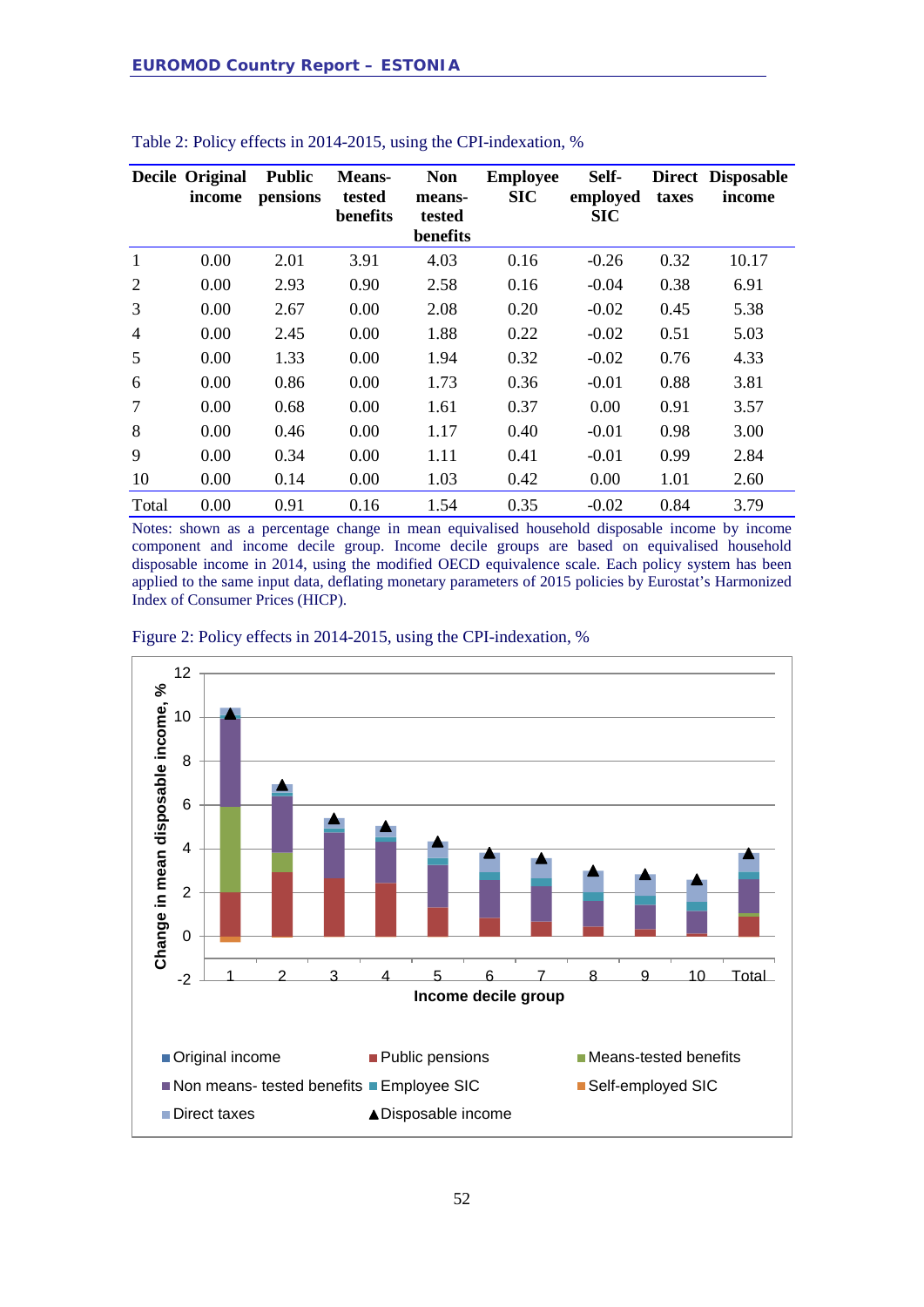<span id="page-52-0"></span>**ANNEX 3: VALIDATION STATISTICS**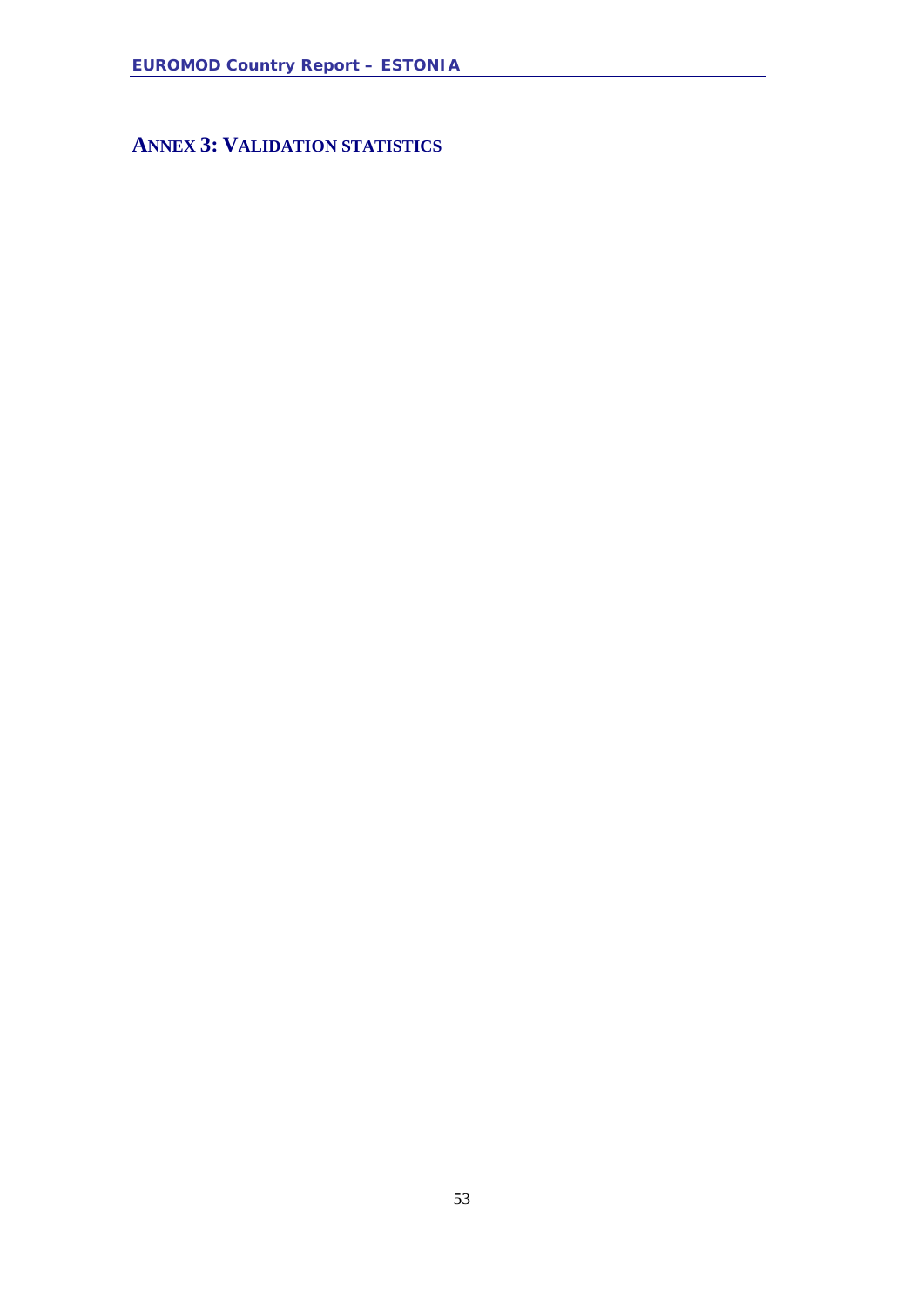### **ANNEX 3 VALIDATION STATISTICS**

### Table 4.2-Number of employed and unemployed

|                      | <b>EUROMOD External</b> |         |         |         |                 |        | <b>Ratio</b> |      |      |      |      |
|----------------------|-------------------------|---------|---------|---------|-----------------|--------|--------------|------|------|------|------|
|                      | 2011                    | 2011    | 2012    | 2013    | 2014            | 2015   | 2011         | 2012 | 2013 | 2014 | 2015 |
| Number of employed   | 584,239                 | 603,200 | 614,900 | 621,300 | 624,800 628,800 |        | 0.97         | 0.95 | 0.94 | 0.94 | 0.93 |
| Number of unemployed | 73,308                  | 84,800  | 68,500  | 58,700  | 49,600          | 40,849 | 0.86         | 1.07 | 1.25 | 1.48 | 1.79 |

Sources of external statistics:

2009 - 2014: Statistics Estonia, on-line database, table ML330 "Labour status of population aged 15-74 by sex and age group"

2015: Ministry of Finance summer 2015 forecast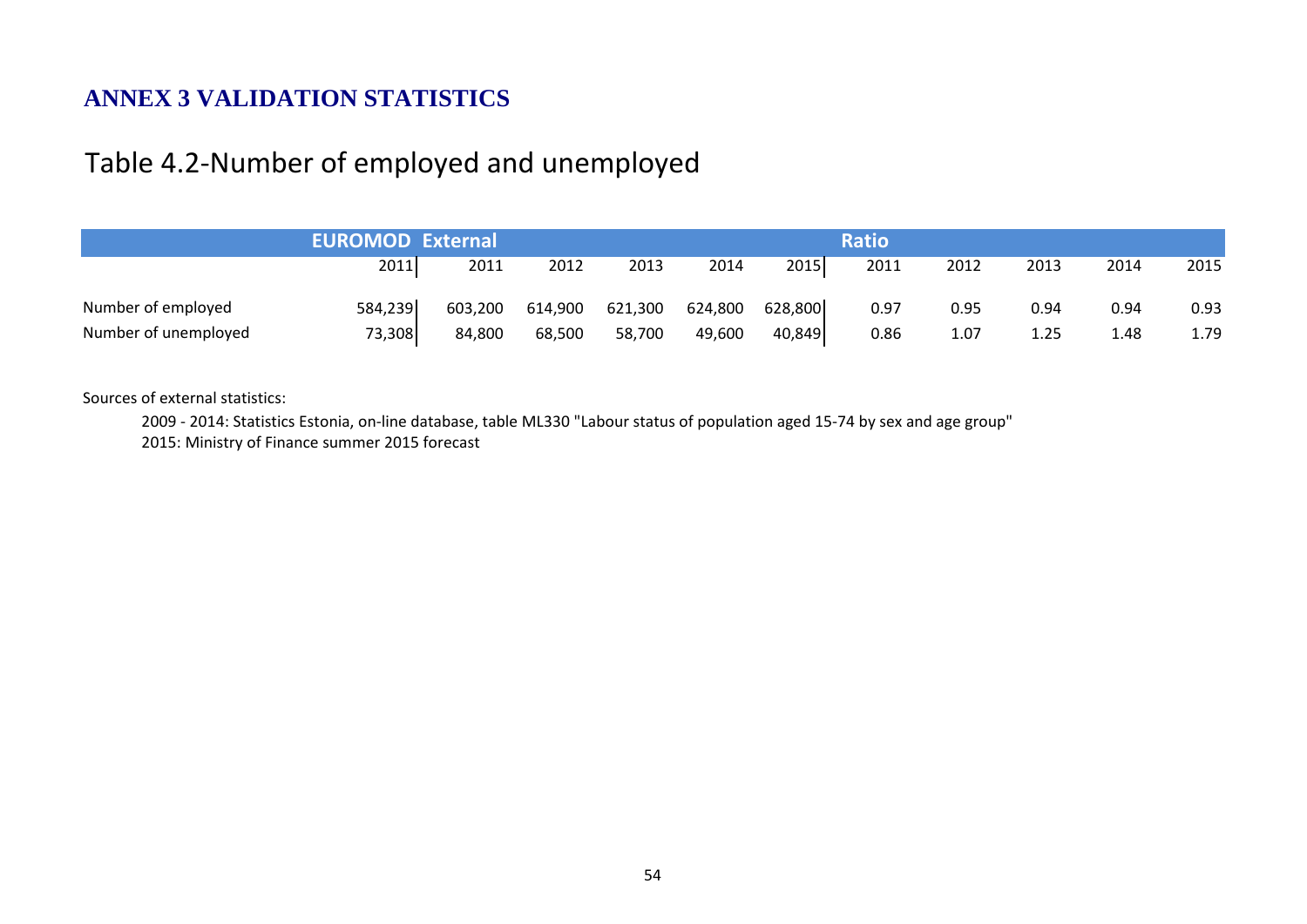# Table 4.3-Market income in EUROMOD -Number of recipients

|                                                 | <b>EUROMOD</b><br><b>External</b>                                                           |                                                             | <b>Ratio</b>                    |        |        |      |      |                |                |                          |     |  |  |  |  |
|-------------------------------------------------|---------------------------------------------------------------------------------------------|-------------------------------------------------------------|---------------------------------|--------|--------|------|------|----------------|----------------|--------------------------|-----|--|--|--|--|
|                                                 | 2011                                                                                        | 2011                                                        | 2012                            | 2013   | 2014   | 2015 |      |                |                | 2011 2012 2013 2014 2015 |     |  |  |  |  |
| Employment income (those paying income tax,     |                                                                                             |                                                             |                                 |        |        |      |      |                |                |                          |     |  |  |  |  |
|                                                 | 644,544                                                                                     |                                                             | 645,064 652,970 655,298 669,574 |        |        | N/A  |      |                |                | 1.00  0.99  0.98  0.96   | N/A |  |  |  |  |
| Self-employment income from registered activity | 20,385                                                                                      | 29,396                                                      | 28,106                          | 27,291 | 26,861 | N/A  | 0.69 |                | 0.73 0.75 0.76 |                          | N/A |  |  |  |  |
| Private pensions                                | 3,515                                                                                       | 2,333                                                       | 2,717                           | 3,218  | 2,848  | N/A  |      | 1.51 1.29 1.09 |                | 1.23                     | N/A |  |  |  |  |
| Rent income                                     | 13,326                                                                                      | 3,202                                                       | 3,673                           | 4,018  | 5,246  | N/A  | 4.16 |                | 3.63 3.32 2.54 |                          | N/A |  |  |  |  |
| Investment income                               | 199,401                                                                                     | N/A                                                         | N/A                             | N/A    | N/A    | N/A  | N/A  | N/A            | N/A            | N/A                      | N/A |  |  |  |  |
| Income received by people aged under 16         | 6,660                                                                                       | N/A                                                         | N/A                             | N/A    | N/A    | N/A  | N/A  | N/A            | N/A            | N/A                      | N/A |  |  |  |  |
| Regular inter-household cash transfers received | 26,323                                                                                      | N/A                                                         | N/A                             | N/A    | N/A    | N/A  | N/A  | N/A            | N/A            | N/A                      | N/A |  |  |  |  |
| Regular inter-household cash transfers paid     | 29,576                                                                                      | N/A                                                         | N/A                             | N/A    | N/A    | N/A  | N/A  | N/A            | N/A            | N/A                      | N/A |  |  |  |  |
| Notes:                                          | N/A - not available                                                                         |                                                             |                                 |        |        |      |      |                |                |                          |     |  |  |  |  |
|                                                 | EUROMOD: Rent income, investment income - number of households with positive income         |                                                             |                                 |        |        |      |      |                |                |                          |     |  |  |  |  |
|                                                 | cash transfers received and paid - number of households with positive income                |                                                             |                                 |        |        |      |      |                |                |                          |     |  |  |  |  |
| Sources of external statistics:                 |                                                                                             |                                                             |                                 |        |        |      |      |                |                |                          |     |  |  |  |  |
|                                                 |                                                                                             |                                                             |                                 |        |        |      |      |                |                |                          |     |  |  |  |  |
|                                                 | Employment income - total number of payers of income tax on earnings<br>Ministry of Finance |                                                             |                                 |        |        |      |      |                |                |                          |     |  |  |  |  |
|                                                 | Self-employment income - total number of self-employed with non-zero revenues               |                                                             |                                 |        |        |      |      |                |                |                          |     |  |  |  |  |
|                                                 |                                                                                             | Estonian Tax and Customs Board, annual tax return summaries |                                 |        |        |      |      |                |                |                          |     |  |  |  |  |
|                                                 | Rent income                                                                                 |                                                             |                                 |        |        |      |      |                |                |                          |     |  |  |  |  |
|                                                 | Estonian Tax and Customs Board, annual tax return summaries                                 |                                                             |                                 |        |        |      |      |                |                |                          |     |  |  |  |  |
|                                                 |                                                                                             |                                                             |                                 |        |        |      |      |                |                |                          |     |  |  |  |  |
|                                                 | Private pensions                                                                            |                                                             |                                 |        |        |      |      |                |                |                          |     |  |  |  |  |
|                                                 |                                                                                             | Estonian Tax and Customs Board, annual tax return summaries |                                 |        |        |      |      |                |                |                          |     |  |  |  |  |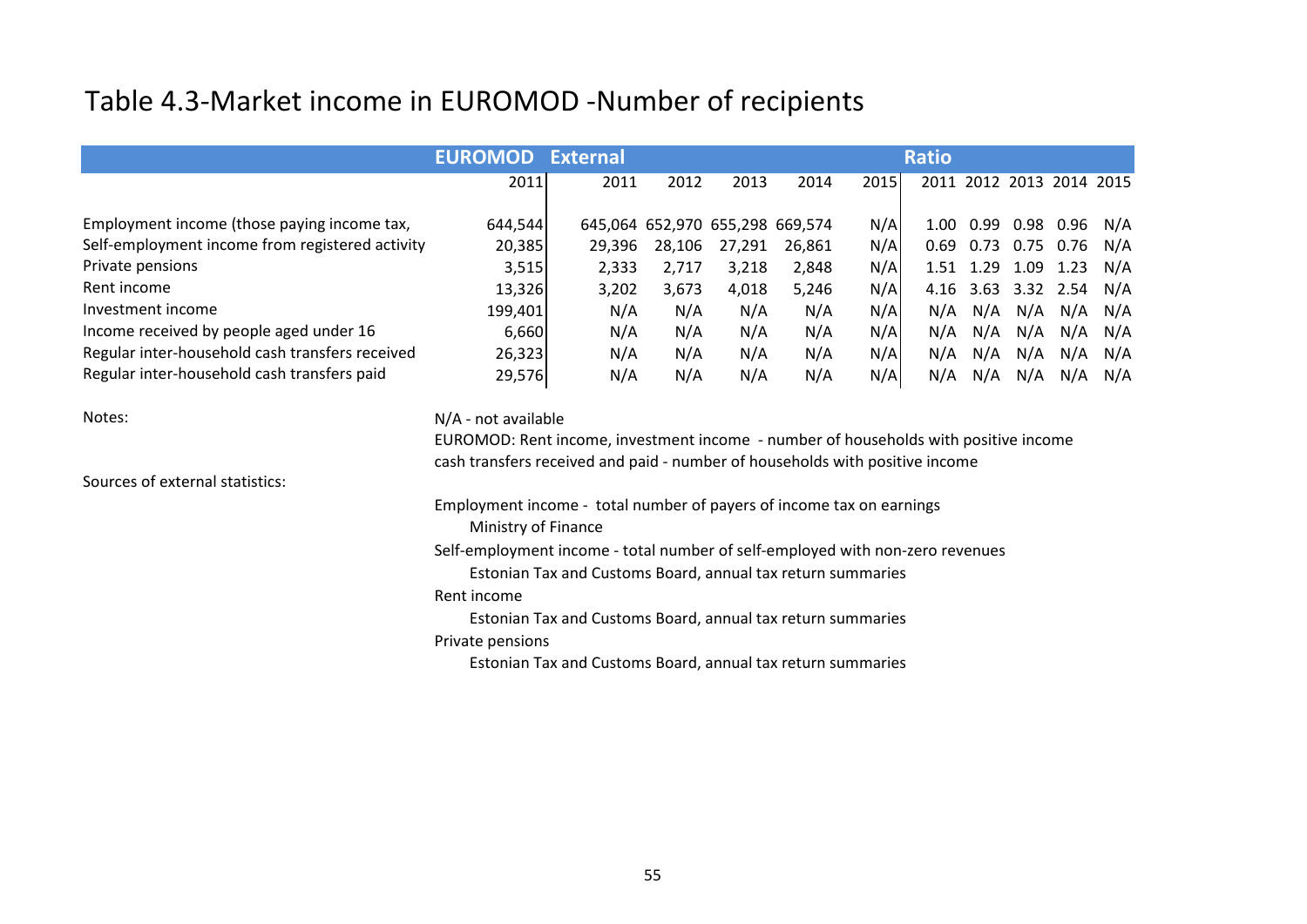### Table 4.4-Market income in EUROMOD -Annual amounts (in mil.)

| <b>EUROMOD</b><br><b>External</b>                                                                                            |      |              |      |      |      |  |  |
|------------------------------------------------------------------------------------------------------------------------------|------|--------------|------|------|------|--|--|
|                                                                                                                              |      | <b>Ratio</b> |      |      |      |  |  |
| 2015<br>2015<br>2014<br>2011<br>2012<br>2014<br>2012<br>2013<br>2011<br>2013                                                 | 2011 | 2012         | 2013 | 2014 | 2015 |  |  |
| Average employment income (EUR)<br>N/A<br>8,937<br>10,897<br>10,637<br>11,103<br>9,513<br>10,196<br>8,880<br>9.388<br>10.045 | 0.99 | 0.99         | 0.99 | 0.98 | N/A  |  |  |
| Employment income<br>N/A<br>N/A<br>6,035<br>6,534<br>6,856<br>5,578<br>5,724<br>6,051<br>7,156<br>6,474                      | 1.03 | 1.00         | 0.99 | N/A  | N/A  |  |  |
| Self-employment income from registered activity<br>N/A<br>83<br>96<br>67<br>57<br>68<br>87<br>65<br>60                       | 0.85 | 0.69         | 0.68 | 0.83 | N/A  |  |  |
| Private pensions<br>N/A<br>10<br>12<br>12                                                                                    | 0.30 | 0.22         | 0.20 | 0.19 | N/A  |  |  |
| Rent income<br>N/A<br>13<br>16<br>16 <sup>l</sup><br>13<br>11<br>16<br>$\circ$<br>a<br>b<br>Ō                                | 1.82 | 1.73         | 1.78 | 1.31 | N/A  |  |  |
| Investment income<br>N/A<br>N/A<br>N/A<br>32<br>37<br>N/A<br>N/A<br>35<br>31<br>33                                           | N/A  | N/A          | N/A  | N/A  | N/A  |  |  |

#### Notes:<br>
N/A - not available Sources of external statistics:

Average employment income - average monthly full-time wage times 12, Statistics Estonia, online database Employment income - total wage bill in SNA accounts, Statistics Estonia, online database Self-employment income - total revenue of self-employed of those with positive revenues

Estonian Tax and Customs Board, annual tax return summaries Private pensions - Estonian Tax and Customs Board, annual tax return summaries Rent income - Estonian Tax and Customs Board, annual tax return summaries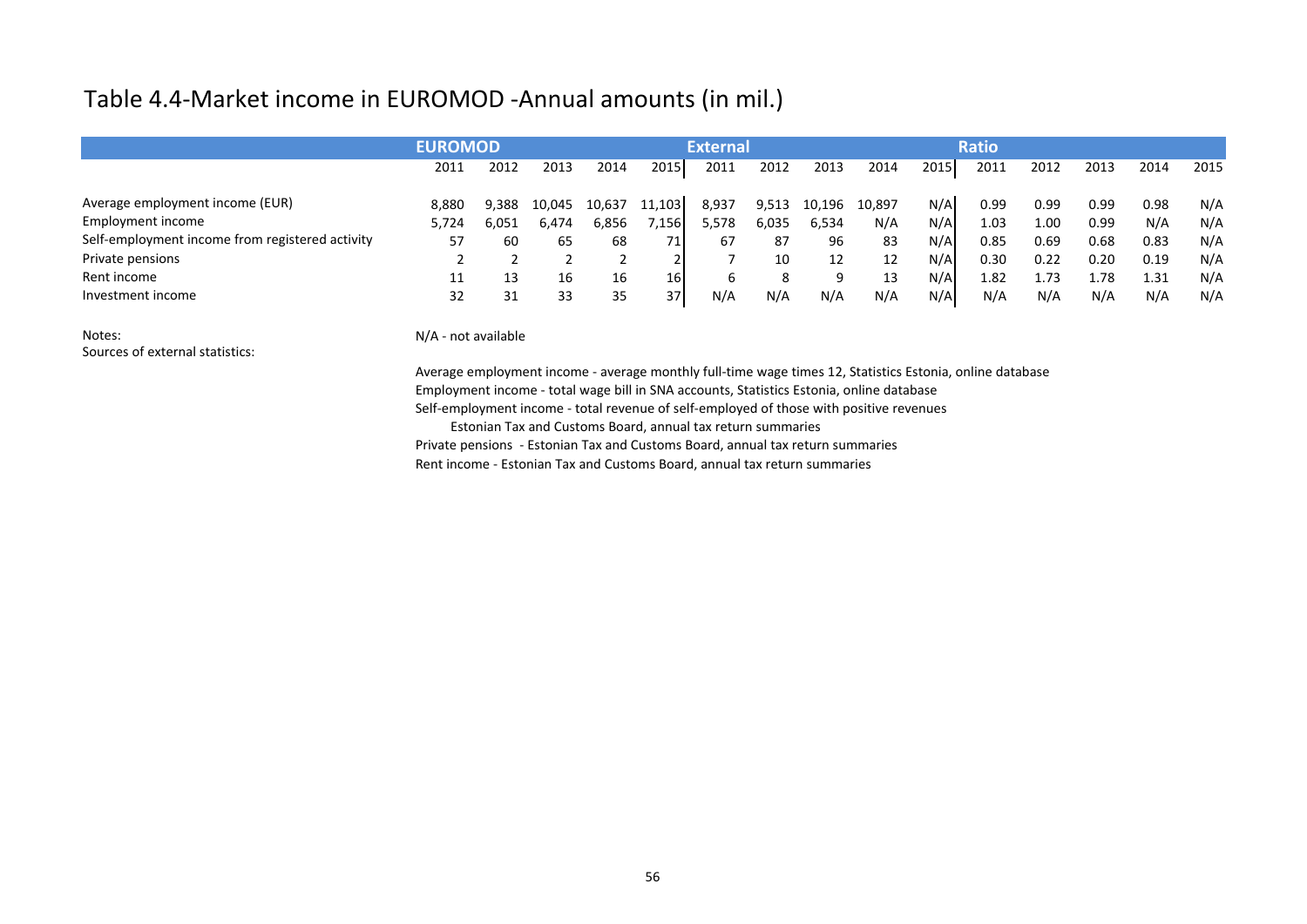## Table 4.5-Tax benefit instruments included but not simulated in EUROMOD -Number of recipients/ payers

|                                                 | <b>EUROMOD</b>      | <b>External</b> | <b>Ratio</b> |         |         |         |      |      |      |      |      |  |  |  |
|-------------------------------------------------|---------------------|-----------------|--------------|---------|---------|---------|------|------|------|------|------|--|--|--|
|                                                 | 2011                | 2011            | 2012         | 2013    | 2014    | 2015    | 2011 | 2012 | 2013 | 2014 | 2015 |  |  |  |
| <b>Benefits</b>                                 |                     |                 |              |         |         |         |      |      |      |      |      |  |  |  |
| Sickness and injury benefits                    | 95,690              | 369,076         | 297,924      | 330,417 | 329,753 | N/A     | 0.26 | 0.32 | 0.29 | 0.29 | N/A  |  |  |  |
| Maternity benefits                              | 12,357              | 10,012          | 9,770        | 9,677   | 9,969   | N/A     | 1.23 | 1.26 | 1.28 | 1.24 | N/A  |  |  |  |
| Parental benefit                                | 38,131              | 19,004          | 17,706       | 17,345  | 16,881  | N/A     | 2.01 | 2.15 | 2.20 | 2.26 | N/A  |  |  |  |
| Old-age pensions                                | 288,091             | 301,434         | 300,540      | 301,434 | 303,963 | 304,202 | 0.96 | 0.96 | 0.96 | 0.95 | 0.95 |  |  |  |
| Disability pensions                             | 88,280              | 94,418          | 90,093       | 94,418  | 94,325  | 95,480  | 0.93 | 0.98 | 0.93 | 0.94 | 0.92 |  |  |  |
| Survivor pensions                               | 7,328               | 9,060           | 9,953        | 9,060   | 8,214   | 7,578   | 0.81 | 0.74 | 0.81 | 0.89 | 0.97 |  |  |  |
| Single parent child allowance                   | 12,317              | 22,223          | 21,106       | 20,010  | 19,035  | N/A     | 0.55 | 0.58 | 0.62 | 0.65 | N/A  |  |  |  |
| Maintenance allowance                           | 244                 | N/A             | 508          | 380     | 405     | N/A     | N/A  | 0.48 | 0.64 | 0.60 | N/A  |  |  |  |
| Foster care allowance                           | 499                 | 1,880           | 1,807        | 1,783   | 1,745   | N/A     | 0.27 | 0.28 | 0.28 | 0.29 | N/A  |  |  |  |
| Local child benefits                            | 17,594              | N/A             | N/A          | N/A     | N/A     | N/A     | N/A  | N/A  | N/A  | N/A  | N/A  |  |  |  |
| Scholarships and grants                         | 36,243              | N/A             | N/A          | N/A     | N/A     | N/A     | N/A  | N/A  | N/A  | N/A  | N/A  |  |  |  |
| Severance pay (UIF data)                        | 14,012              | 8,640           | 8,458        | 8,035   | 7,944   | N/A     | 1.62 | 1.66 | 1.74 | 1.76 | N/A  |  |  |  |
| Other (minor) social benefits                   | 9,343               | N/A             | N/A          | N/A     | N/A     | N/A     | N/A  | N/A  | N/A  | N/A  | N/A  |  |  |  |
| <b>Taxes and Social Insurance contributions</b> |                     |                 |              |         |         |         |      |      |      |      |      |  |  |  |
| Property tax                                    | 334,553             | N/A             | N/A          | N/A     | N/A     |         | N/A  | N/A  | N/A  | N/A  |      |  |  |  |
| Notes:                                          | N/A - not available |                 |              |         |         |         |      |      |      |      |      |  |  |  |

Sources of external statistics: Sickness and injury benefits, maternity benefits, single parent child allowance - total number of different cases

Statistics Estonia, online database

Parental benefit - end of year; Statistics Estonia, online database

Old-age pensions - begininng of year, includes superannuated pensions; Statistics Estonia, online database

Disability pensions - begininng of year; Statistics Estonia, online database

Survivor pensions - begininng of year; Statistics Estonia, online database

Parental benefits - end of the year; Estonian Social Insurance Board

Foster care allowance - number of different cases; Statistics Estonia, online database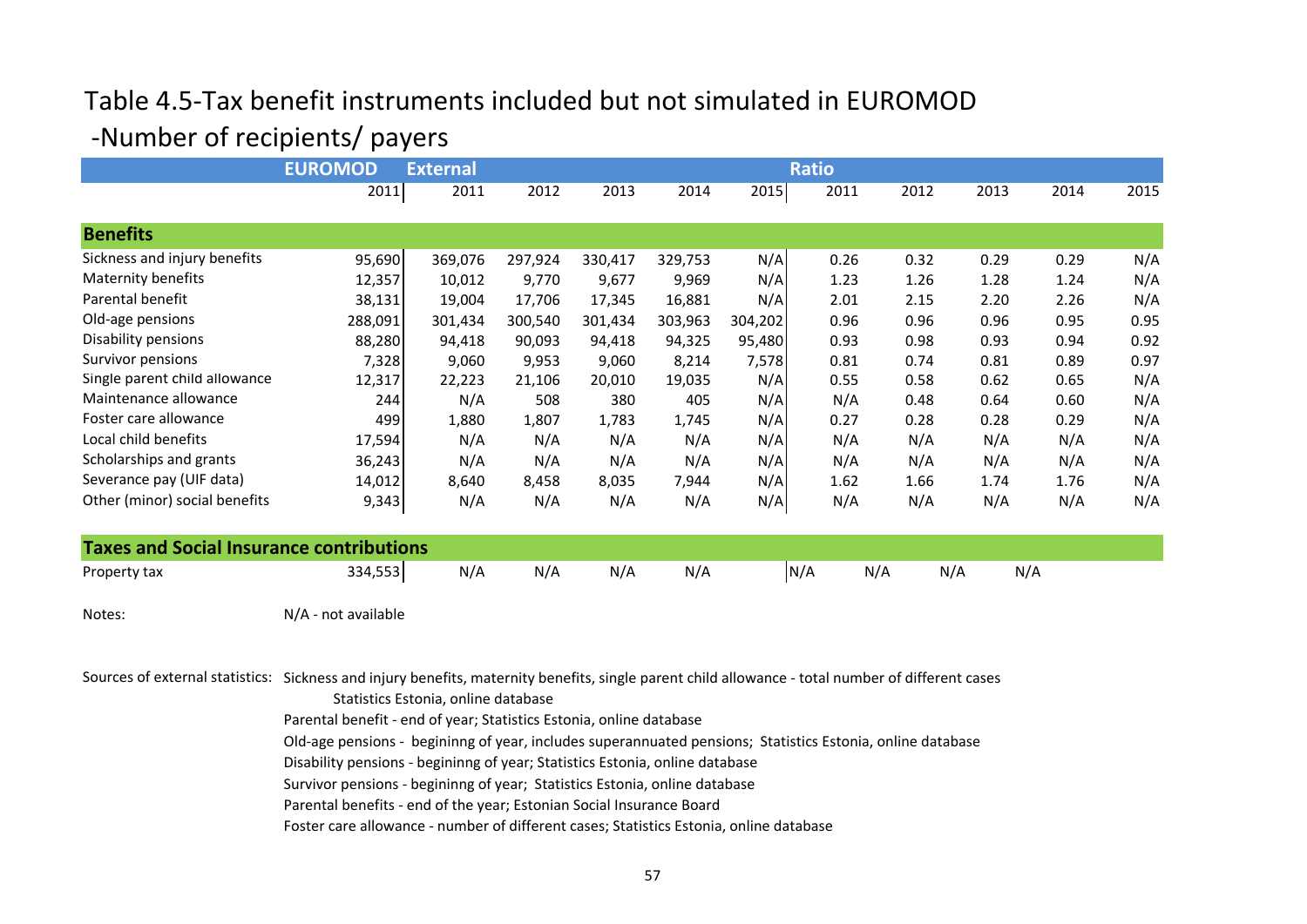## Table 4.6-Tax benefit instruments included but not simulated in EUROMOD -Annual amounts (in mil.)

|                                                 | <b>EUROMOD</b>                                                                                                                                                                                                                                                                                                                                                                                                                                                                                                                                                                                                                                                                                                                                                                                                                                                                                                                                   |       |                                                                         |       |       | <b>External</b> |       |       | <b>Ratio</b> |      |      |      |      |          |      |
|-------------------------------------------------|--------------------------------------------------------------------------------------------------------------------------------------------------------------------------------------------------------------------------------------------------------------------------------------------------------------------------------------------------------------------------------------------------------------------------------------------------------------------------------------------------------------------------------------------------------------------------------------------------------------------------------------------------------------------------------------------------------------------------------------------------------------------------------------------------------------------------------------------------------------------------------------------------------------------------------------------------|-------|-------------------------------------------------------------------------|-------|-------|-----------------|-------|-------|--------------|------|------|------|------|----------|------|
|                                                 | 2011                                                                                                                                                                                                                                                                                                                                                                                                                                                                                                                                                                                                                                                                                                                                                                                                                                                                                                                                             | 2012  | 2013                                                                    | 2014  | 2015  | 2011            | 2012  | 2013  | 2014         | 2015 | 2011 | 2012 | 2013 | 2014     | 2015 |
| <b>Benefits</b>                                 |                                                                                                                                                                                                                                                                                                                                                                                                                                                                                                                                                                                                                                                                                                                                                                                                                                                                                                                                                  |       |                                                                         |       |       |                 |       |       |              |      |      |      |      |          |      |
| Sickness and injury benefits                    | 31.7                                                                                                                                                                                                                                                                                                                                                                                                                                                                                                                                                                                                                                                                                                                                                                                                                                                                                                                                             | 33.6  | 35.5                                                                    | 38.0  | 40.2  | 49.6            | 52.1  | 60.4  | 66.0         | N/A  | 0.64 | 0.64 | 0.59 | 0.57     | N/A  |
| Maternity benefits                              | 33.2                                                                                                                                                                                                                                                                                                                                                                                                                                                                                                                                                                                                                                                                                                                                                                                                                                                                                                                                             | 35.2  | 37.2                                                                    | 39.8  | 42.1  | 31.1            | 32.2  | 33.7  | 37.9         | N/A  | 1.07 | 1.09 | 1.10 | 1.05     | N/A  |
| Parental benefit                                | 215.4                                                                                                                                                                                                                                                                                                                                                                                                                                                                                                                                                                                                                                                                                                                                                                                                                                                                                                                                            | 228.1 | 241.2                                                                   | 258.1 | 273.3 | 173.3           | 159.5 | 157.3 | 165.0        | N/A  | 1.24 | 1.43 | 1.53 | 1.56     | N/A  |
| Old-age pensions                                |                                                                                                                                                                                                                                                                                                                                                                                                                                                                                                                                                                                                                                                                                                                                                                                                                                                                                                                                                  |       | 1,073.8 1,121.1 1,177.1 1,245.4 1,323.9 1,097.3 1,144.0 1,204.0 1,271.1 |       |       |                 |       |       |              | N/A  | 0.98 | 0.98 | 0.98 | 0.98     | N/A  |
| Disability pensions                             | 175.7                                                                                                                                                                                                                                                                                                                                                                                                                                                                                                                                                                                                                                                                                                                                                                                                                                                                                                                                            | 183.5 | 192.7                                                                   | 203.8 | 216.7 | 189.2           | 204.3 | 211.6 | 226.0        | N/A  | 0.93 | 0.90 | 0.91 | 0.90     | N/A  |
| Survivor pensions                               | 12.1                                                                                                                                                                                                                                                                                                                                                                                                                                                                                                                                                                                                                                                                                                                                                                                                                                                                                                                                             | 12.7  | 13.3                                                                    | 14.1  | 15.0  | 13.4            | 12.6  | 12.0  | 11.7         | N/A  | 0.91 | 1.00 | 1.11 | 1.20     | N/A  |
| Single parent child allowance                   | 3.2                                                                                                                                                                                                                                                                                                                                                                                                                                                                                                                                                                                                                                                                                                                                                                                                                                                                                                                                              | 3.2   | 3.2                                                                     | 3.2   | 3.2   | 5.3             | 5.0   | 4.8   | 4.5          | N/A  | 0.61 | 0.64 | 0.68 | 0.71     | N/A  |
| Maintenance allowance                           | 0.0                                                                                                                                                                                                                                                                                                                                                                                                                                                                                                                                                                                                                                                                                                                                                                                                                                                                                                                                              | 0.0   | $0.0\,$                                                                 | 0.0   | 0.0   | 0.1             | 0.1   | 0.1   | 0.1          | N/A  | 0.10 | 0.07 | 0.09 | 0.09     | N/A  |
| Foster care allowance                           | 1.1                                                                                                                                                                                                                                                                                                                                                                                                                                                                                                                                                                                                                                                                                                                                                                                                                                                                                                                                              | 1.1   | 1.1                                                                     | 1.1   | 1.1   | 4.5             | 4.3   | 4.2   | 4.1          | N/A  | 0.25 | 0.26 | 0.27 | 0.27     | N/A  |
| Local child benefits                            | 3.5                                                                                                                                                                                                                                                                                                                                                                                                                                                                                                                                                                                                                                                                                                                                                                                                                                                                                                                                              | 3.5   | 3.5                                                                     | 3.5   | 3.5   | N/A             | N/A   | N/A   | N/A          | N/A  | N/A  | N/A  | N/A  | N/A      | N/A  |
| Scholarships and grants                         | 32.0                                                                                                                                                                                                                                                                                                                                                                                                                                                                                                                                                                                                                                                                                                                                                                                                                                                                                                                                             | 33.3  | 34.2                                                                    | 34.2  | 34.2  | N/A             | N/A   | N/A   | N/A          | N/A  | N/A  | N/A  | N/A  | N/A      | N/A  |
| Severance pay (UIF data)                        | 21.5                                                                                                                                                                                                                                                                                                                                                                                                                                                                                                                                                                                                                                                                                                                                                                                                                                                                                                                                             | 22.7  | 24.3                                                                    | 25.7  | 26.9  | 11.6            | 11.9  | 12.9  | 13.1         | N/A  | 1.85 | 1.90 | 1.89 | 1.96     | N/A  |
| Other (minor) social benefits                   | 4.1                                                                                                                                                                                                                                                                                                                                                                                                                                                                                                                                                                                                                                                                                                                                                                                                                                                                                                                                              | 4.2   | 4.4                                                                     | 4.4   | 4.4   | N/A             | N/A   | N/A   | N/A          | N/A  | N/A  | N/A  | N/A  | N/A      | N/A  |
| <b>Taxes and Social Insurance contributions</b> |                                                                                                                                                                                                                                                                                                                                                                                                                                                                                                                                                                                                                                                                                                                                                                                                                                                                                                                                                  |       |                                                                         |       |       |                 |       |       |              |      |      |      |      |          |      |
| Property tax                                    | 17.0                                                                                                                                                                                                                                                                                                                                                                                                                                                                                                                                                                                                                                                                                                                                                                                                                                                                                                                                             | 19.4  | 18.9                                                                    | 19.5  | 19.5  | 51.5            | 58.6  | 57.2  | 59.0         |      | 0.33 | 0.33 | 0.33 | 0.33 N/A |      |
| Notes:<br>Sources of external statistics:       | N/A - not available                                                                                                                                                                                                                                                                                                                                                                                                                                                                                                                                                                                                                                                                                                                                                                                                                                                                                                                              |       |                                                                         |       |       |                 |       |       |              |      |      |      |      |          |      |
|                                                 | Sickness and injury benefits, maternity benefits - Statistics Estonia, online database<br>Parental benefit, single parent child allowances - Estonian National Social Insurance Board (Sotsiaalkindlustusamet),<br>annual stastistical reports "Sotsiaalkindlustus"<br>Old-age pensions - includes superannuated pensions; ENSIB (Sotsiaalkindlustusamet), annual stastistical reports, own calculations<br>Disability pensions - ENSIB (Sotsiaalkindlustusamet), annual stastistical reports, own calculations<br>Survivor pensions - ENSIB (Sotsiaalkindlustusamet), annual stastistical reports, own calculations<br>Property tax - land tax, includes tax paid by legal entities; Statistics Estonia, on-line database<br>Maintenance allowance - Estonian National Social Insurance Board<br>Severance pay - Estonian Unemployment Insurance Fund<br>Foster care allowance - number of different cases; Statistics Estonia, online database |       |                                                                         |       |       |                 |       |       |              |      |      |      |      |          |      |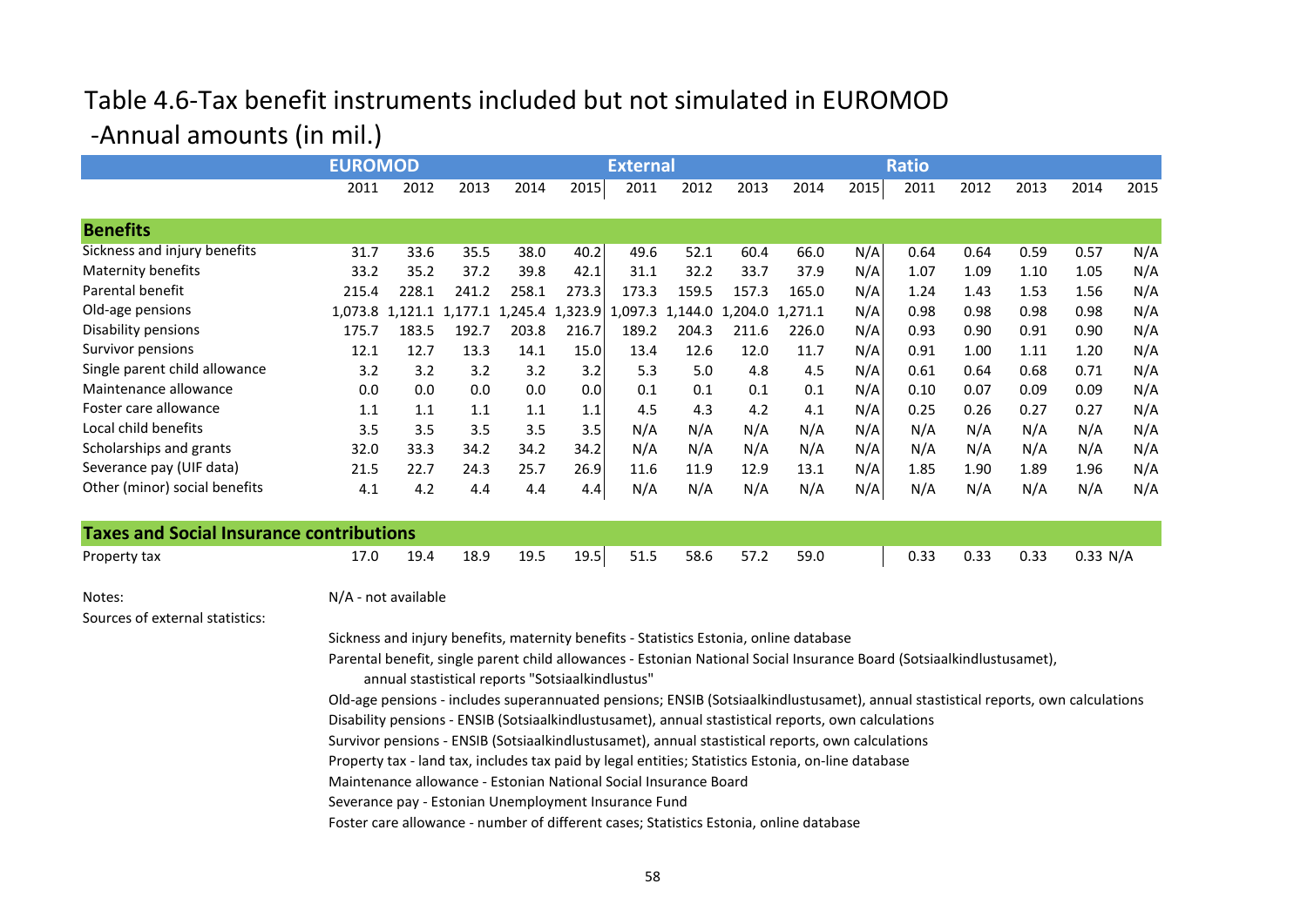### Table 4.7-Tax benefit instruments simulated in EUROMOD -Number of recipients/ payers

|                                                                                           | <b>EUROMOD</b>                 |                                |                           |                                     |                                     | <b>SILC</b>                                  | Ratio                       | <b>External</b>                           |                                   |                                     |                                     |                          | <b>Ratio</b>                |                             |                              |                              |                          |  |  |
|-------------------------------------------------------------------------------------------|--------------------------------|--------------------------------|---------------------------|-------------------------------------|-------------------------------------|----------------------------------------------|-----------------------------|-------------------------------------------|-----------------------------------|-------------------------------------|-------------------------------------|--------------------------|-----------------------------|-----------------------------|------------------------------|------------------------------|--------------------------|--|--|
|                                                                                           | 2011                           | 2012                           | 2013                      | 2014                                | 2015                                | 2011                                         | 2011                        | 2011                                      | 2012                              | 2013                                | 2014                                | 2015                     | 2011                        | 2012                        | 2013                         | 2014                         | 2015                     |  |  |
| <b>Benefits</b>                                                                           |                                |                                |                           |                                     |                                     |                                              |                             |                                           |                                   |                                     |                                     |                          |                             |                             |                              |                              |                          |  |  |
| Child allowance<br>Childcare allowance                                                    | 32,937                         | 257.635 257.635<br>32,937      | 257.635<br>32,937         | 257,635<br>32,937                   | 257,635<br>32,937                   | 173.651<br>43,579                            | 1.48<br>0.76                | 255,522 252,255 250,775 251,075<br>41,034 | 41,581                            | 40,580                              | 40,113                              | N/A<br>N/A               | 1.01<br>0.80                | 1.02<br>0.79                | 1.03<br>0.81                 | 1.03<br>0.82                 | N/A<br>N/A               |  |  |
| Large family parent allowance<br>Childbirth allowance<br>Unemployment insurance           | 1.770<br>15.817                | 1.770<br>15.817                | 1,770<br>15.817           | 1,770<br>15,817                     | 1,770<br>15,817                     | 220<br>18,117                                | 8.06<br>0.87                | 1,205<br>15,361                           | 1,161<br>13.724                   | 1,112<br>13.641                     | 1,122<br>13.506                     | N/A<br>N/A               | 1.47<br>1.03                | 1.52<br>1.15                | 1.59<br>1.16                 | 1.58<br>1.17                 | N/A<br>N/A               |  |  |
| benefit<br>Unemployment allowance<br>Subsistence benefits<br>Means-tested family benefits | 14.991<br>9.713<br>22,343<br>0 | 14,991<br>9.713<br>21,799<br>0 | 14,991<br>9.713<br>21,527 | 14,991<br>9.713<br>22,998<br>19,809 | 14,991<br>9,713<br>22,066<br>19,070 | 15,952<br>10,591<br>13,819<br>$\overline{0}$ | 0.94<br>0.92<br>1.62<br>N/A | 32,127<br>30.622<br>24,332<br>N/A         | 26,191<br>27.308<br>21,585<br>N/A | 27,661<br>26,945<br>19,320<br>4,914 | 26,248<br>24,478<br>16,571<br>5,251 | N/A<br>N/A<br>N/A<br>N/A | 0.47<br>0.32<br>0.92<br>N/A | 0.57<br>0.36<br>1.01<br>N/A | 0.54<br>0.36<br>1.11<br>0.00 | 0.57<br>0.40<br>1.39<br>3.77 | N/A<br>N/A<br>N/A<br>N/A |  |  |

| <b>Taxes and Social Insurance contributions</b> |         |                 |                                         |         |         |          |     |                                     |                         |                 |     |     |      |      |      |      |     |
|-------------------------------------------------|---------|-----------------|-----------------------------------------|---------|---------|----------|-----|-------------------------------------|-------------------------|-----------------|-----|-----|------|------|------|------|-----|
| Personal Income tax                             |         |                 |                                         |         |         |          |     |                                     |                         |                 |     |     |      |      |      |      |     |
| (withheld)                                      |         |                 | 663,302 689,290 734,290 742,770 746,011 |         |         | 0        | N/A | N/A                                 | N/A                     | N/A             | N/A | N/A | N/A  | N/A  | N/A  | N/A  | N/A |
| Personal Income tax (final                      |         |                 |                                         |         |         |          |     |                                     |                         |                 |     |     |      |      |      |      |     |
| declarations)<br>Total pension part of the      |         |                 | 698,916 724,124 765,898 772,736 776,594 |         |         | $\Omega$ |     | N/A 643,545 647,729 636,454 666,898 |                         |                 |     | N/A | 1.09 | 1.12 | 1.20 | 1.16 | N/A |
| social tax                                      |         | 666,969 666,969 | 666,969 666,969 666,969                 |         |         | $\Omega$ | N/A | N/A                                 | N/A                     | N/A             | N/A | N/A | N/A  | N/A  | N/A  | N/A  | N/A |
| Total health part of the social                 |         |                 |                                         |         |         |          |     |                                     |                         |                 |     |     |      |      |      |      |     |
| tax<br>Total unemployment                       |         |                 | 672,790 672,790 672,790 672,790 672,790 |         |         | $\Omega$ |     | N/A 568,434 575,277                 |                         | 584,094 600,998 |     | N/A | 1.18 | 1.17 | 1.15 | 1.12 | N/A |
| insurance contributions                         |         |                 | 644,544 644,544 644,544 644,544 644,544 |         |         | 0        | N/A | 581,600                             | 589,900 592,508 602,600 |                 |     | N/A | 1.11 | 1.09 | 1.09 | 1.07 | N/A |
| Total pension contributions to                  |         |                 |                                         |         |         |          |     |                                     |                         |                 |     |     |      |      |      |      |     |
| the 2nd pillar                                  | 412.637 | 412.637         | 424.907                                 | 424,907 | 424.907 | 0        |     | N/A 379,861                         | 381,536 390,110 398,713 |                 |     | N/A | 1.09 | 1.08 | 1.09 | 1.07 | N/A |

Notes: N/A - not available

In SILC: child allowance, childcare allowance, large family parent allowance - number of households

Sources of external statistics: Child allowance, childcare allowance, large family parent allowance, childbirth allowance - number of children; Statistics Estonia, online database

Unemployment insurance benefit, unemployment allowance - Statistics Estonia, online database

Subsistence benefits - number of different households, Statistics Estonia, online database

Personal Income tax - number of people in tax declarations; Estonian Tax and Customs Board, annual tax return summaries

Total health part of the social tax - number of insured people; Estonian Health Insurance Fund

Total unemployment insurance contributions - number of contributors; Estonian Unemployment Insurance Fund

Total pension contributions to the 2nd pillar - Ministry of Finance, own calculations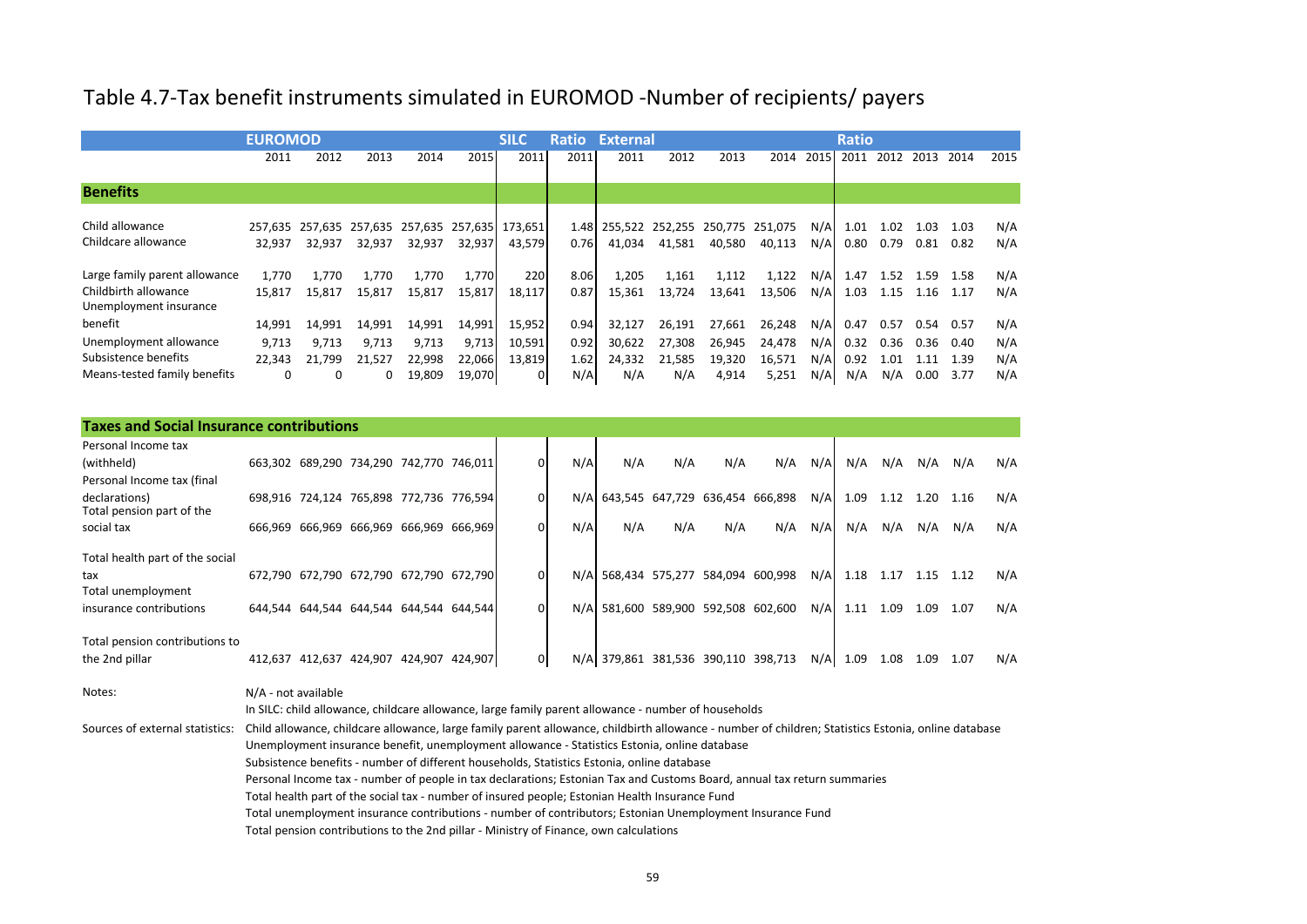#### Table 4.8-Tax benefit instruments simulated in EUROMOD -Annual amounts (Mil.)

|                                                 | <b>SILC</b><br><b>EUROMOD</b> |                                         |                         |       |         |          |          |          | <b>Ratio</b>                                      |      |      |           |                          |      | <b>External</b> |       |       |                                                    |       |     | <b>Ratio</b>                       |      |                         |            |     |
|-------------------------------------------------|-------------------------------|-----------------------------------------|-------------------------|-------|---------|----------|----------|----------|---------------------------------------------------|------|------|-----------|--------------------------|------|-----------------|-------|-------|----------------------------------------------------|-------|-----|------------------------------------|------|-------------------------|------------|-----|
|                                                 | 2011                          | 2012                                    | 2013                    | 2014  | 2015    |          |          |          | 2011 2012 2013 2014 2015 2011 2012 2013 2014 2015 |      |      |           |                          |      |                 | 2011  | 2012  | 2013                                               |       |     | 2014 2015 2011 2012 2013 2014 2015 |      |                         |            |     |
| <b>Benefits</b>                                 |                               |                                         |                         |       |         |          |          |          |                                                   |      |      |           |                          |      |                 |       |       |                                                    |       |     |                                    |      |                         |            |     |
| Child allowance                                 | 68.4                          | 68.4                                    | 68.4                    | 72.9  | 152.1   | 64.1     | 64.1     | 64.1     | 64.1                                              | 64.1 | 1.07 | 1.07      | 1.07                     | 1.14 | 2.37            | 68.9  | 68.5  | 70.6                                               | 73.1  | N/A | 0.99                               | 1.00 | 0.97                    | 1.00       | N/A |
| Childcare allowance                             | 12.1                          | 12.1                                    | 12.1                    | 12.1  | 12.1    | 13.6     | 13.6     |          | 13.6 13.6                                         | 13.6 | 0.89 | 0.89      | 0.89                     | 0.89 | 0.89            | 14.8  | 14.7  | 14.5                                               | 14.1  | N/A |                                    |      | $0.81$ $0.82$ $0.83$    | $0.86$ N/A |     |
| Large family parent                             |                               |                                         |                         |       |         |          |          |          |                                                   |      |      |           |                          |      |                 |       |       |                                                    |       |     |                                    |      |                         |            |     |
| allowance                                       | 0.4                           | 0.4                                     | 0.4                     | 0.4   | 0.4     | 0.8      | 0.8      | 0.8      | 0.8                                               | 0.8  | 0.54 | 0.54      | 0.54                     | 0.54 | 0.54            | 0.3   | 0.3   | 0.3                                                | 0.3   | N/A | 1.44                               |      | 1.46 1.48               | 1.53       | N/A |
| Childbirth allowance                            | 5.2                           | 5.2                                     | 5.2                     | 5.2   | 5.2     | 5.9      | 5.9      | 5.9      | 5.9                                               | 5.9  | 0.88 | 0.88      | 0.88                     | 0.88 | 0.88            | 4.9   | 4.5   | 4.4                                                | 4.4   | N/A |                                    |      | 1.05 1.16 1.17 1.17     |            | N/A |
| Unemployment                                    |                               |                                         |                         |       |         |          |          |          |                                                   |      |      |           |                          |      |                 |       |       |                                                    |       |     |                                    |      |                         |            |     |
| insurance benefit                               | 24.4                          | 27.6                                    | 29.2                    | 31.7  | 33.4    | 36.7     | 38.9     |          | 41.1 44.0                                         | 46.6 |      |           | 0.66 0.71 0.71 0.72 0.72 |      |                 | 36.8  | 33.7  | 39.6                                               | 39.4  | N/A |                                    |      | 0.66 0.82 0.74 0.80 N/A |            |     |
| Unemployment                                    |                               |                                         |                         |       |         |          |          |          |                                                   |      |      |           |                          |      |                 |       |       |                                                    |       |     |                                    |      |                         |            |     |
| allowance                                       | 3.5                           | 3.5                                     | 5.5                     | 6.1   | 6.7     | 2.5      | 2.5      | 3.9      | 4.3                                               | 4.7  |      |           | 1.42 1.42 1.42 1.42      |      | 1.42            | 6.5   | 5.7   | 8.6                                                | 8.3   | N/A | 0.54                               |      | 0.61 0.63               | 0.73       | N/A |
| Subsistence benefits                            | 28.318                        | 28.68                                   | 30.1                    | 35.9  | 34.4    | 10.0     | 10.4     | 10.7     | 10.7                                              | 10.7 |      | 2.82 2.75 | 2.81                     | 3.35 | 3.20            | 23.8  | 20.7  | 18.5                                               | 17.1  | N/A | 1.19                               | 1.39 | 1.63                    | 2.10       | N/A |
| Means-tested family                             |                               |                                         |                         |       |         |          |          |          |                                                   |      |      |           |                          |      |                 |       |       |                                                    |       |     |                                    |      |                         |            |     |
| benefits                                        | 0.000                         | 0.00                                    | 0.0                     | 3.2   | 14.3    | 0.0      | 0.0      | 0.0      | 0.0                                               | 0.0  | N/A  | N/A       | N/A                      | N/A  | N/A             | N/A   | N/A   | 0.3                                                | 0.6   | N/A | N/A                                | N/A  | 0.00                    | 5.37       | N/A |
|                                                 |                               |                                         |                         |       |         |          |          |          |                                                   |      |      |           |                          |      |                 |       |       |                                                    |       |     |                                    |      |                         |            |     |
| <b>Taxes and Social Insurance contributions</b> |                               |                                         |                         |       |         |          |          |          |                                                   |      |      |           |                          |      |                 |       |       |                                                    |       |     |                                    |      |                         |            |     |
|                                                 |                               |                                         |                         |       |         |          |          |          |                                                   |      |      |           |                          |      |                 |       |       |                                                    |       |     |                                    |      |                         |            |     |
| Personal Income tax                             |                               |                                         |                         |       |         |          |          |          |                                                   |      |      |           |                          |      |                 |       |       |                                                    |       |     |                                    |      |                         |            |     |
| (withheld)                                      |                               | 1,015.3 1,085.0 1,190.3 1,272.3 1,267.5 |                         |       |         | 0        |          |          | $\Omega$                                          |      | N/A  | N/A       | N/A                      |      | N/A N/A         |       |       | 913.3 1,005.5 1,107.2 1,202.8 N/A 1.11 1.08 1.08   |       |     |                                    |      |                         | 1.06 N/A   |     |
| Personal Income tax                             |                               |                                         |                         |       |         |          |          |          |                                                   |      |      |           |                          |      |                 |       |       |                                                    |       |     |                                    |      |                         |            |     |
| (final declarations)                            |                               | 971.4 1,046.0 1,158.6 1,241.4 1,236.2   |                         |       |         | 0        | $\Omega$ | $\Omega$ | $\Omega$                                          |      | N/A  | N/A       | N/A                      | N/A  | N/A             | 839.1 |       | 928.9 1,038.3 1,134.5 N/A 1.16 1.13 1.12 1.09      |       |     |                                    |      |                         |            | N/A |
| Total pension part of the                       |                               |                                         |                         |       |         |          |          |          |                                                   |      |      |           |                          |      |                 |       |       |                                                    |       |     |                                    |      |                         |            |     |
| social tax                                      | 1.196.6                       |                                         | 1,262.2 1,349.1 1,431.0 |       | 1,497.4 | 0        | $\Omega$ | 0        | 0                                                 |      | N/A  | N/A       | N/A                      | N/A  | N/A             |       |       | 1,076.1 1,160.3 1,245.2 1,344.0 N/A 1.11 1.09 1.08 |       |     |                                    |      |                         | 1.06       | N/A |
| Total health part of the                        |                               |                                         |                         |       |         |          |          |          |                                                   |      |      |           |                          |      |                 |       |       |                                                    |       |     |                                    |      |                         |            |     |
| social tax                                      | 785.0                         | 828.0                                   | 884.9                   | 938.9 | 982.8   | $\Omega$ | O        | $\Omega$ | $\Omega$                                          |      | N/A  | N/A       | N/A                      | N/A  | N/A             | 725.4 | 772.4 | 826.0                                              | 888.0 | N/A |                                    |      | 1.08 1.07 1.07 1.06 N/A |            |     |
|                                                 |                               |                                         |                         |       |         |          |          |          |                                                   |      |      |           |                          |      |                 |       |       |                                                    |       |     |                                    |      |                         |            |     |
| Total unemployment                              |                               |                                         |                         |       |         |          |          |          |                                                   |      |      |           |                          |      |                 |       |       |                                                    |       |     |                                    |      |                         |            |     |
| insurance contributions                         | 232.0                         | 245.3                                   | 187.5                   | 198.5 | 165.8   | $\Omega$ |          | U        | O                                                 |      | N/A  | N/A       | N/A                      | N/A  | N/A             | 194.4 | 210.0 | 167.1                                              | 174.0 |     | N/A 1.19 1.17 1.12 1.14 N/A        |      |                         |            |     |
| Total pension                                   |                               |                                         |                         |       |         |          |          |          |                                                   |      |      |           |                          |      |                 |       |       |                                                    |       |     |                                    |      |                         |            |     |
| contributions to the 2nd                        |                               |                                         |                         |       |         |          |          |          |                                                   |      |      |           |                          |      |                 |       |       |                                                    |       |     |                                    |      |                         |            |     |
| pillar                                          | 135.7                         | 243.6                                   | 277.4                   | 352.5 | 368.6   | O        |          |          | $\Omega$                                          |      | N/A  | N/A       | N/A                      | N/A  | N/A             | 122.4 | 232.0 | 263.9                                              | 346.1 |     | N/A 1.11 1.05 1.05 1.02 N/A        |      |                         |            |     |
|                                                 |                               |                                         |                         |       |         |          |          |          |                                                   |      |      |           |                          |      |                 |       |       |                                                    |       |     |                                    |      |                         |            |     |
| Notes:                                          | N/A - not available           |                                         |                         |       |         |          |          |          |                                                   |      |      |           |                          |      |                 |       |       |                                                    |       |     |                                    |      |                         |            |     |

Source: Child allowance, childcare allowance, large family parent allowance, childbirth allowance - number of children; Statistics Estonia, online database Unemployment insurance benefit, unemployment allowance - Estonian Unemployment Insurance Fund, online statistics

Subsistence benefits - Statistics Estonia, online database

Personal Income tax (final declarations) - Statistics Estonia, online database, Estonian Tax and Customs Board, on calculations

Personal Income tax (withheld) - Statistics Estonia, online database, on calculations

Total health part of the social tax, total pension part of the social tax - Statistics Estonia, online database

Total unemployment insurance contributions - number of contributors; Estonian Unemployment Insurance Fund

Total pension contributions to the 2nd pillar - Ministry of Finance, own calculations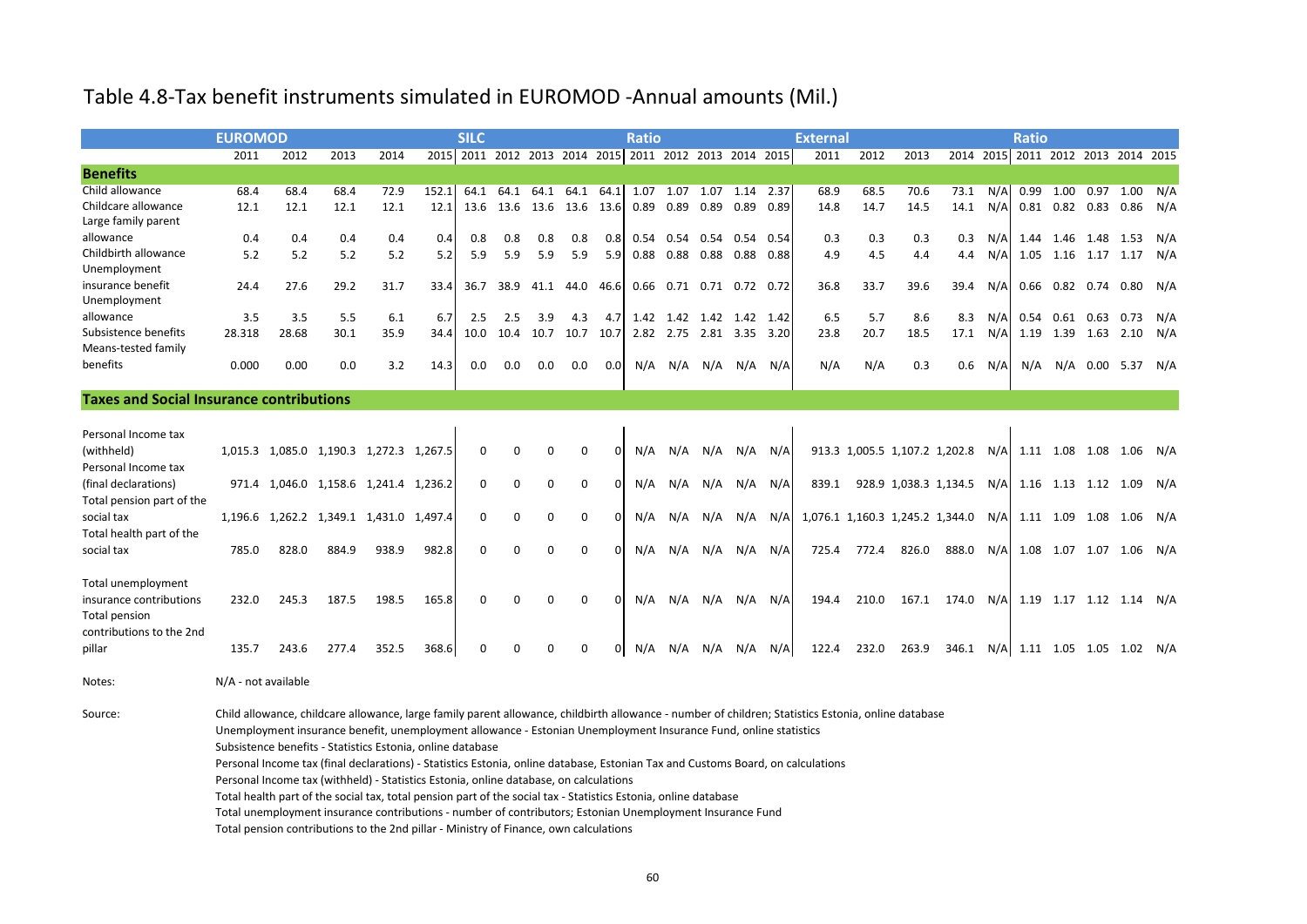# Table 4.9-Distribution of equivalised disposable income

|                 | <b>EUROMOD</b> |      |      |      |      | <b>External</b> |      |      | <b>Ratio</b> |      |      |  |
|-----------------|----------------|------|------|------|------|-----------------|------|------|--------------|------|------|--|
|                 | 2011           | 2012 | 2013 | 2014 | 2015 | 2011            | 2012 | 2013 | 2011         | 2012 | 2013 |  |
| D <sub>1</sub>  | 3.0            | 3.0  | 3.0  | 3.1  | 3.2  | 2.9             | 2.6  | 2.6  | 1.03         | 1.15 | 1.13 |  |
| D <sub>2</sub>  | 4.8            | 4.7  | 4.7  | 4.7  | 4.8  | 4.9             | 4.8  | 4.7  | 0.97         | 0.99 | 1.00 |  |
| D <sub>3</sub>  | 5.7            | 5.8  | 5.7  | 5.7  | 5.7  | 5.9             | 5.9  | 5.7  | 0.97         | 0.98 | 0.99 |  |
| D <sub>4</sub>  | 6.8            | 6.7  | 6.7  | 6.7  | 6.7  | 6.9             | 6.9  | 6.8  | 0.99         | 0.97 | 0.99 |  |
| D <sub>5</sub>  | 7.8            | 7.9  | 7.8  | 7.8  | 7.8  | 7.9             | 7.9  | 7.8  | 0.99         | 0.99 | 1.00 |  |
| D <sub>6</sub>  | 9.2            | 9.1  | 9.1  | 9.1  | 9.1  | 9.1             | 9.2  | 9.1  | 1.01         | 0.99 | 1.00 |  |
| D7              | 10.7           | 10.8 | 10.8 | 10.8 | 10.8 | 10.6            | 10.7 | 10.8 | 1.01         | 1.01 | 1.00 |  |
| D <sub>8</sub>  | 12.7           | 12.7 | 12.8 | 12.8 | 12.7 | 12.6            | 12.5 | 12.8 | 1.01         | 1.02 | 1.00 |  |
| D <sub>9</sub>  | 15.6           | 15.5 | 15.6 | 15.6 | 15.6 | 15.5            | 15.6 | 15.5 | 1.00         | 1.00 | 1.01 |  |
| D <sub>10</sub> | 23.6           | 23.7 | 23.8 | 23.8 | 23.6 | 23.6            | 23.9 | 24.2 | 1.00         | 0.99 | 0.98 |  |
| Median          | 6056           | 6327 | 6760 | 7126 | 7640 | 5727            | 5598 | 5987 | 1.06         | 1.13 | 1.13 |  |
| Mean            | 7146           | 7482 | 7981 | 8434 | 9045 | 6782            | 6570 | 7130 | 1.05         | 1.14 | 1.12 |  |
| Gini            | 31.5           | 31.7 | 31.9 | 31.8 | 31.4 | 31.3            | 31.9 | 32.6 | 1.01         | 0.99 | 0.98 |  |
| S80/S20         | 5.0            | 5.1  | 5.2  | 5.1  | 4.9  | 5.0             | 5.3  | 5.4  | 1.01         | 0.96 | 0.96 |  |

Notes:<br>Sources of external statistics:<br>Eurostat. Statistics

Eurostat, Statistics Estonia, online database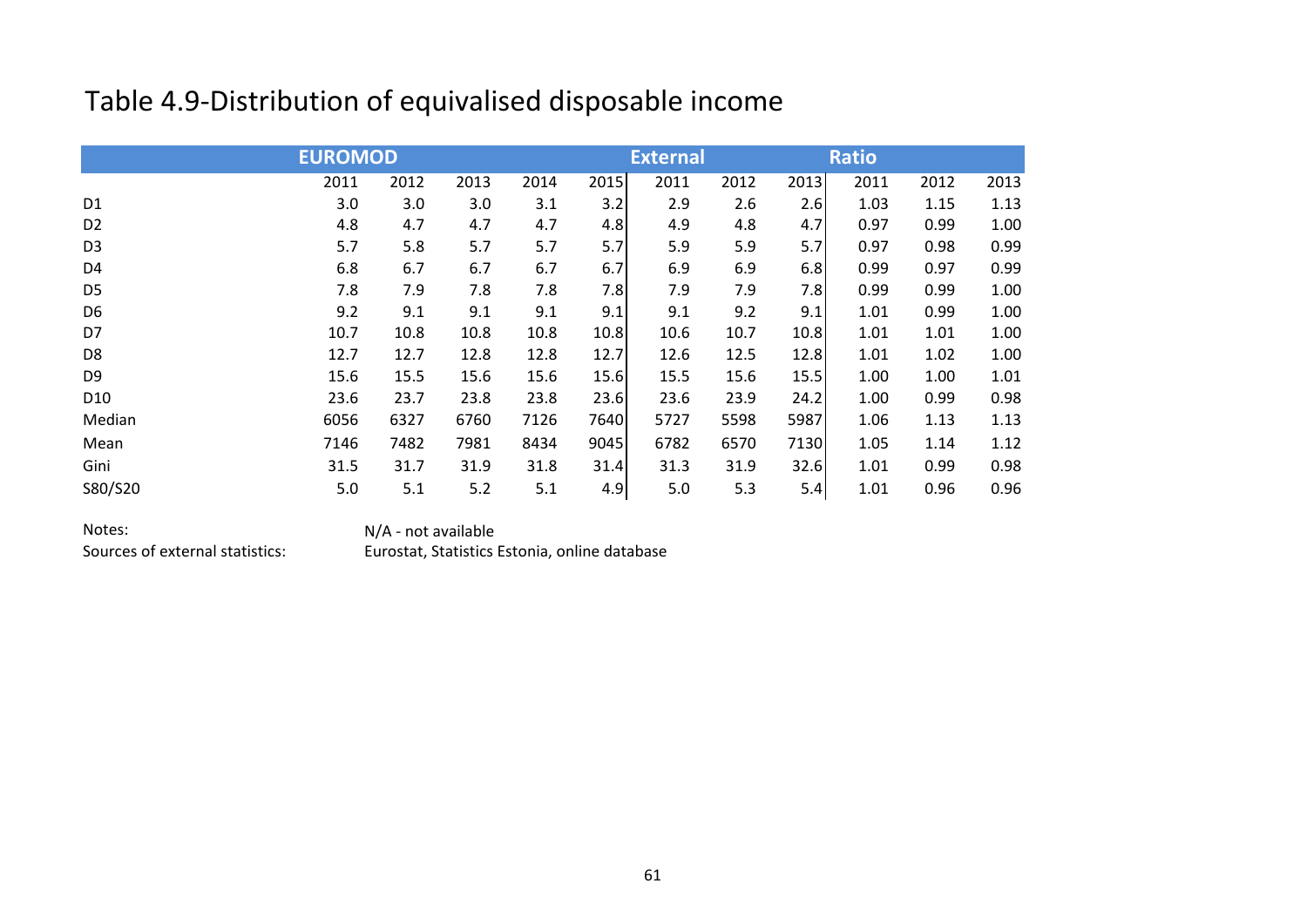# Table 4.10-Poverty rates by gender and age

|                | <b>EUROMOD</b> |      |      |      | <b>External</b> |      |      |      |      |      | <b>Ratio</b> |      |      |      |      |
|----------------|----------------|------|------|------|-----------------|------|------|------|------|------|--------------|------|------|------|------|
|                | 2011           | 2012 | 2013 | 2014 | 2015            | 2011 | 2012 | 2013 | 2014 | 2015 | 2011         | 2012 | 2013 | 2014 | 2015 |
| 40% median HDI |                |      |      |      |                 |      |      |      |      |      |              |      |      |      |      |
| Total          | 6.6            | 6.6  | 6.7  | 6.5  | 5.7             | 6.7  | 7.9  | 8.2  | 0.0  | 0.0  | 0.99         | 0.83 | 0.82 | N/A  | N/A  |
| Males          | 7.1            | 7.1  | 7.3  | 7.0  | 6.2             | 7.2  | 8.9  | 9.3  |      |      | 0.99         | 0.80 | 0.78 | N/A  | N/A  |
| Females        | 6.2            | 6.1  | 6.3  | 6.1  | 5.2             | 6.2  | 7.0  | 7.2  |      |      | 1.00         | 0.88 | 0.87 | N/A  | N/A  |
| 50% median HDI |                |      |      |      |                 |      |      |      |      |      |              |      |      |      |      |
| Total          | 10.6           | 10.7 | 11.0 | 10.8 | 9.7             | 10.9 | 12.6 | 13.4 |      |      | 0.97         | 0.85 | 0.82 | N/A  | N/A  |
| Males          | 11.0           | 11.1 | 11.5 | 11.2 | 10.2            | 11.3 | 14.0 | 14.5 |      |      | 0.98         | 0.79 | 0.79 | N/A  | N/A  |
| Females        | 10.2           | 10.3 | 10.6 | 10.4 | 9.3             | 10.4 | 11.4 | 12.4 |      |      | 0.98         | 0.91 | 0.86 | N/A  | N/A  |
| 60% median HDI |                |      |      |      |                 |      |      |      |      |      |              |      |      |      |      |
| Total          | 18.2           | 18.2 | 19.1 | 18.9 | 18.7            | 17.5 | 20.7 | 22.1 |      |      | 1.04         | 0.88 | 0.86 | N/A  | N/A  |
| Males          | 17.3           | 17.2 | 17.8 | 17.6 | 17.1            | 16.8 | 19.8 | 20.6 |      |      | 1.03         | 0.87 | 0.86 | N/A  | N/A  |
| Females        | 19.0           | 19.1 | 20.2 | 19.9 | 20.0            | 18.1 | 21.4 | 23.5 |      |      | 1.05         | 0.89 | 0.86 | N/A  | N/A  |
| 70% median HDI |                |      |      |      |                 |      |      |      |      |      |              |      |      |      |      |
| Total          | 26.7           | 26.9 | 27.3 | 27.1 | 26.8            | 26.7 | 29.2 | 29.0 | 0.0  | 0.0  | 1.00         | 0.92 | 0.94 | N/A  | N/A  |
| Males          | 23.7           | 23.8 | 24.2 | 24.0 | 23.6            | 24.0 | 27.3 | 26.4 |      |      | 0.99         | 0.87 | 0.92 | N/A  | N/A  |
| Females        | 29.2           | 29.5 | 30.0 | 29.8 | 29.4            | 29.0 | 30.8 | 31.3 |      |      | 1.01         | 0.96 | 0.96 | N/A  | N/A  |
| 60% median HDI |                |      |      |      |                 |      |      |      |      |      |              |      |      |      |      |
| $0-15$ years   | 16.1           | 16.3 | 16.8 | 16.4 | 14.3            | 16.2 | 18.4 | 19.8 |      |      | 1.00         | 0.88 | 0.85 | N/A  | N/A  |
| $16-24$ years  | 22.2           | 21.9 | 22.1 | 22.1 | 21.6            | 21.4 | 23.3 | 19.9 |      |      | 1.04         | 0.94 | 1.11 | N/A  | N/A  |
| 25-49 years    | 14.8           | 14.8 | 15.1 | 15.0 | 14.4            | 14.4 | 15.9 | 17.4 |      |      | 1.03         | 0.93 | 0.87 | N/A  | N/A  |
| 50-64 years    | 22.6           | 22.5 | 23.1 | 22.9 | 23.2            | 22.1 | 24.0 | 24.8 |      |      | 1.02         | 0.94 | 0.93 | N/A  | N/A  |
| 65+ years      | 19.4           | 19.6 | 22.9 | 22.4 | 24.4            | 17.2 | 27.0 | 31.8 |      |      | 1.13         | 0.73 | 0.72 | N/A  | N/A  |

Notes: N/A - not available

Sources of external statistics: Statistics Estonia, online database